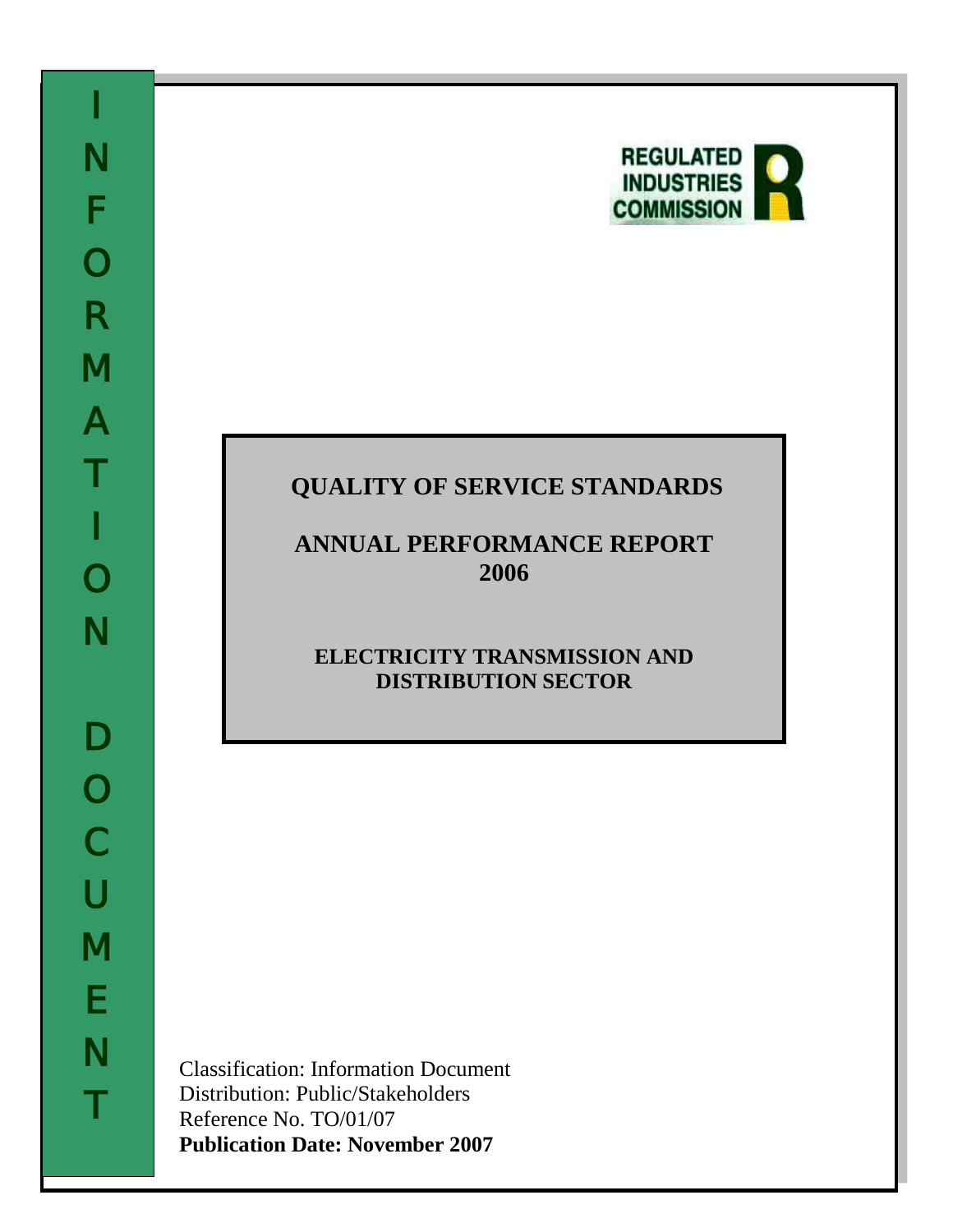# **TABLE OF CONTENTS**

# **PAGE**

| PERFORMANCE ASSESSMENT FOR THE PERIOD JANUARY TO<br><b>SECTION 2</b>         |  |
|------------------------------------------------------------------------------|--|
|                                                                              |  |
|                                                                              |  |
|                                                                              |  |
|                                                                              |  |
| GES 3: Reconnection after payment of overdue amounts or agreement 13         |  |
|                                                                              |  |
|                                                                              |  |
|                                                                              |  |
|                                                                              |  |
| OES 1: Line Faults affecting Customers repaired within a Specified Period 18 |  |
|                                                                              |  |
|                                                                              |  |
|                                                                              |  |
|                                                                              |  |
|                                                                              |  |
|                                                                              |  |
|                                                                              |  |
|                                                                              |  |
|                                                                              |  |
|                                                                              |  |
|                                                                              |  |
|                                                                              |  |
|                                                                              |  |
|                                                                              |  |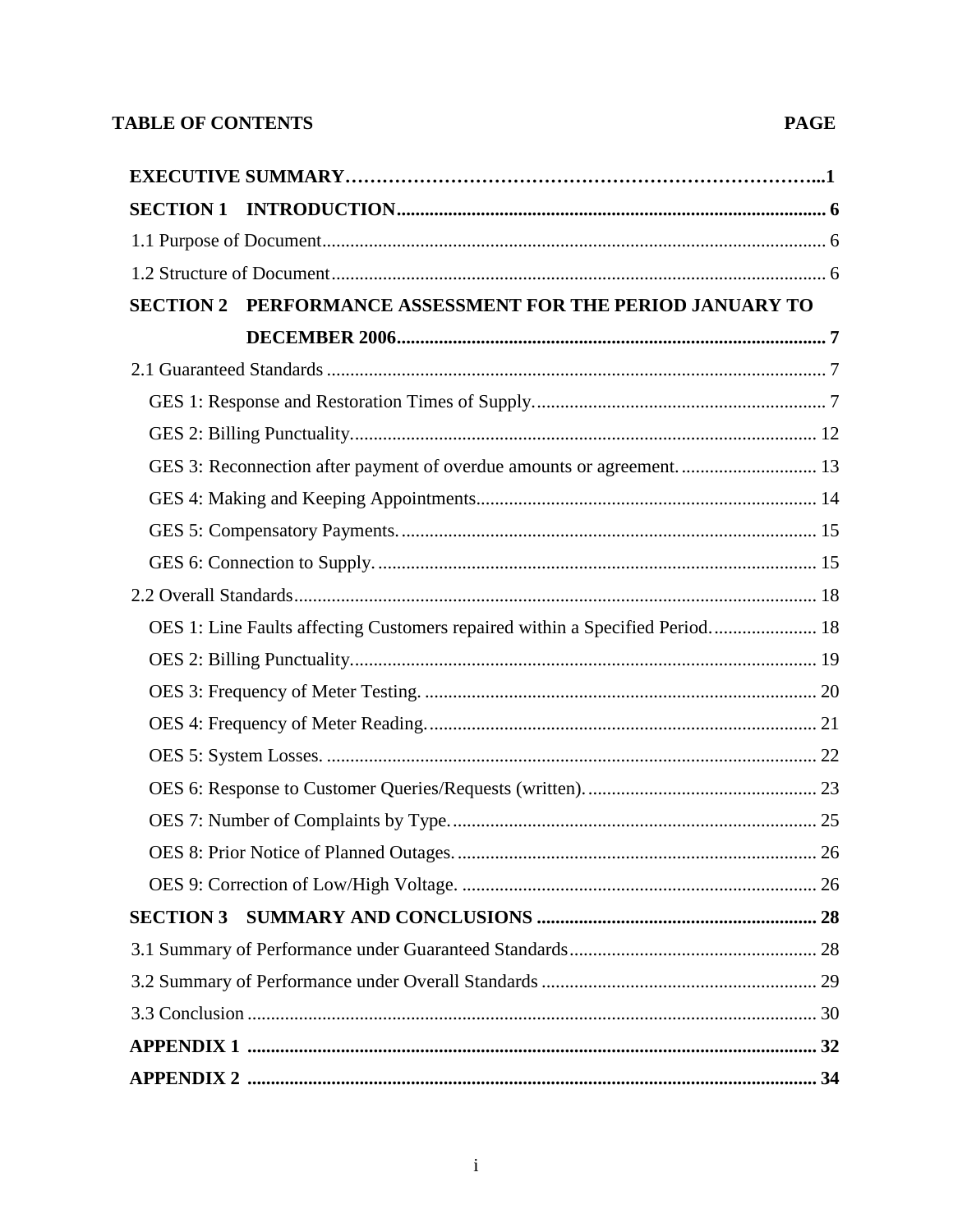| <b>LIST OF TABLES</b><br><b>PAGE</b>                                                    |
|-----------------------------------------------------------------------------------------|
|                                                                                         |
|                                                                                         |
| Table 1 - No. of unplanned outages for the period January to December 20067             |
|                                                                                         |
|                                                                                         |
|                                                                                         |
|                                                                                         |
| Table 6 - Reconnection after Payment of Overdue Amounts or Agreement 13                 |
|                                                                                         |
|                                                                                         |
|                                                                                         |
| Table 10 - Number of Transmission Line Faults by Voltage in 2005/6 19                   |
|                                                                                         |
|                                                                                         |
|                                                                                         |
|                                                                                         |
| Table 15 - Breaches under OES 6 - Response to Customers' Queries/Requests (written). 24 |
|                                                                                         |
|                                                                                         |
|                                                                                         |
|                                                                                         |
| Table 20 - Number of Breaches under the Guaranteed Standards by Quarter (2006) 29       |
|                                                                                         |
|                                                                                         |
| Table A3 - Compliance Rates (%) for Guaranteed Standards from April 2004 to December    |
|                                                                                         |
| Table A4 - Compliance Rates for Overall Standards from April 2004 to December 2006 35   |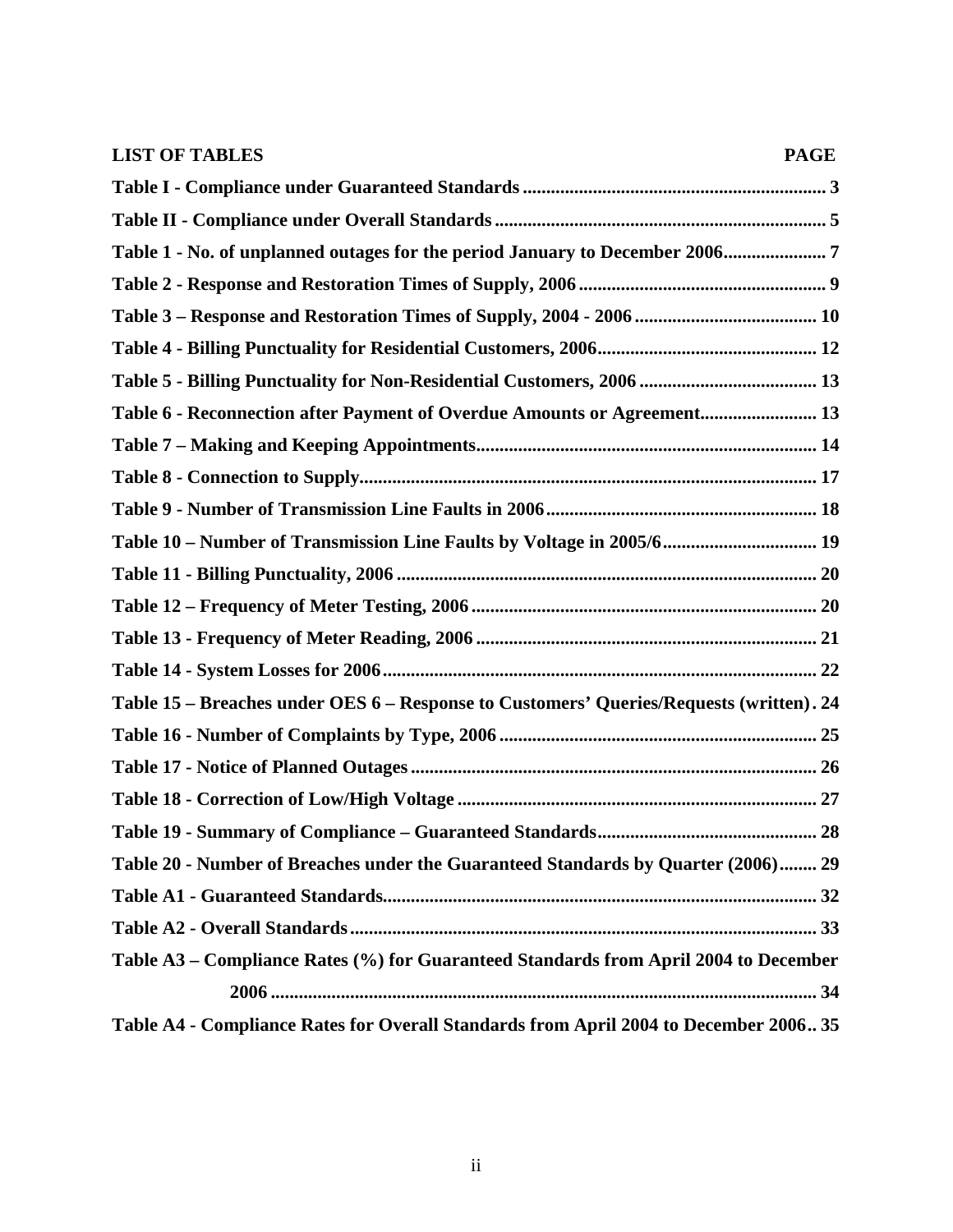| <b>LIST OF FIGURES</b>                                          | <b>PAGE</b> |
|-----------------------------------------------------------------|-------------|
|                                                                 |             |
| FIGURE 2 - NUMBER OF CUSTOMER OUTAGE INCIDENTS, 2004 - 2006  11 |             |
|                                                                 |             |
|                                                                 |             |
|                                                                 |             |
|                                                                 |             |
|                                                                 |             |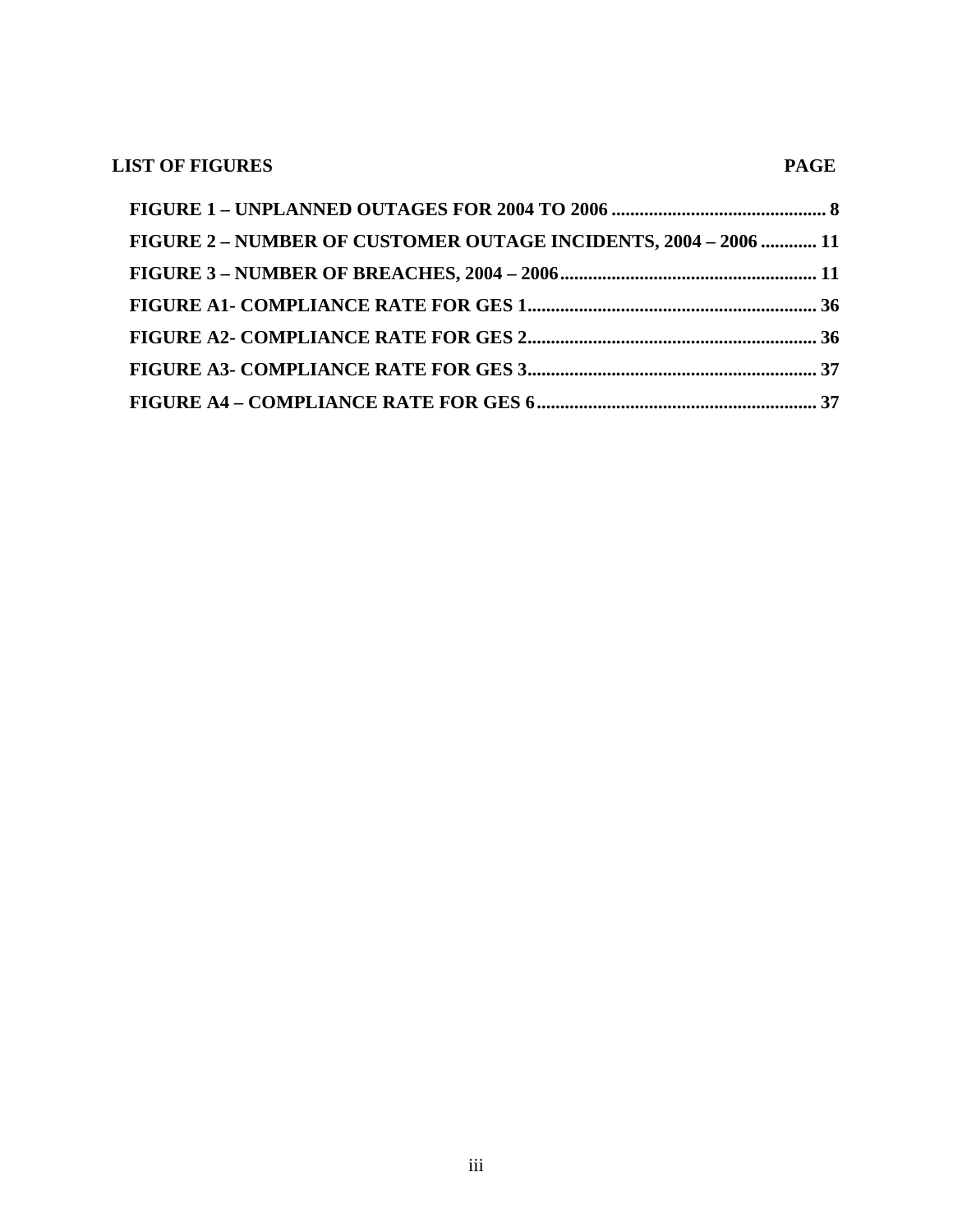### **EXECUTIVE SUMMARY**

Under Section 6 of Act No. 26 of 1998, the Regulated Industries Commission (RIC) is empowered to prescribe standards of service, monitor and ensure compliance, and impose sanctions for non-compliance. In carrying out its mandate, the RIC implemented Quality of Service Standards (QSS) for the Electricity Transmission and Distribution Sector on April 7, 2004. The RIC receives information from the service provider on a monthly, quarterly and annual basis, which assists in the monitoring of the service provider's performance with respect to the established standards.

This is the third Annual Performance Report by the RIC. This report describes the levels of service provided by the Trinidad and Tobago Electricity Commission (T&TEC) against the established Quality of Service Standards, over the four quarterly periods from January to December 2006. The report assesses the performance of T&TEC in each of the Guaranteed and Overall Standards, provides reasons for poor performance, and compares the performance with that of the previous years.

## **Summary Performance**

### **Performance under Guaranteed Standards**

Guaranteed standards are those which set service levels that must be met in each individual case by the service provider. These standards also carry compensatory payments to the affected customers if the utility fails to provide the level of service required. At present, six (6) Guaranteed Standards exist for T&TEC.

T&TEC's performance is presented by examining its compliance rates for the Guaranteed Standards. Generally, T&TEC's performance with respect to the Guaranteed Standards Scheme improved during 2006. T&TEC has achieved full compliance with two of the six standards for the period under review. These are GES 4 (Making and Keeping Appointments) and GES 5 (Time to Credit Compensatory Payments). T&TEC achieved a compliance rate of over 99% under GES 1 (Response and Restoration Times) and GES 3 (Reconnection after Payment of Overdue amounts or Agreements). The most breaches (72.4% of the total of 15,447) of the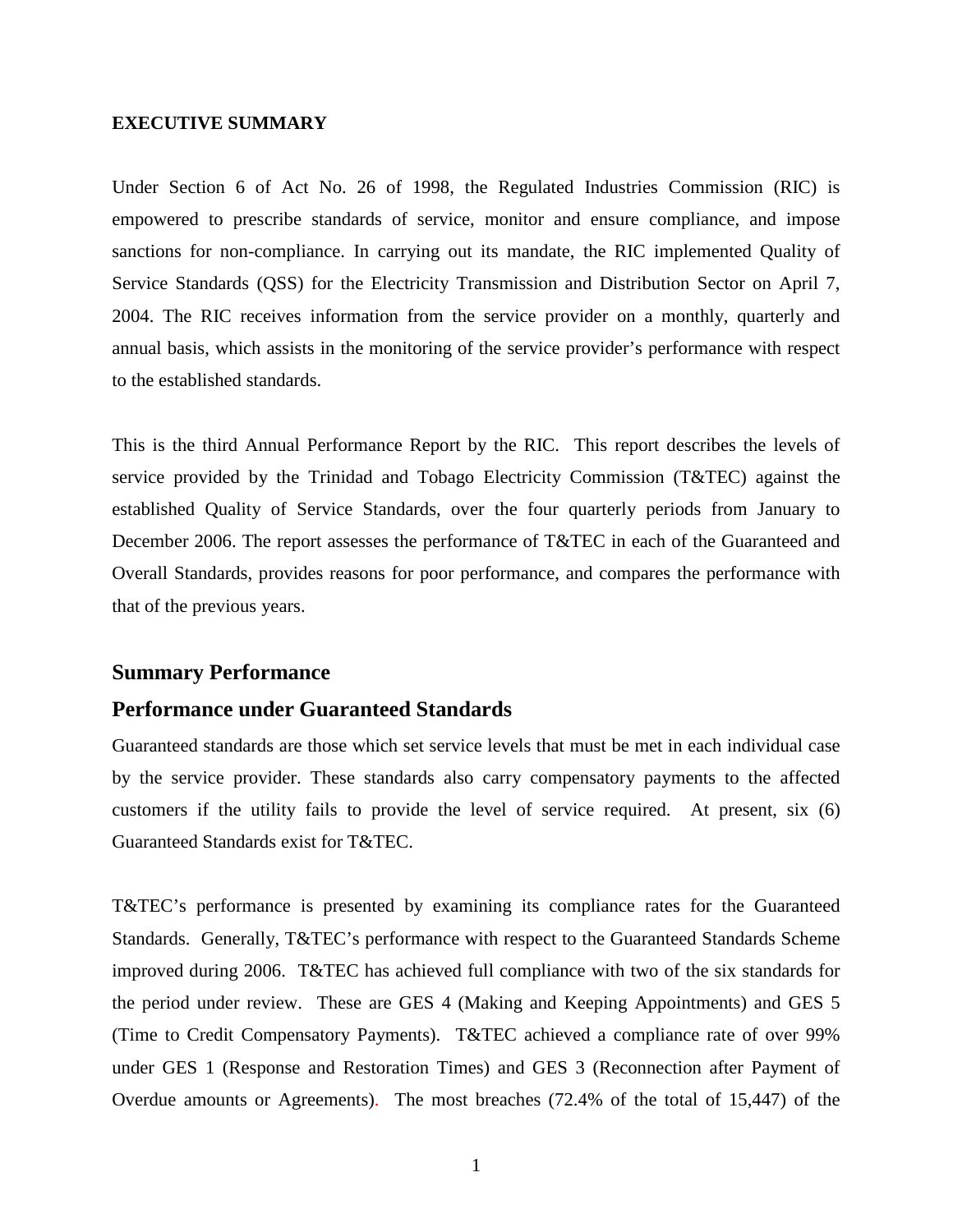Guaranteed Standards occurred in GES 2 (Billing Punctuality), while GES 1 was responsible for 21.4% of the total breaches, followed by GES 6 (Connection to Supply), with 5.9% of the total. The declining performance in GES 2 was significant, with the average compliance rate for Residential customers falling from 99.3% in 2005 to 45.9% in 2006, and for Non-Residential customers, from 90.7% in 2005 to 47.7% in 2006.

Based on the number of breaches this year, T&TEC should have been required to compensate customers for 15,447 breaches, which were significantly less than the 25,145 breaches that occurred in 2005. The RIC estimates that compensatory payments of over \$463,400 would have been due to customers, had claims been made, verified and approved for payment. However, the number of claims made by customers continues to be extremely low, with only one claim being made and accepted in 2006. The RIC has made a number of recommendations for T&TEC to improve customer awareness, including to:

- Publish information on the Guaranteed and Overall Standards, at least once per quarter and at least in one daily newspaper widely circulating in Trinidad and Tobago;
- Provide information on the standards and how customers can claim compensation, at least twice per year in customers' bills.
- Ensure that claim forms are readily available at all their customer service offices/centers, and
- Adequately display the standards in all of its customer service offices/centers.

The following table presents the assessment of T&TEC's performance against the established Guaranteed Standards for 2006.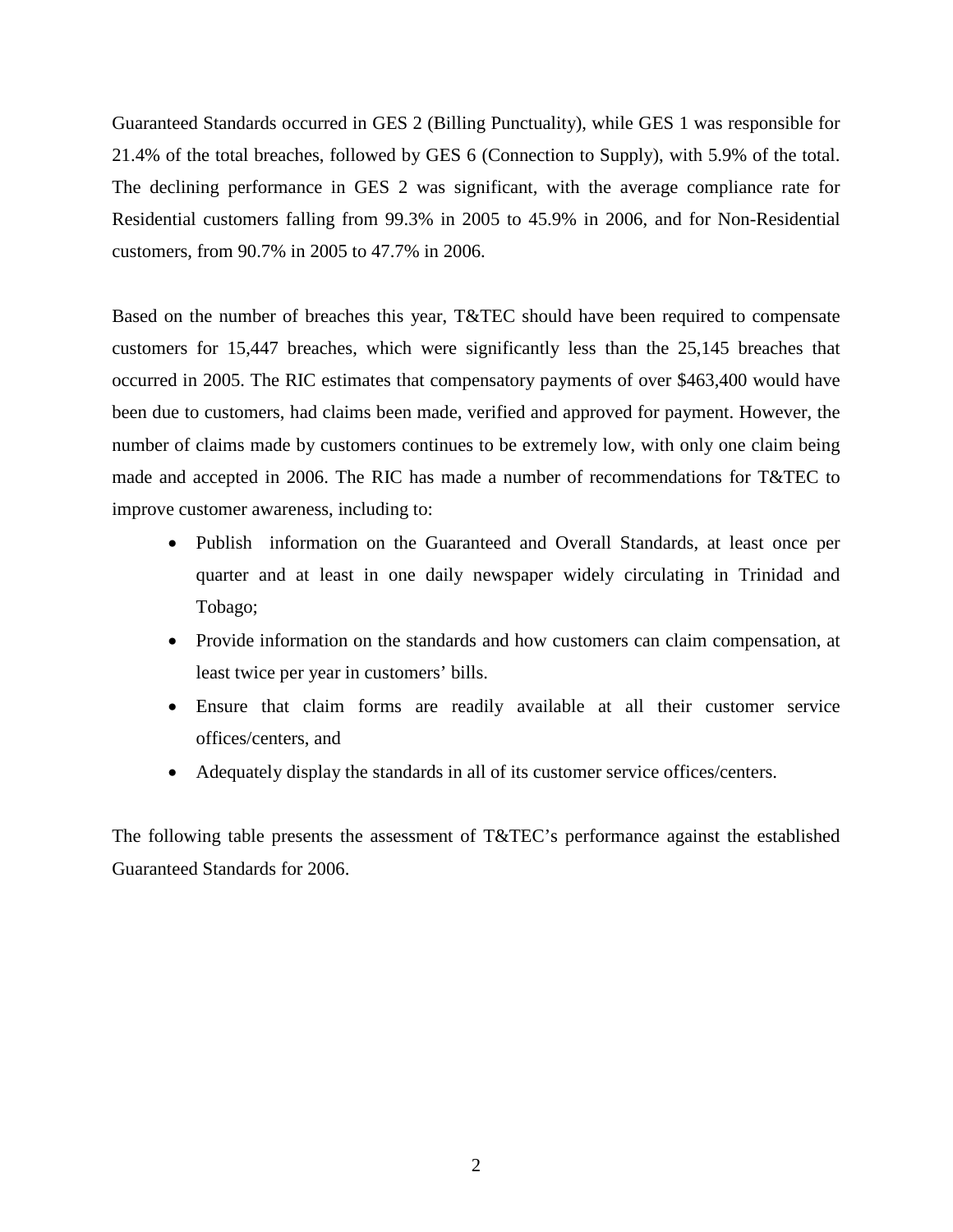<span id="page-6-0"></span>

| Code             | <b>Service</b><br><b>Description</b>                                                             | <b>Performance</b><br><b>Measure</b>                                                                                                                     | <b>2006 Compliance</b><br>Rates $(\% )$ |
|------------------|--------------------------------------------------------------------------------------------------|----------------------------------------------------------------------------------------------------------------------------------------------------------|-----------------------------------------|
| GES1             | Response and restoration time<br>after unplanned (forced) outages<br>on the distribution system. | Time for restoration of supply to<br>affected customers                                                                                                  | 99.9                                    |
| GES <sub>2</sub> | <b>Billing Punctuality (new</b><br>customers)                                                    | Time for first bill to be mailed<br>after service connection:                                                                                            |                                         |
|                  |                                                                                                  | (a) Residential                                                                                                                                          | 45.9                                    |
|                  |                                                                                                  | (b) Non-Residential                                                                                                                                      | 47.7                                    |
| GES3             | Reconnection after payment of<br>overdue amounts or agreement<br>on payment schedule             | Time to restore supply after<br>payment is made (All customers)                                                                                          | 99.8                                    |
| GES4             | Making and keeping<br>appointments                                                               | Where required, appointments<br>will be made on a morning or<br>afternoon basis                                                                          | 100.0                                   |
| GES <sub>5</sub> | Compensatory payment                                                                             | (i) Time to credit compensatory<br>payment after non-compliance<br>(ii) Time to complete<br>investigation, determine liability<br>and make payment after | 100.0                                   |
| GES <sub>6</sub> | Connection to supply:                                                                            | receiving a claim.                                                                                                                                       | 100.0                                   |
|                  | Under 30 metres                                                                                  | Service drop and meter to be<br>installed                                                                                                                | 94.3                                    |
|                  | 30 to 100 metres                                                                                 | (a) Provision of estimate (subject<br>to all documents being provided)                                                                                   | 92.8                                    |
|                  | 30 to 100 metres                                                                                 | (b) Complete construction (after<br>payment is made)                                                                                                     | 88.1                                    |
|                  | 100 to 250 metres                                                                                | (a) Provision of estimate (subject<br>to all documents being provided)                                                                                   | 82.0                                    |
|                  | 100 to 250 metres                                                                                | (b) Complete construction (after<br>payment is made)                                                                                                     | 80.5                                    |

# **Table I - Compliance under Guaranteed Standards**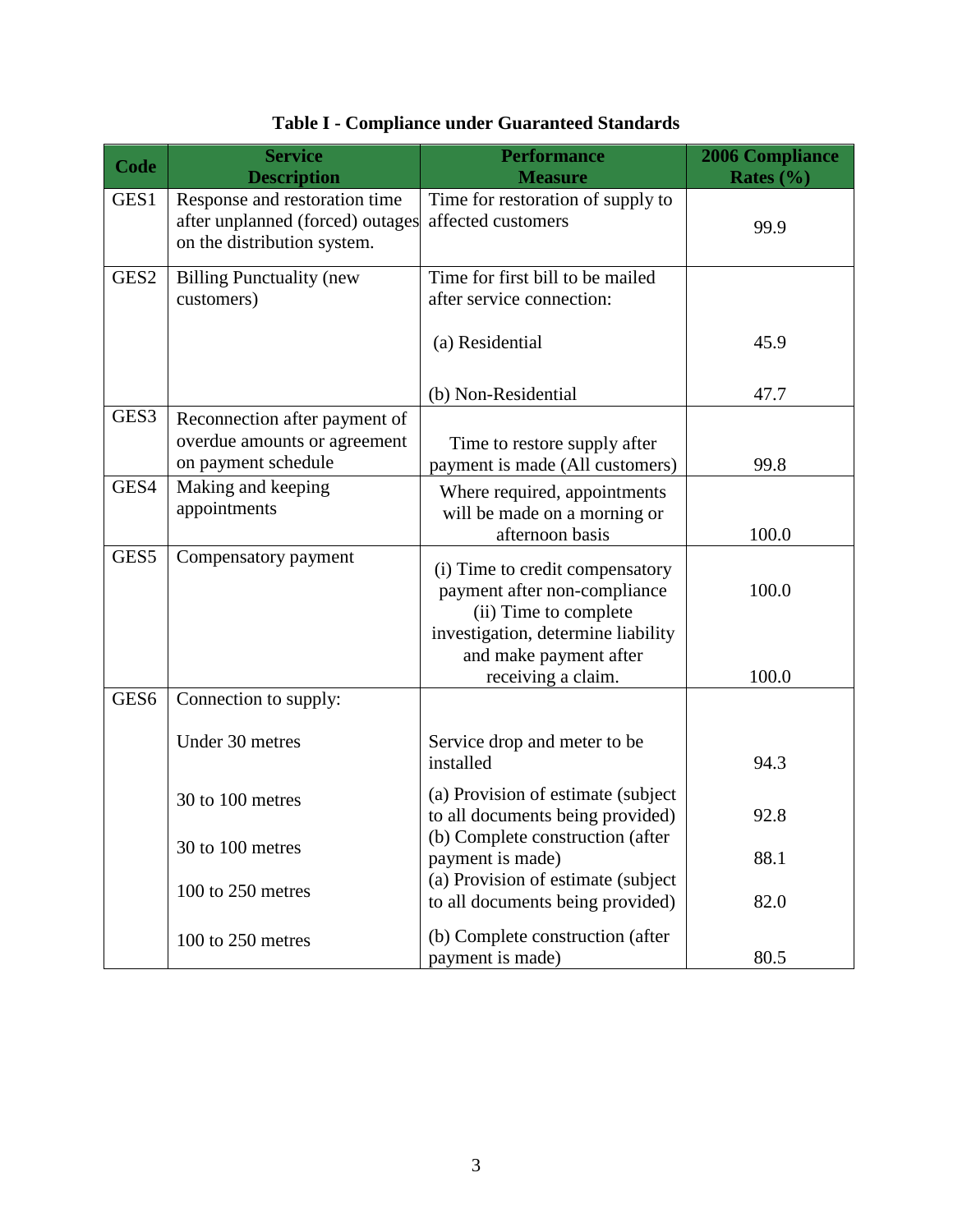## **Performance under Overall Standards**

Overall standards are those which cover areas of service where it is not appropriate or feasible to give individual guarantees, but where the expectation is that the utility will provide predetermined minimum levels of service. These standards generally relate to the reliability of service affecting a group of customers. Nine (9) Overall Standards currently exist for T&TEC.

There was full compliance by T&TEC in four (4) out of the nine (9) Overall Standards, namely OES 1 (Line faults repaired within 48 hours), OES 3 (Frequency of meter testing), OES4 (Frequency of meter reading) and OES 7 (Number of complaints by type). For the other five Overall Standards, breaches continued to occur during 2006. T&TEC maintained its level of performance at over 95% for OES 9. And while there was improved performance in the two of the three categories of OES 6 (Response to customer queries/requests), the performance is not up to the levels that may be considered acceptable. In the following standards, OES 2, OES 5 and OES 8 performance levels dropped. The following table presents the assessment of T&TEC's performance against the established Overall Standards.

The RIC will continue to monitor the performance of T&TEC in these important aspects of its provision of service to its customers. Areas of deficiency will be highlighted in order to ensure that the service provider gives greater focus and effort in meeting the required performance. For increased effectiveness of the Guaranteed Standards Scheme, the RIC will increase its efforts at its public outreach programmes to encourage customers to claim when breaches of the Standards occur.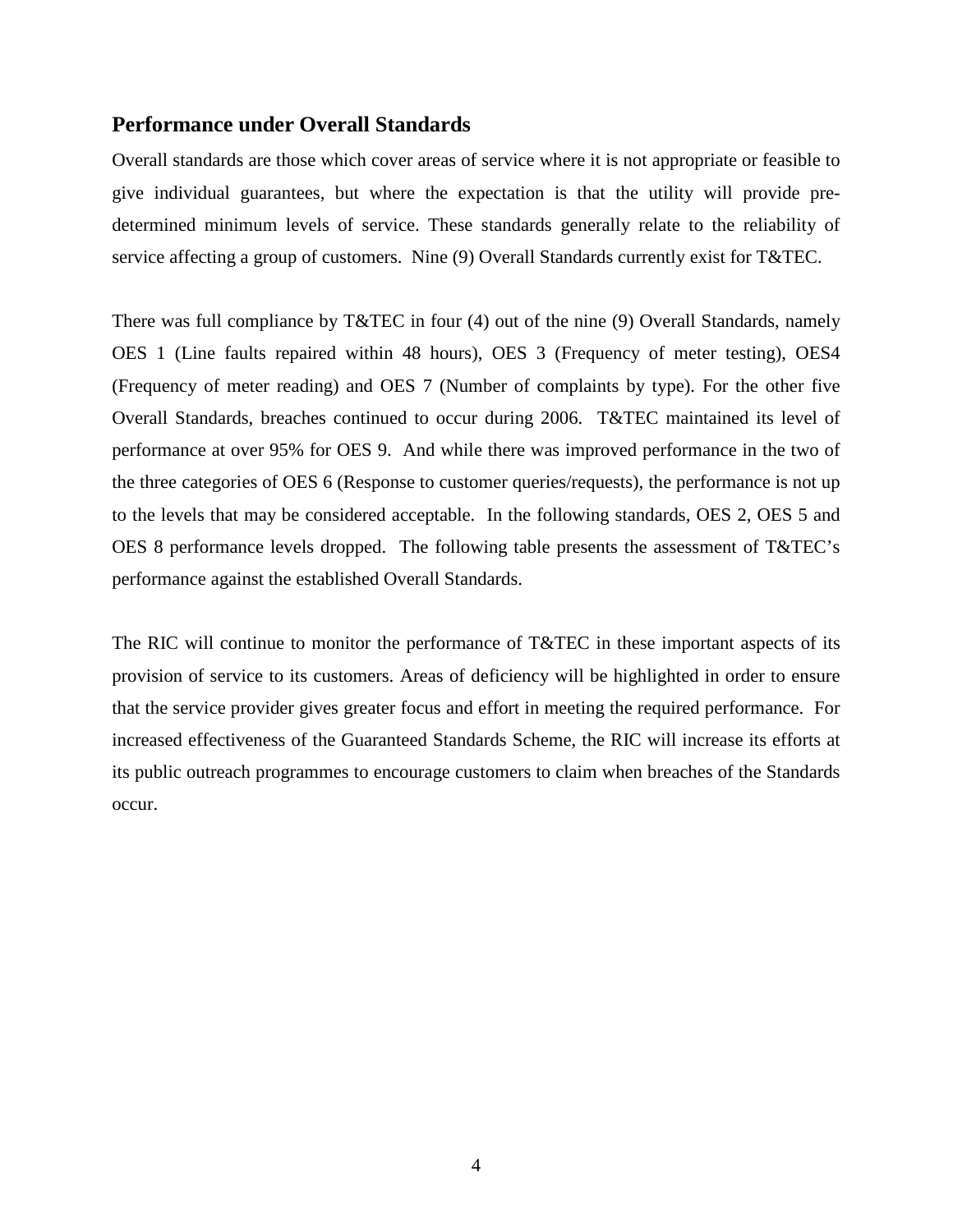<span id="page-8-0"></span>

| Code             | <b>Description</b>                                                                                                                       | <b>Required Performance Units</b>                                                                  | 2006<br><b>Compliance Rate (%)</b> |
|------------------|------------------------------------------------------------------------------------------------------------------------------------------|----------------------------------------------------------------------------------------------------|------------------------------------|
| OES1             | repaired<br>within<br>Line<br>faults<br>a<br>specified period (for line faults that<br>result in customers being affected)               | 100% within 48 hours                                                                               | 100.0                              |
| OES <sub>2</sub> | <b>Billing punctuality</b>                                                                                                               | 98% of all bills to be mailed within<br>ten (10) working days after meter<br>reading or estimation | 90.8                               |
| OES3             | Frequency of meter testing                                                                                                               | 10% of industrial customers' meters<br>tested for accuracy annually.                               | 100.0                              |
| OES4             | Frequency of meter reading                                                                                                               | 90% of industrial meters should<br>(a)<br>be read every month                                      | 100.0                              |
|                  |                                                                                                                                          | 90% of residential and<br>(b)<br>commercial meters read<br>according to schedule                   | 100.0                              |
| OES <sub>5</sub> | System revenue losses (difference<br>between energy received and energy<br>for which revenue is derived)                                 | 7.5 % of total energy delivered to<br>customers                                                    | 0.0                                |
| OES6             | Response<br>customer<br>to<br>queries/requests (written)<br>(i) Time to respond after receipt of<br>queries.                             | Within 5 working days                                                                              | 72.7                               |
|                  | (ii) Time to complete investigation<br>and to communicate final position                                                                 | Within 15 working days of inquiry                                                                  | 25.3                               |
|                  | (iii) Time to complete investigation<br>and communicate final position if<br>party is<br>third<br>involved<br>(e.g.<br>insurance claim.) | Within 30 working days after third<br>party action s completed                                     | 18.7                               |
| OES7             | Number of complaints to TTEC by<br>type:<br><b>Billing</b> queries<br>(a)                                                                | 500<br>telephone<br>and/or<br>written<br>complaints per 10,000 customers<br>per annum              | 100.0                              |
|                  | Voltage<br>(b)<br>Fluctuations/Damage                                                                                                    | 300<br>telephone<br>and/or<br>written<br>complaints per 10,000 customers<br>per annum              | 100.0                              |
|                  | (c) Street Lights/<br>Poles/Disconnections/Other                                                                                         | 1000<br>telephone and/or written<br>complaints per 10,000 customers<br>per annum                   | 100.0                              |
| OES8             | Prior Notice of planned outages                                                                                                          | At least 72 hours (3 days) advance<br>notice of planned outages 100% of<br>the time                | 60.7                               |
| OES9             | Correction of Low/ High Voltage<br>complaints                                                                                            | All voltage<br>complaints<br>be<br>to<br>responded to within 24 hours.                             | 99.9                               |
|                  |                                                                                                                                          | All voltage complaints<br>be<br>to<br>rectified within 15 working days.                            | 94.6                               |

|  | Table II - Compliance under Overall Standards |  |  |  |
|--|-----------------------------------------------|--|--|--|
|--|-----------------------------------------------|--|--|--|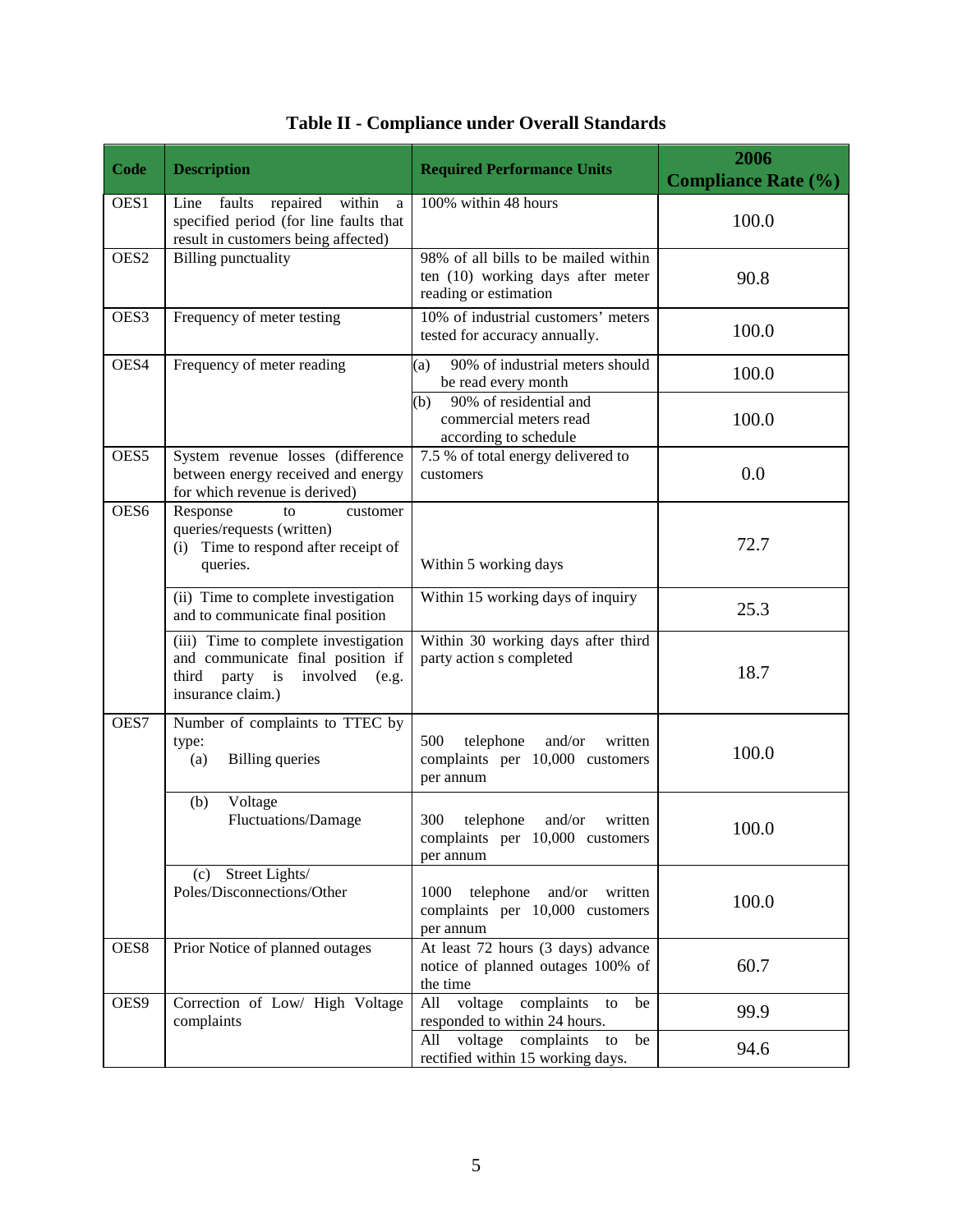## <span id="page-9-0"></span>**SECTION 1 INTRODUCTION**

This is the third Annual Performance Report of the Regulated Industries Commission on the Quality of Service Standards for the Electricity Transmission and Distribution Sector. Section 6 of the Act empowers the RIC to prescribe standards of service and impose sanctions for noncompliance. Standards of performance are important elements in the regulatory framework, as they serve to protect the interests of the customers of the service providers in key service areas. The Quality of Service Standards for the Electricity Transmission and Distribution Sector were implemented on April  $7<sup>th</sup>$ , 2004.

## <span id="page-9-1"></span>**1.1 Purpose of Document**

The purpose of this report is to present an assessment of the performance of the Trinidad and Tobago Electricity Commission with respect to the established Quality of Service Standards over the four quarterly periods from January to December 2006. The information utilized in this report has been supplied by T&TEC.

## <span id="page-9-2"></span>**1.2 Structure of Document**

The remainder of this document is structured as follows:

- Section 2 reviews the performance of T&TEC in each of the Guaranteed and Overall Standards;
- Section 3 presents a summary and conclusions;
- Appendix 1 presents tables of the Guaranteed and Overall Standards with a description of the required performance units, and the compensatory payment levels for each standard;
- Appendix 2 presents a table and charts showing the compliance rates of the T&TEC with respect to the Guaranteed and Overall Standards for Electricity Transmission and Distribution for the period April 2004 to December 2006.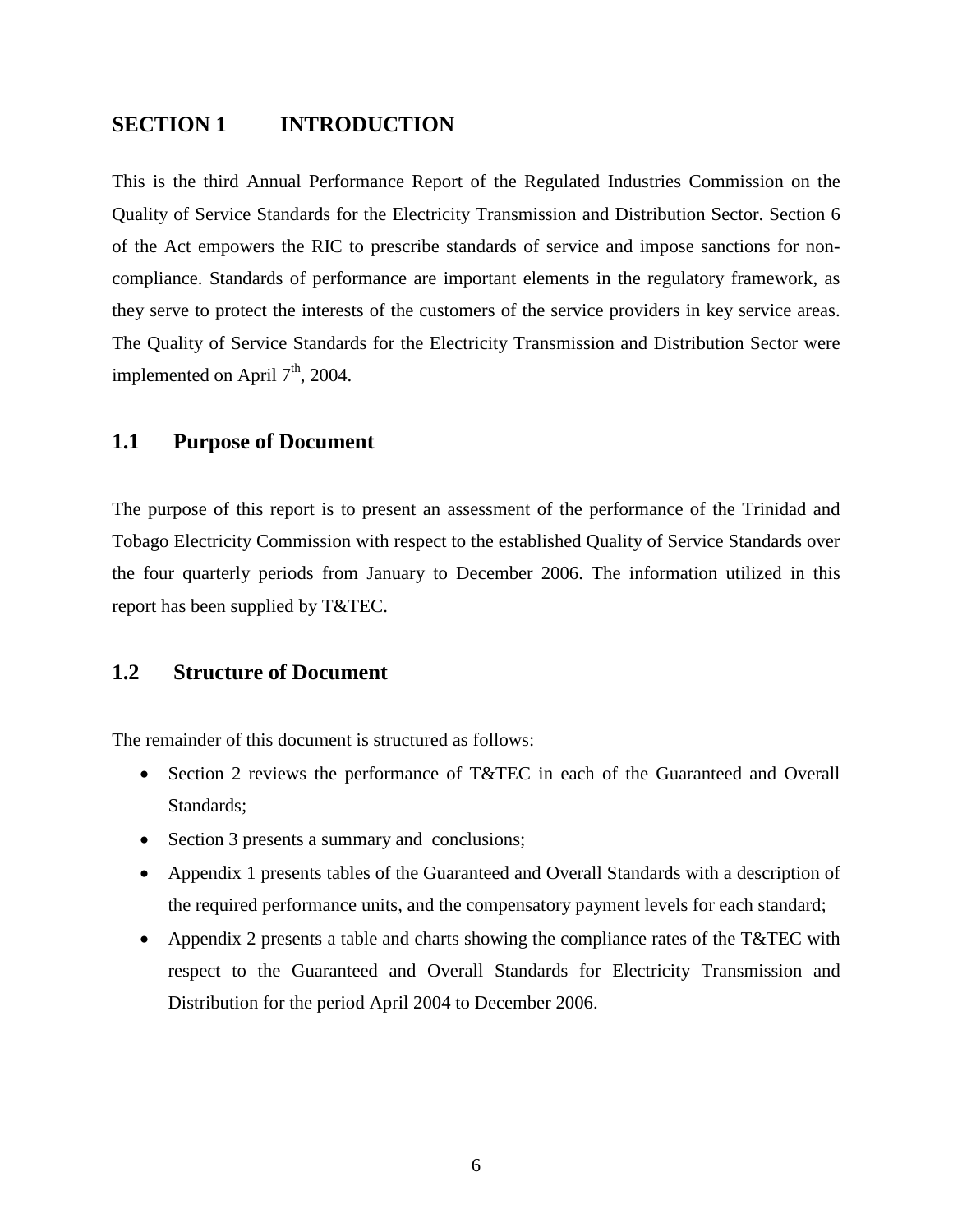# <span id="page-10-0"></span>**SECTION 2 PERFORMANCE ASSESSMENT FOR THE PERIOD JANUARY TO DECEMBER 2006**

## <span id="page-10-1"></span>**2.1 Guaranteed Standards**

Guaranteed standards are those which set service levels that must be met in each individual case by the service provider. These standards also carry compensatory payments to the affected customers if the utility fails to provide the level of service required. They generally relate to the relationship between the utility and the individual customer. At present there are six (6) Guaranteed Standards established for T&TEC.

### <span id="page-10-2"></span>**GES 1: Response and Restoration Times of Supply.**

A measure of a utility's efficiency is its response time to trouble calls and its ability to quickly restore supply. This standard seeks to ensure that T&TEC responds promptly to any unplanned outage and restores supply in the shortest time possible. In order to analyse T&TEC's performance under this standard, the frequency of unplanned outages must first be examined. There was a total of 9982 unplanned outages for 2006. **Table 1** shows that the number of unplanned outages varied throughout the year with a low of 649 in February, and a peak of 1024 in October. Lows and highs in 2005 were also observed in February and October, there being 522 and 995 outages respectively. More outages occurred in the second half of the year

<span id="page-10-3"></span>

|                      | Jan | Feb | Mar |       | <b>May</b> | June | July |     |             | Oct  | <b>Nov</b> | <b>Dec</b> | <b>Total</b> | <b>Total</b> | Total |
|----------------------|-----|-----|-----|-------|------------|------|------|-----|-------------|------|------------|------------|--------------|--------------|-------|
| Area                 |     |     |     | April |            |      |      | Aug | <b>Sept</b> |      |            |            | 2006         | 2005         | 2004* |
| North                | 144 | 131 | 141 | 190   | 180        | 170  | 192  | 290 | 233         | 205  | 224        | 189        | 2289         | 2561         | 951   |
| South                | 169 | 162 | 130 | 150   | 244        | 144  | 165  | 210 | 172         | 321  | 321        | 239        | 2427         | 1943         | 747   |
| Tobago               | 72  | 41  | 56  | 110   | 55         | 93   | 61   | 68  | 76          | 89   | 71         | 81         | 873          | 940          | 789   |
| East                 | 138 | 146 | 187 | 223   | 162        | 218  | 198  | 211 | 297         | 208  | 220        | 123        | 2331         | 1204         | 892   |
| Central              | 177 | 169 | 178 | 146   | 176        | 129  | 178  | 179 | 159         | 201  | 181        | 189        | 2062         | 1852         | 616   |
| <b>Total</b><br>2006 | 700 | 649 | 692 | 819   | 817        | 754  | 794  | 958 | 937         | 1024 | 1017       | 821        | 9982         | 8505         | 3995  |
| Total<br>2005        | 647 | 522 | 524 | 582   | 636        | 607  | 791  | 880 | 886         | 995  | 705        | 725        |              |              |       |

**Table 1 - No. of unplanned outages for the period January to December 2006**

*\*Note: Data for 2004 represents the 9 months from April to December*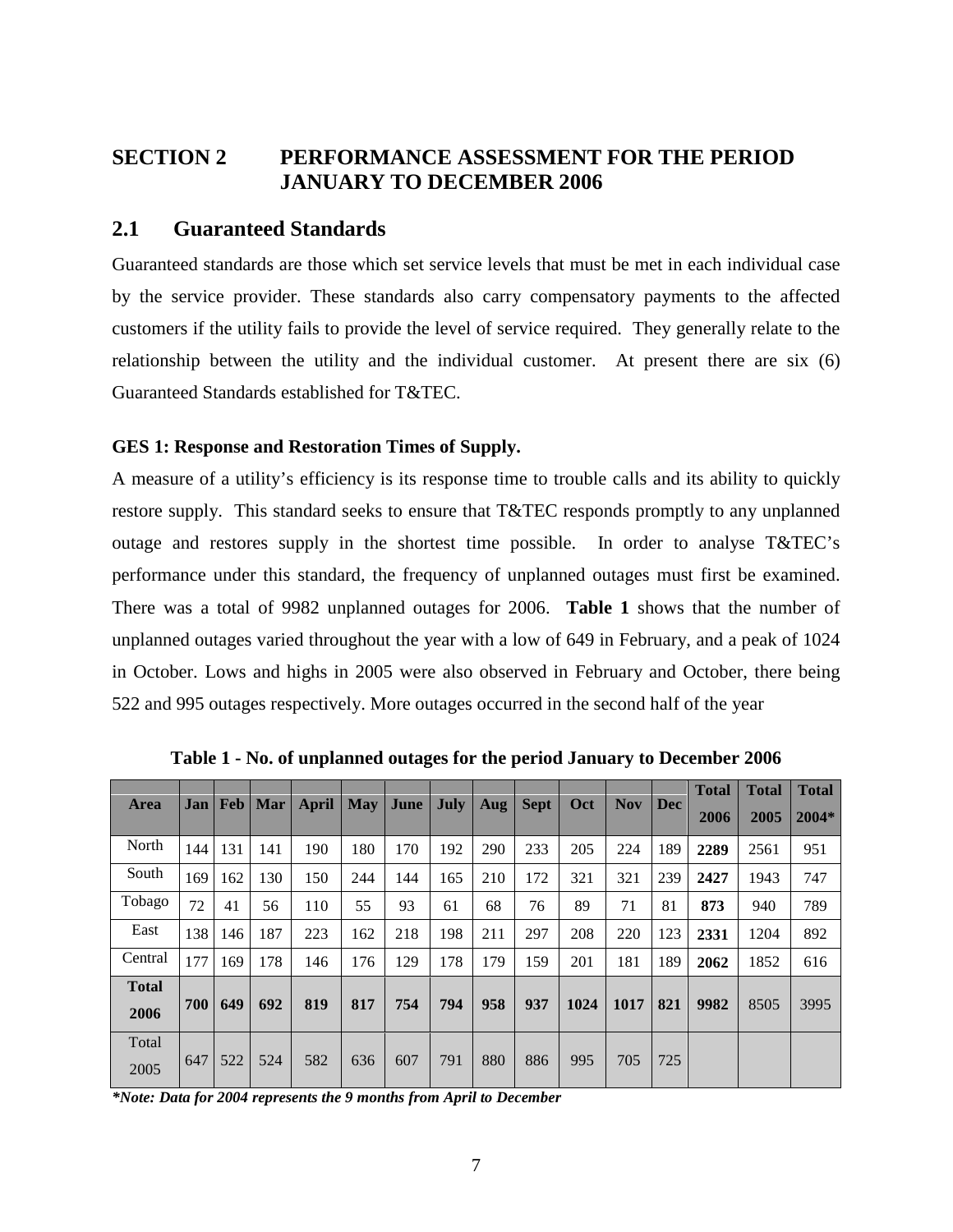<span id="page-11-1"></span>in both instances, and this may be attributed to adverse weather conditions.

It can also be observed in **Figure 1** that generally, the numbers of unplanned outages occurring monthly from 2004 to 2006 have been increasing, thus raising questions about the maintenance of the distribution network. Reasons given by T&TEC for the unplanned outages included:

- Blown transformer fuse;
- Extreme bad weather:
- Slack connections on Low Voltage mains; and
- Fallen trees.

<span id="page-11-0"></span>

**Figure 1 – Unplanned Outages for 2004 to 2006**

 *\*Note: Data for 2004 represents the 9 months from April to December*

GES 1 requires that supply be restored to affected customers within 12 hours after an unplanned outage on the distribution system.<sup>[1](#page-11-1)</sup> Failure to do so constitutes a breach of this standard. Additionally, a breach is also registered for each further 12 hour period, up to a maximum of 36 hours, that the service is not restored. An unplanned outage experienced by a customer is

<sup>&</sup>lt;sup>1</sup> The time that the outage occurred is taken as the time the report is received by T&TEC.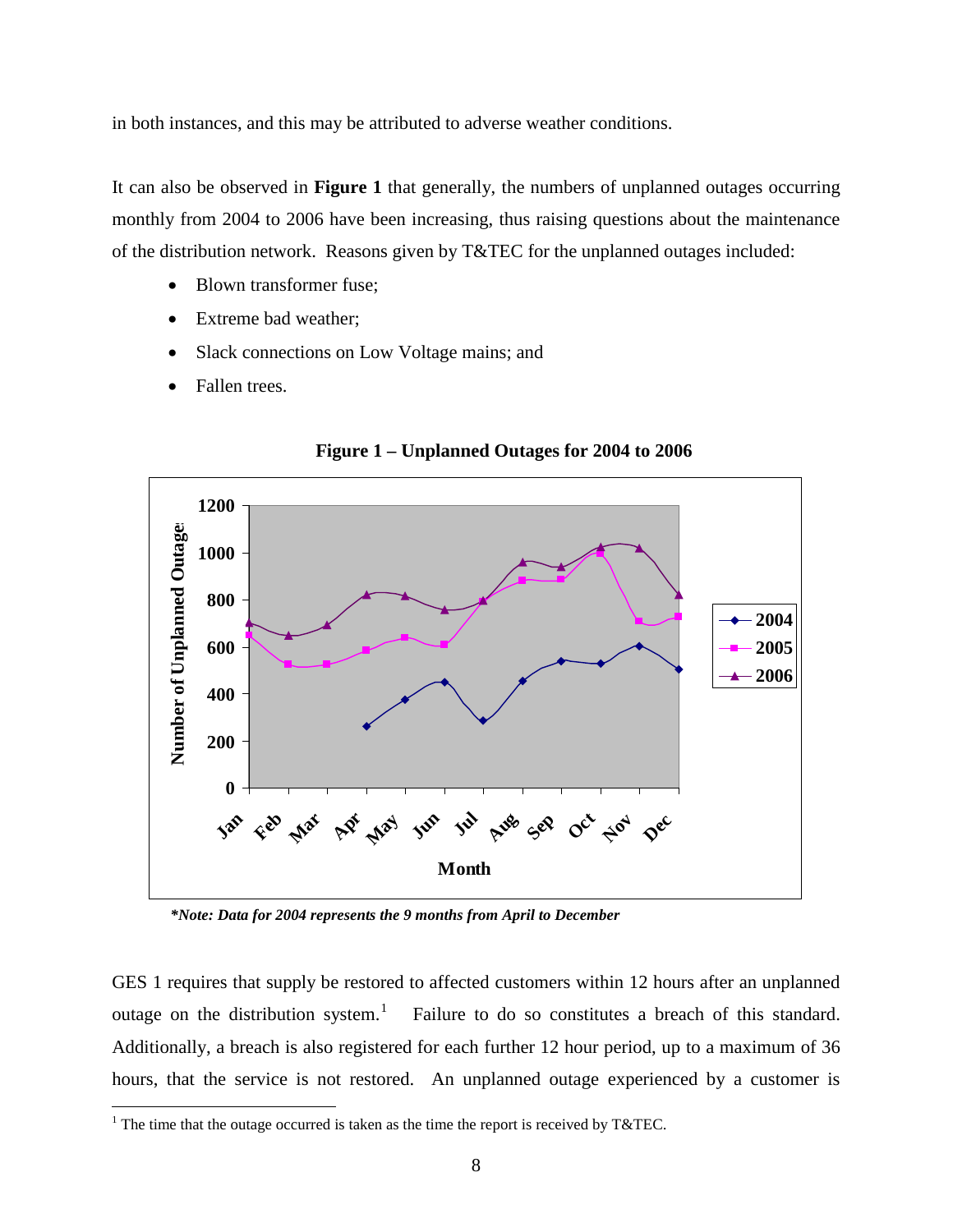referred to as an outage incident. It should be noted that some customers might have experienced several outage incidents within the period, each of which, if not restored within a 12-hour period, would count as a breach. **Table 2** below shows the number of customer outage incidents and the number of breaches.

<span id="page-12-0"></span>

| <b>Item</b>                                                                                            | Jan   | Feb   | Mar   | Apr   | May  | Jun   | Jul   | Aug   | <b>Sep</b> | Oct   | <b>Nov</b> | <b>Dec</b> | <b>TOTAL</b><br>(2006)                                                                                    |
|--------------------------------------------------------------------------------------------------------|-------|-------|-------|-------|------|-------|-------|-------|------------|-------|------------|------------|-----------------------------------------------------------------------------------------------------------|
| Total no. of<br>customer<br>outage<br>incidents                                                        |       |       |       |       |      |       |       |       |            |       |            |            | 242,116 150,096 141,772 180,472 192,525 274,734 261,764 308,863 489,589 324,755 332,795 235,763 3,135,244 |
| Total no. of<br>customer<br>outage<br>incidents of<br>duration<br>greater than<br>12 hours<br>(breach) | 160   | 182   | 15    | 194   | 6    | 473   | 29    | 426   | 464        | 26    | 687        | 639        | 3,301                                                                                                     |
| Percentage<br>breach $(\%)$                                                                            | 0.07  | 0.12  | 0.01  | 0.11  | 0.00 | 0.17  | 0.01  | 0.14  | 0.09       | 0.01  | 0.21       | 0.27       | 0.11                                                                                                      |
| Compliance<br>Rate $(\%)$                                                                              | 99.93 | 99.88 | 99.99 | 99.89 | 100  | 94.83 | 99.99 | 99.86 | 99.91      | 99.99 | 98.79      | 99.83      | 99.89                                                                                                     |

**Table 2 - Response and Restoration Times of Supply, 2006** 

The total number of breaches of this standard was 3,301, with 687 breaches being recorded in November. Although this was the highest number of breaches in 2006, it was significantly smaller than the 14,099 that occurred in 2005. In June 2006, there were outages that were reconnected after 36 hours. The resulting 94 outage incidents occurred in Blanchisseuse and were due to a blown fuse as a result of a fallen tree. Restoration was delayed because of inaccessibility. It is worth noting, that in total, the number of breaches in 2006 was significantly less than the 24,567 observed for 2005 (**Table 3**).

Some of the main reasons submitted for lengthy reconnection times included:

- Area inaccessible because of extreme bad weather and poor terrain;
- Crime "hot spots"; and
- Industrial action.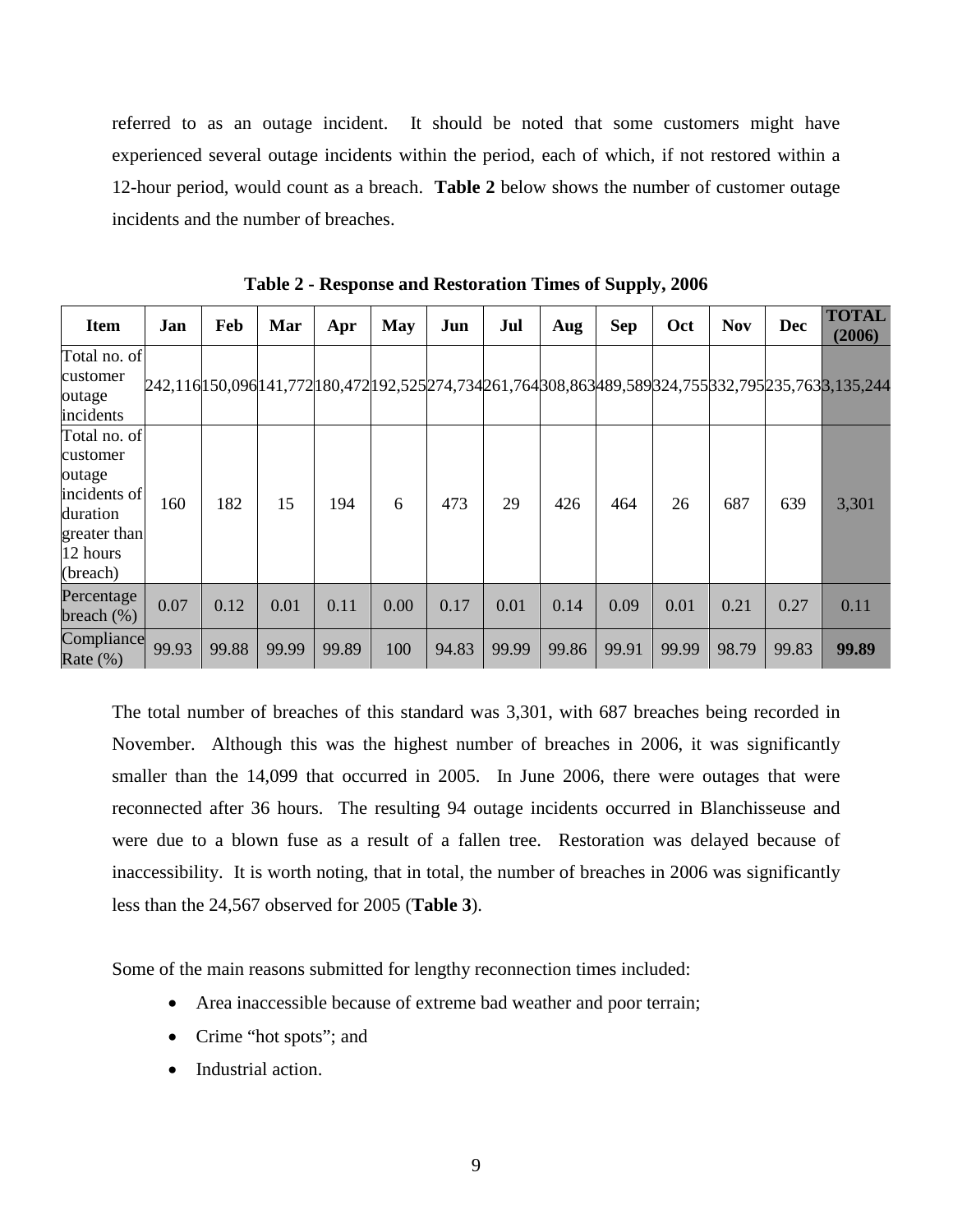| <b>Item</b>                                                                                | <b>TOTAL</b><br>(2006) | <b>TOTAL</b><br>(2005) | <b>TOTAL</b><br>$(2004)*$ |
|--------------------------------------------------------------------------------------------|------------------------|------------------------|---------------------------|
| Total no. of customer<br>outage incidents                                                  | 3,135,244              | 4,264,739              | 2,032,035                 |
| Total no. of customer<br>outage incidents of<br>duration greater than 12<br>hours (breach) | 3,301                  | 24,567                 | 20,575                    |
| Percentage breach (%)                                                                      | 0.11                   | 0.58                   | 1.01                      |
| Compliance Rate (%)                                                                        | 99.89                  | 99.42                  | 98.99                     |

**Table 3 – Response and Restoration Times of Supply, 2004 - 2006**

*\*Note: Data for 2004 represents the 9 months from April to December* 

<span id="page-13-0"></span>.

There was previously major concern that the total number of customer outage incidents increased from 2004 to 2005. It was therefore a positive indicator that although the number of outages increased by 17% from 8505 to 9982 over the period 2005/2006, the number of outage incidents decreased by 26% from 4,264,739 in 2005 to 3,135,244 in 2006.

Another noteworthy statistic is that while there were over 3 million outage incidents, only 3300 breaches occurred, indicating that 99.9% of the outage incidents were restored within 12 hours. There was also a gradual improvement over the years in the compliance rate for this standard. **Figures 2** and **3** depict the number of customer outage incidents and breaches respectively for 2004 - 2006.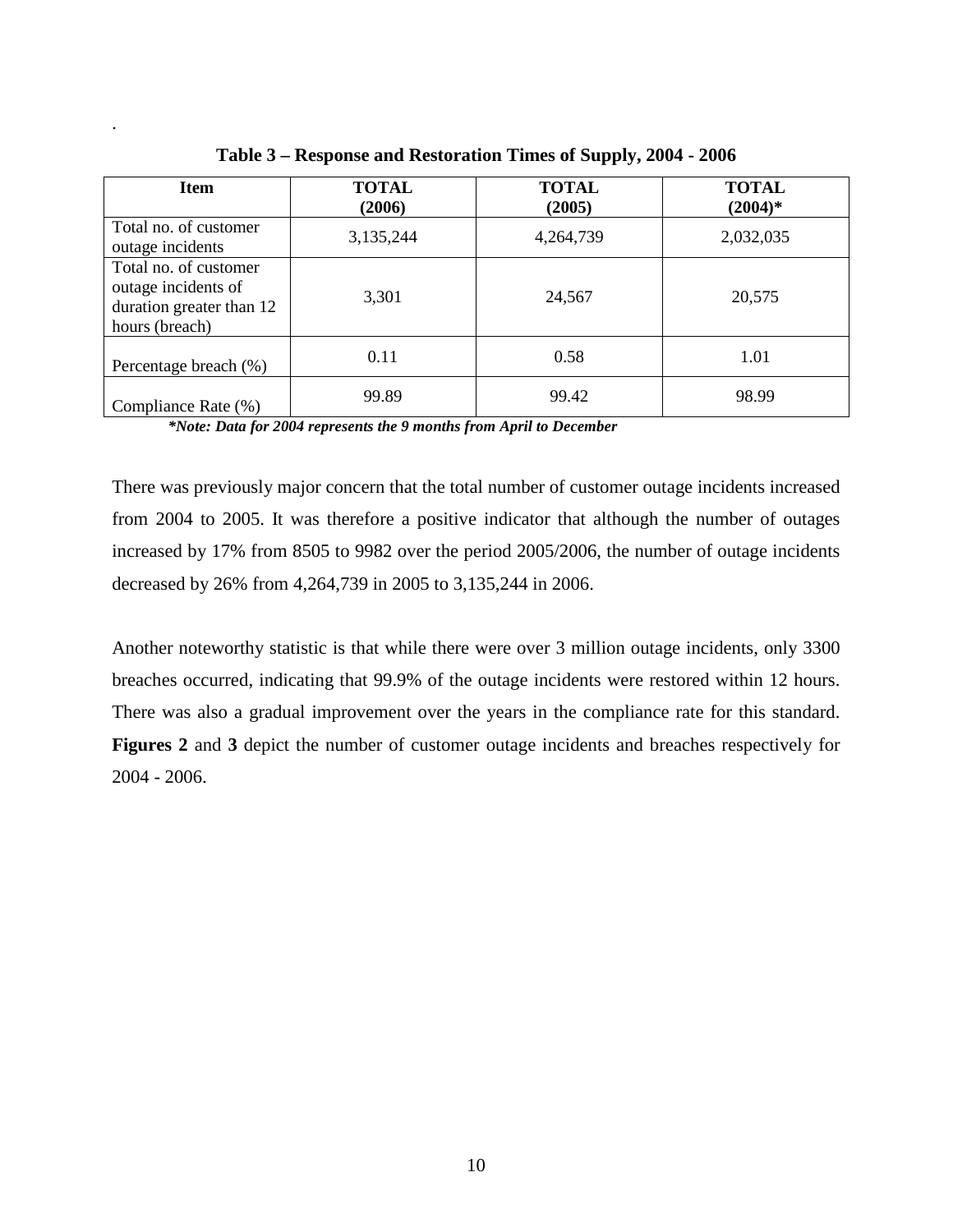<span id="page-14-0"></span>

**Figure 2 – Number of Customer Outage Incidents, 2004 – 2006**

*\*Note: Data for 2004 represents the 9 months from April to December* 

<span id="page-14-1"></span>

**Figure 3 – Number of Breaches, 2004 – 2006**

*\*Note: Data for 2004 represents the 9 months from April to December*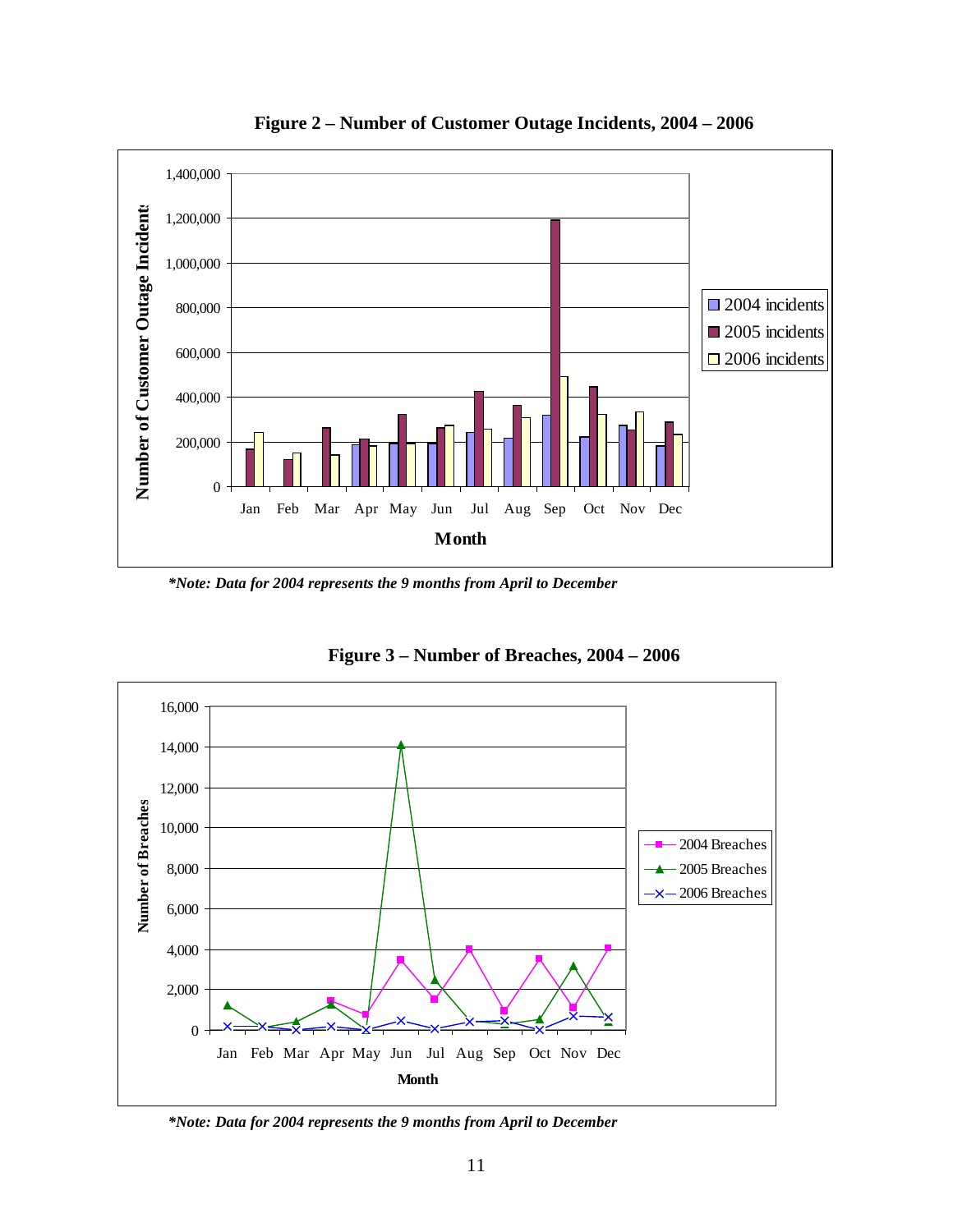### <span id="page-15-0"></span>**GES 2: Billing Punctuality.**

This standard seeks to ensure a prompt and efficient billing process and as such requires that the first bill after a service connection be mailed within 65 days for residential customers and 35 days for non-residential customers.

**Tables 4** and **5** indicate the performance and the compliance rate with this standard for residential and non-residential customers, respectively. For residential customers, the performance declined significantly, moving from an overall compliance rate of 99.3% in 2005 to 45.9% in 2006.

<span id="page-15-1"></span>

| <b>Item</b>                                                               |             | 1 st           | 2 <sup>nd</sup> | 3 <sup>rd</sup> | 4 <sup>th</sup> | <b>TOTAL</b> | <b>TOTAL</b> |
|---------------------------------------------------------------------------|-------------|----------------|-----------------|-----------------|-----------------|--------------|--------------|
|                                                                           |             | <b>Quarter</b> | <b>Quarter</b>  | Quarter         | <b>Quarter</b>  | 2006         | 2005         |
| Number<br>of new<br>customers<br>requesting<br>supply                     | Residential | 4001           | 5413            | 5037            | 6092            | 20543        | 11880        |
| No. of bills not mailed<br>within<br>65<br>days<br>(Residential) (breach) |             | 1979           | 3386            | 2816            | 2929            | 11110        | 82           |
| Percentage<br>breach $(\%)$                                               | Residential | 49.5           | 62.6            | 55.9            | 48.1            | 54.1         | 0.7          |
| Compliance<br>Rate $(\%)$                                                 | Residential | 50.5           | 37.4            | 44.1            | 51.9            | 45.9         | 99.3         |

**Table 4 - Billing Punctuality for Residential Customers, 2006**

Compliance rates for non-residential customers also dropped significantly from 90.7% in 2005 to 47.7% in 2006. **(Table 5).** This was primarily due to poor performance in the third and fourth quarters when the compliance rates were 17.9% and 28.6% respectively. Since T&TEC has not been able to explain this poor performance, the RIC will pay closer attention to this standard during the next year.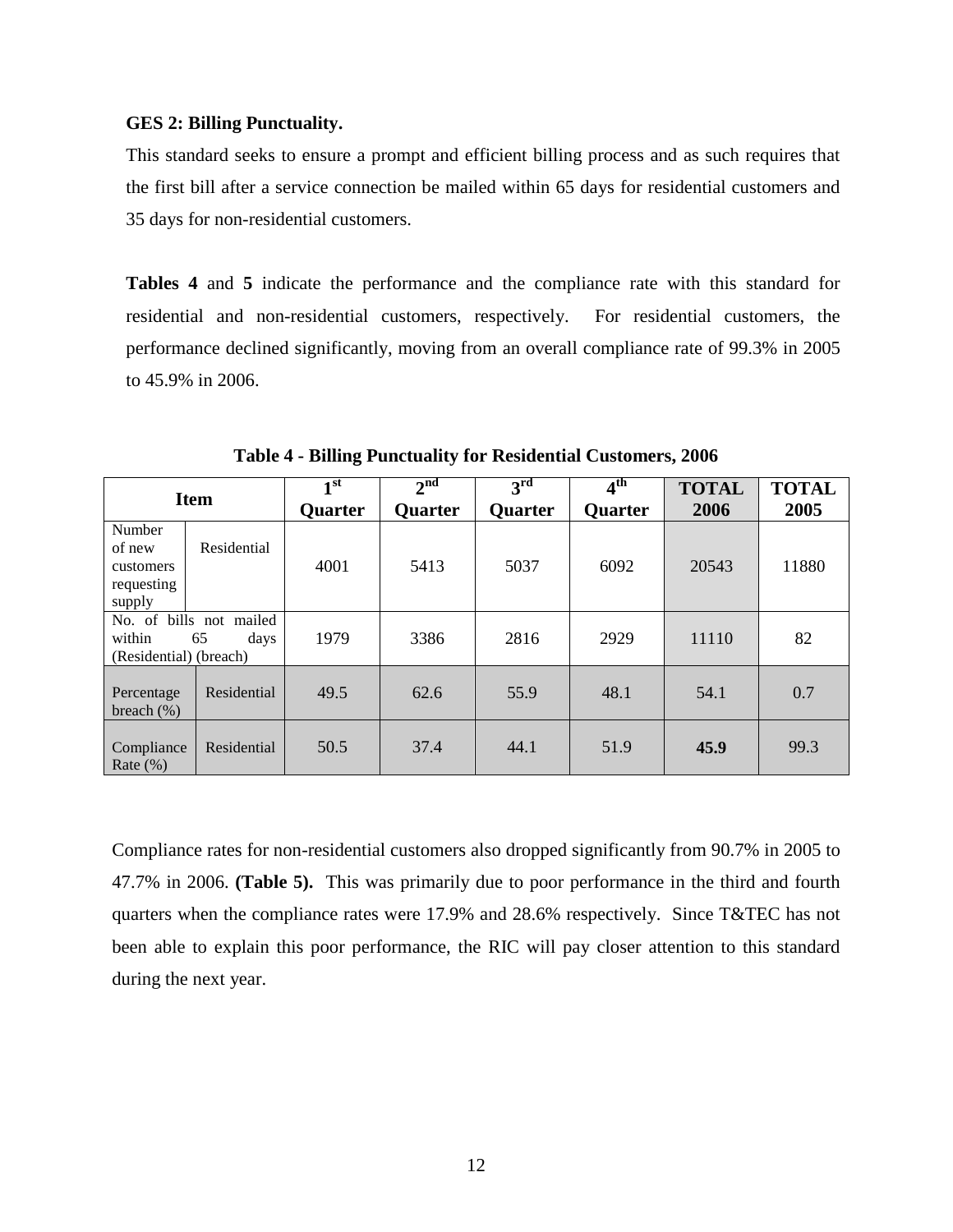<span id="page-16-1"></span>

| <b>Item</b>                                                                  |                                | 1 <sup>st</sup><br><b>Quarter</b> | 2 <sup>nd</sup><br><b>Ouarter</b> | $3^{\rm rd}$<br><b>Quarter</b> | $4^{\text{th}}$<br><b>Quarter</b> | <b>TOTAL</b><br>2006 | <b>TOTAL</b><br>2005 |
|------------------------------------------------------------------------------|--------------------------------|-----------------------------------|-----------------------------------|--------------------------------|-----------------------------------|----------------------|----------------------|
| Number<br>Non-<br>of new<br>Residential<br>customers<br>requesting<br>supply |                                | 26                                | 56                                | 39                             | 28                                | 149                  | 97                   |
| No. of bills not mailed<br>within 35 days (Non-<br>Residential) (breach)     |                                | 12                                | 14                                | 32                             | 20                                | 78                   | 9                    |
| Percentage<br>breach $(\%)$                                                  | <b>Non</b><br>Residential      | 46.2                              | 25.0                              | 82.1                           | 71.4                              | 52.3                 | 9.3                  |
| Compliance<br>Rate $(\%)$                                                    | N <sub>on</sub><br>Residential | 53.8                              | 75.0                              | 17.9                           | 28.6                              | 47.7                 | 90.7                 |

**Table 5 - Billing Punctuality for Non-Residential Customers, 2006**

### <span id="page-16-0"></span>**GES 3: Reconnection after payment of overdue amounts or agreement.**

As a matter of policy, T&TEC would disconnect a customer for non-payment. Once the bill has been settled or some agreement has been reached on a payment schedule, T&TEC should also demonstrate efficiency in its response to restore the service. This standard requires that supply is reconnected within 24 hours after customers pay overdue amounts or make payment arrangements with T&TEC.

As shown in **Table 6**, the compliance rate remained constantly high for this standard over the period, achieving its highest compliance in the third quarter.

<span id="page-16-2"></span>

| <b>Item</b>                                           | 1 <sup>st</sup><br><b>Quarter</b> | 2 <sup>nd</sup><br>Ouarter | $3^{\rm rd}$<br><b>Quarter</b> | 4 <sup>th</sup><br><b>Quarter</b> | <b>TOTAL</b><br>2006 | <b>TOTAL</b><br>2005 |
|-------------------------------------------------------|-----------------------------------|----------------------------|--------------------------------|-----------------------------------|----------------------|----------------------|
| <b>Total Disconnections</b>                           | 6369                              | 5812                       | 5097                           | 5896                              | 23,174               | 23,973               |
| Customers making<br>payments/arrangements             | 5538                              | 5184                       | 4546                           | 5420                              | 20,688               | 18,047               |
| Number<br>not<br>within<br>reconnected<br>24<br>hours | 27                                | 9                          | 2                              | 13                                | 51                   | 153                  |
| Percentage breach (%)                                 | 0.5                               | 0.2                        | 0.04                           | 0.2                               | 0.2                  | 0.8                  |
| Compliance Rate (%)                                   | 99.5                              | 99.8                       | 99.96                          | 99.8                              | 99.8                 | 99.2                 |

**Table 6 - Reconnection after Payment of Overdue Amounts or Agreement**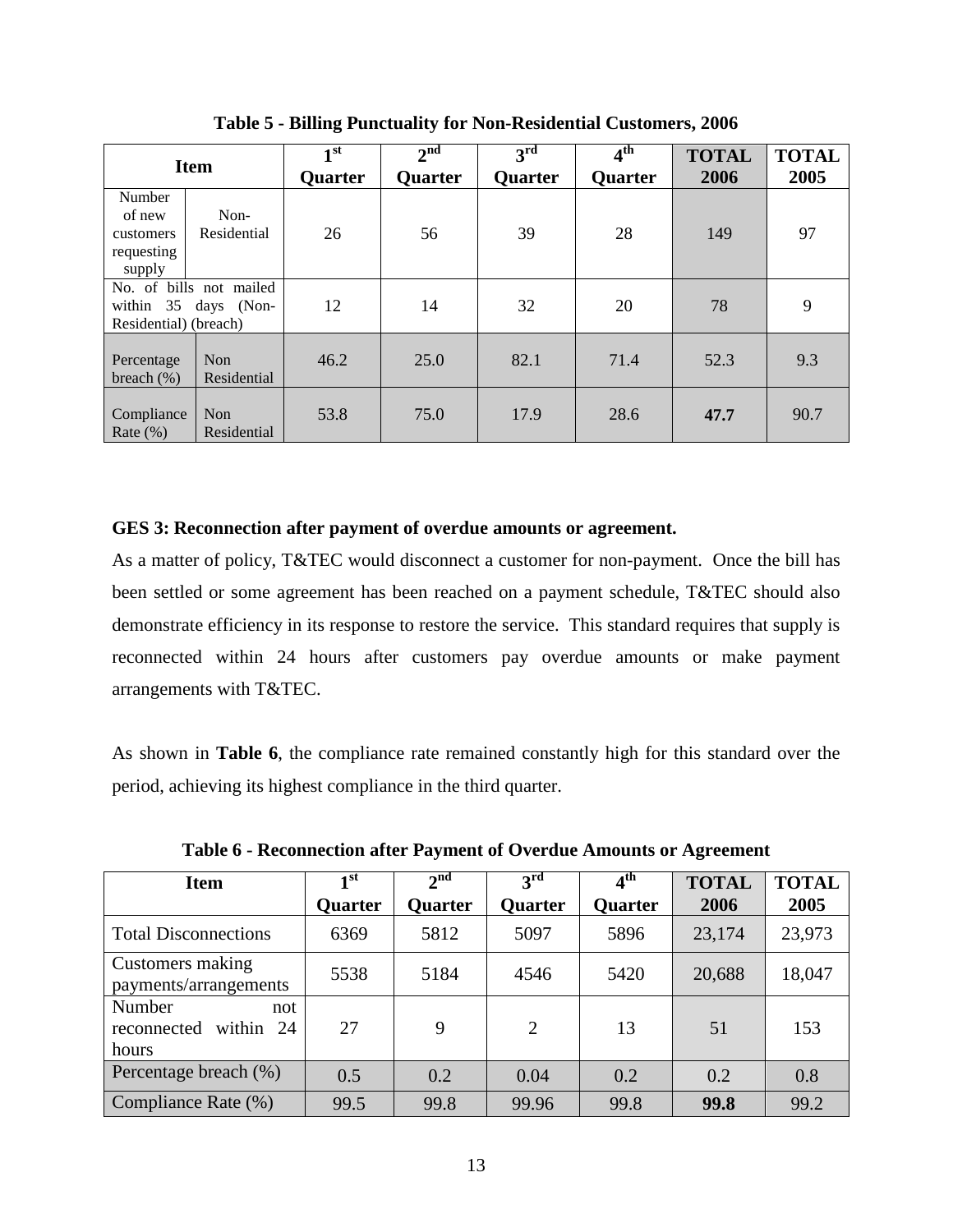On average, about 89% of disconnected customers choose to make payments or arrangements rather than remain disconnected. However, the impact on system losses of the 11% that remain disconnected must be examined, since it is likely that some of these customers may engage in illegal usage. T&TEC has not done any assessment to quantify this impact, but they indicated that the disconnection crews revisit the disconnected customers two to three weeks after disconnection if no payment or arrangement has been made and remove the service connection mains, thereby reducing the incidents of illegal usage.

### <span id="page-17-0"></span>**GES 4: Making and Keeping Appointments.**

There are instances when it is necessary for the utility to make appointments to visit customers' premises. It is important for both the utility and the customer that the appointment is kept. Unfortunately, in the event of an unkept appointment, it is usually the customer that is more greatly inconvenienced. This standard encourages T&TEC to further improve its overall customer service by requiring that 24 hours notice of inability to keep appointments be given to customers.

<span id="page-17-1"></span>

| <b>Item</b>                         | 2006  | 2005  |
|-------------------------------------|-------|-------|
| No. of appointments arranged with   |       |       |
| customers                           | 128   | 46    |
| No. of appointments not kept within |       |       |
| 30 mins of appointed time           |       |       |
| No. of appointments                 |       |       |
| cancelled/postponed with 24 hrs     |       |       |
| notice                              |       |       |
| Percentage breach (%)               | 0.0   | 0.0   |
| <b>Compliance Rate (%)</b>          | 100.0 | 100.0 |

**Table 7 – Making and Keeping Appointments**

There were 128 customer appointments made for the year by T&TEC and all were kept. In 2005, there were 46 appointments, all of which were kept. The RIC is concerned about the rather small number of appointments recorded by T&TEC, given the utility's customer base of over 375,000 and the T&TEC related complaints handled by the RIC. During 2006, 628 dissatisfied T&TEC customers came to the RIC seeking redress. Of these, 225 complaints were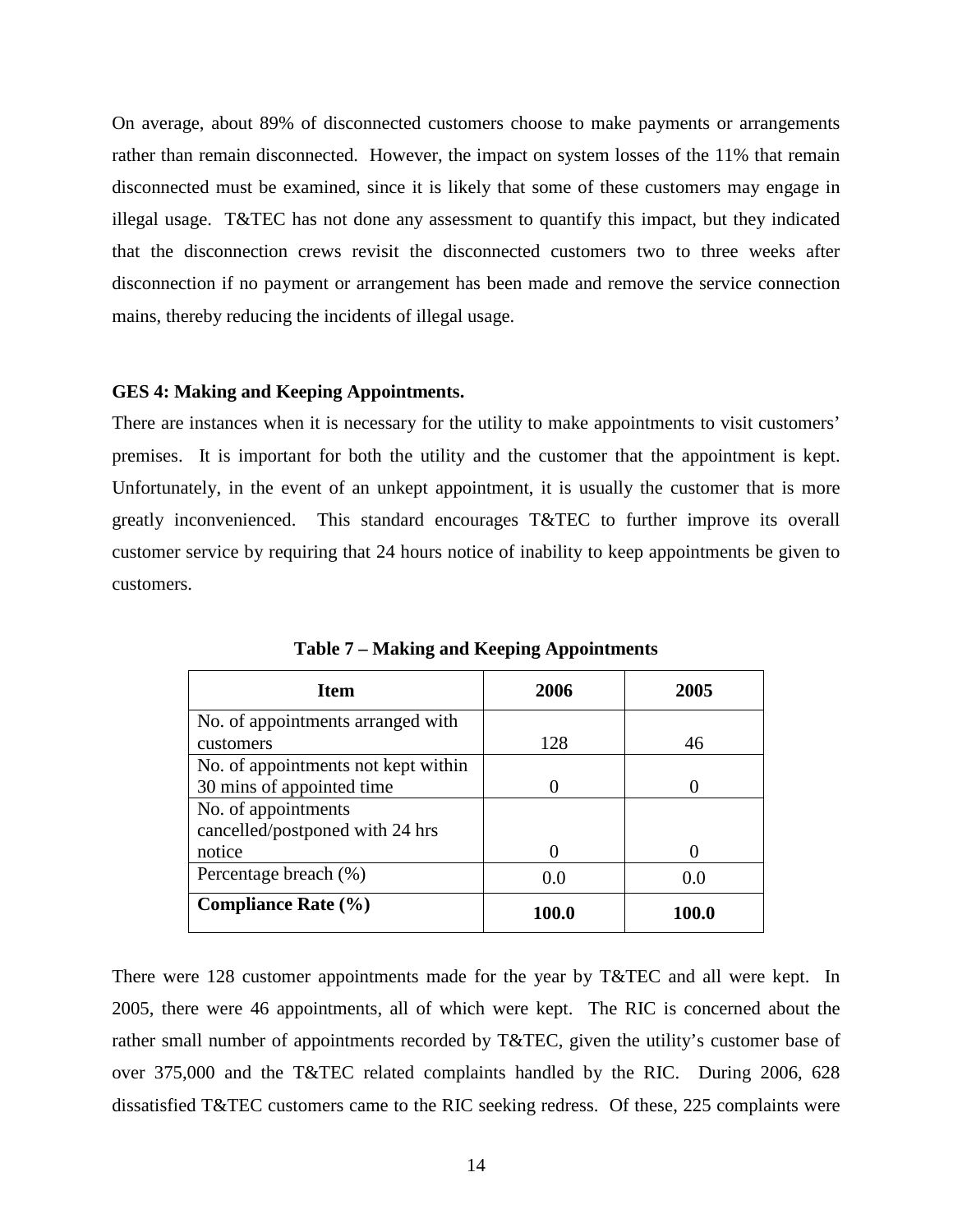about matters that might have required T&TEC to set up an appointment with the customer. The RIC intends to work with T&TEC to ensure that information is accurately recorded in the future.

#### <span id="page-18-0"></span>**GES 5: Compensatory Payments.**

The Guaranteed Standards Scheme not only sets prescribed levels of service, but also sets penalties for failure to meet these levels. This standard limits the time to credit compensatory payment to a customer's account to 35 working days. It also requires that the time to complete investigation, determine liability and make payment after receiving a claim be within 35 working days.

There was only one claim made to T&TEC in the first quarter of 2006, for which a compensatory payment of \$30.00 was awarded within the stipulated time frame. Therefore there were no breaches of this standard for the period.

### <span id="page-18-1"></span>**GES 6: Connection to Supply.**

New customers are normally added to the system because of growth and expansion. Some of the new customers will be near to appropriate utility infrastructure, while others may require additional work before the connection can be made. GES 6 seeks to standardize the time taken by T&TEC between receiving requests for new connection services and completing the actual connection in the following scenarios:

(i) For the request for connection less than 30 metres from the T&TEC's network, the service drop and meter should be installed within 3 working days.

(ii) For connections between 30 and 100 metres, the provision of an estimate (subject to all documents being provided) should occur within 5 working days. Complete construction after payment is made should take place within 15 working days.

(iii) For connections between 100 to 250 metres, the provision of an estimate (subject to all documents being provided) should occur within 7 working days. Complete construction after payment is made should take place within 20 working days.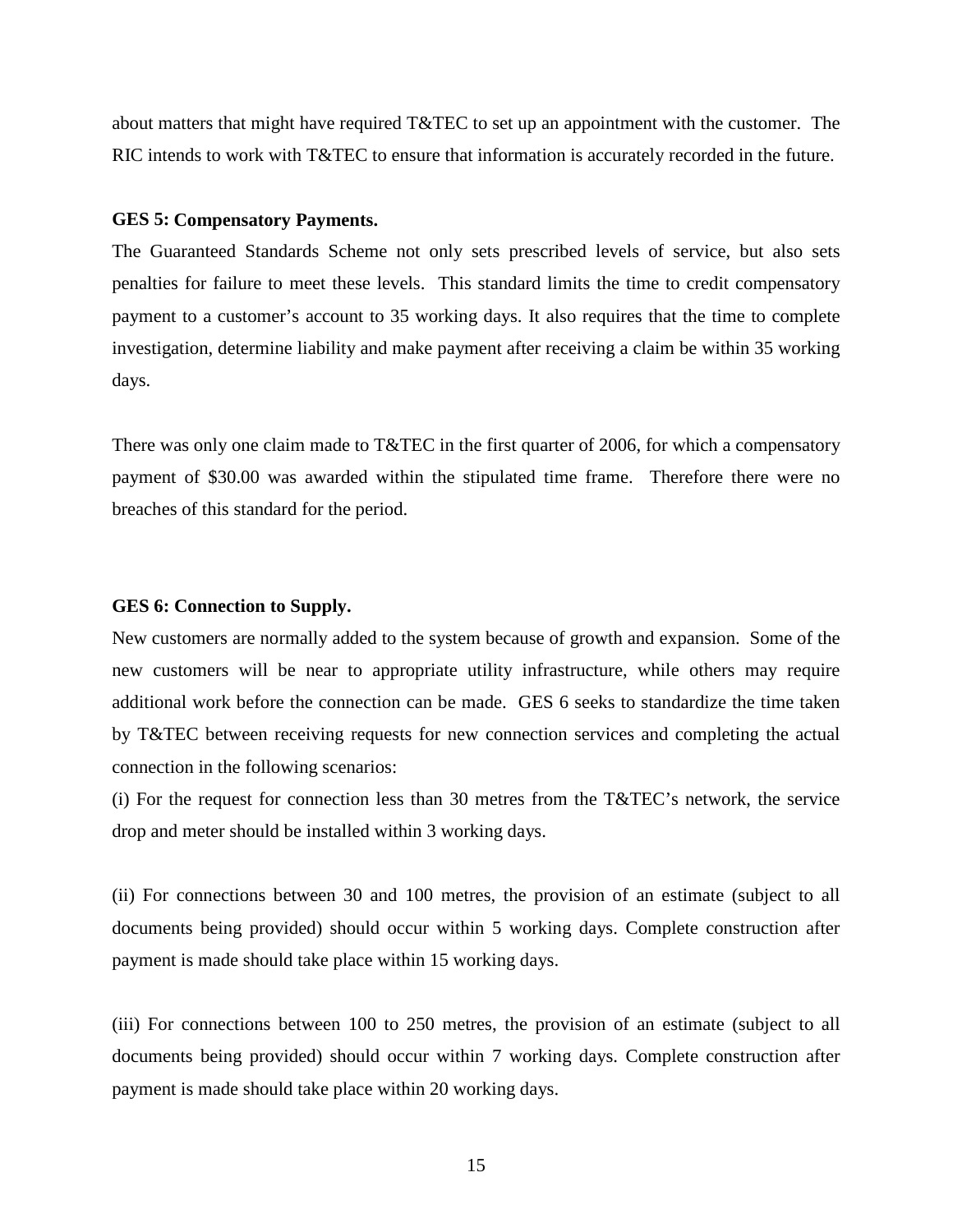As can be observed in **Table 8,** the overall compliance rate over the period for Standard 6a (supply connections requested less than 30 metres) declined from 99.4% in 2005 to 94.3% in 2006, with quarterly compliance ranging between 83.5% and 99.7%. There was no significant increase in the number of supply connections requested and no explanation for the decline has been provided by T&TEC. The performance was particularly poor in the fourth quarter where the compliance rate dropped to 83.5%

Performance under the standard 6b (provision of estimates for supply connections between 30 to 100 metres) fluctuated during the year 2006. Requests for supply connections almost doubled, and the overall compliance rate for providing estimates improved from 74.8% in 2005 to 92.8% in 2006. The quarterly compliance ranged from 73.2% to 99.0%, which was an improvement on the performance in 2005, where it ranged from 66.0% to 88.6% during that year.

Of the 889 requests for supply connections between 30 to 100 metres received in 2006, the necessary estimates were completed on time for 825 of these jobs, and 783 jobs were completed within 15 working days (Standard 6c). While the number of jobs not completed (106) was approximately the same number not completed in 2005 (109), the percentage is smaller since there were more requests in 2006. Average quarterly compliance improved from 76.1% (2005) to 88.1% (2006).

Performance in Standard 6d (provision of estimates for supply connections from 100 to 250 metres) remained at roughly the same, 82.0% compliance, when compared with the 2005 performance of 82.7% compliance. There were more requests for supply connections, and while maintaining the level of overall compliance was commendable, there is still room for improvement in the performance.

Twenty six out of 133 jobs were not completed within 20 working days (19.5%), Standard 6e. This was an improvement over the 26.6% that was not completed in 2005. The overall compliance rate increased from 73.4% (2005) to 80.5% in 2006.

16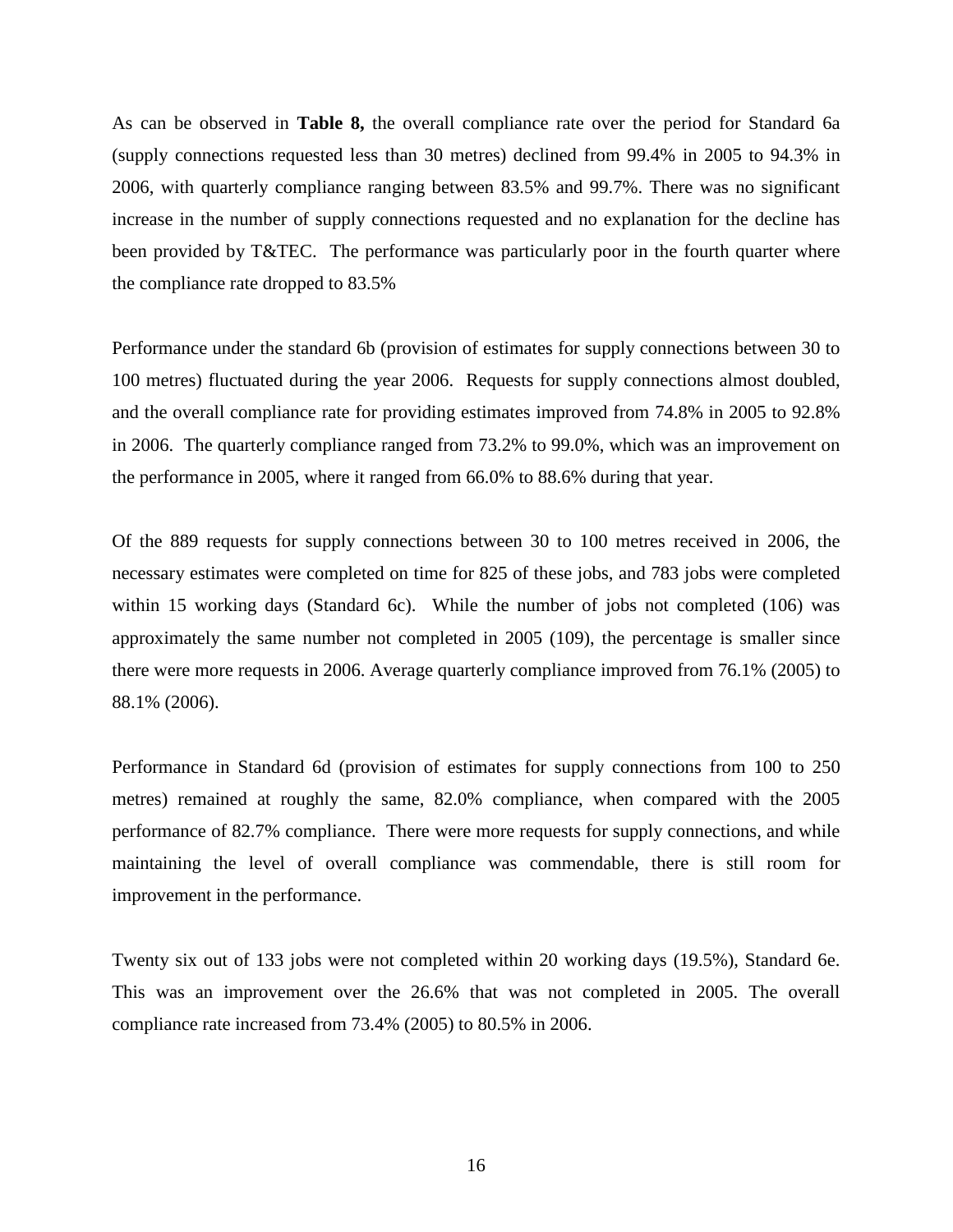<span id="page-20-0"></span>

| <b>Guaranteed</b><br><b>Standard</b><br>Code<br>GES <sub>6</sub> | <b>Item</b>                                                                            | 1 <sup>st</sup><br><b>Ouarter</b> | 2 <sub>nd</sub><br><b>Ouarter</b> | 3 <sup>rd</sup><br>Quarter | $\mathbf{A}^{\text{th}}$<br>Quarter | <b>TOTAL</b><br>2006 | <b>TOTAL</b><br>2005 |
|------------------------------------------------------------------|----------------------------------------------------------------------------------------|-----------------------------------|-----------------------------------|----------------------------|-------------------------------------|----------------------|----------------------|
| 6a                                                               | No. of supply connections<br>requested <30m                                            | 3018                              | 3126                              | 2697                       | 3187                                | 12028                | 12011                |
|                                                                  | No. not connected within 3<br>working days (breaches)                                  | 10                                | 135                               | 17                         | 525                                 | 687                  | 71                   |
|                                                                  | Percentage breach%                                                                     | 0.3                               | 4.3                               | 0.6                        | 16.5                                | 5.7                  | 0.6                  |
|                                                                  | <b>Compliance Rate %</b>                                                               | 99.7                              | 95.7                              | 99.4                       | 83.5                                | 94.3                 | 99.4                 |
| 6 <sub>b</sub>                                                   | No. of supply connections<br>requested $-30$ to 100m<br>No. of estimates not provided  | 116                               | 305                               | 112                        | 356                                 | 889                  | 457                  |
|                                                                  | within 5 working days<br>(breaches)                                                    | 24                                | 3                                 | 30                         | $\tau$                              | 64                   | 115                  |
|                                                                  | Percentage breach%                                                                     | 20.7                              | 1.0                               | 26.8                       | 2.0                                 | 7.2                  | 25.2                 |
|                                                                  | <b>Compliance Rate %</b>                                                               | 79.3                              | 99.0                              | 73.2                       | 98.0                                | 92.8                 | 74.8                 |
| 6c                                                               | No. of jobs not completed<br>within 15 working days<br>(breaches)                      | 19                                | 31                                | 36                         | 20                                  | 106                  | 109                  |
|                                                                  | Percentage breach%                                                                     | 16.4                              | 10.2                              | 32.1                       | 5.6                                 | 11.9                 | 23.9                 |
|                                                                  | <b>Compliance Rate %</b>                                                               | 83.6                              | 89.8                              | 68.9                       | 94.4                                | 88.1                 | 76.1                 |
| 6d                                                               | No. of supply connections<br>requested $-100$ to 250m<br>No. of estimates not provided | 37                                | 25                                | 35                         | 36                                  | 133                  | 98                   |
|                                                                  | within 7 working days<br>(breaches)                                                    | 5                                 | 2                                 | 10                         | $\tau$                              | 24                   | 17                   |
|                                                                  | Percentage breach%                                                                     | 13.5                              | 8.0                               | 28.6                       | 19.4                                | 18.0                 | 17.3                 |
|                                                                  | <b>Compliance Rate %</b>                                                               | 86.5                              | 92.0                              | 71.4                       | 80.6                                | 82.0                 | 82.7                 |
| 6e                                                               | No. of jobs not completed<br>within 20 working days<br>(breaches)                      | $\overline{2}$                    | 9                                 | $\overline{7}$             | 8                                   | 26                   | 22                   |
|                                                                  | Percentage breach%                                                                     | 5.4                               | 36.0                              | 20.0                       | 22.2                                | 19.5                 | 26.6                 |
|                                                                  | <b>Compliance Rate %</b>                                                               | 94.6                              | 64.0                              | 80.0                       | 77.8                                | 80.5                 | 73.4                 |
|                                                                  | <b>Total No. of Breaches</b>                                                           | 60                                | 180                               | 100                        | 567                                 | 907                  | 334                  |

# **Table 8 - Connection to Supply**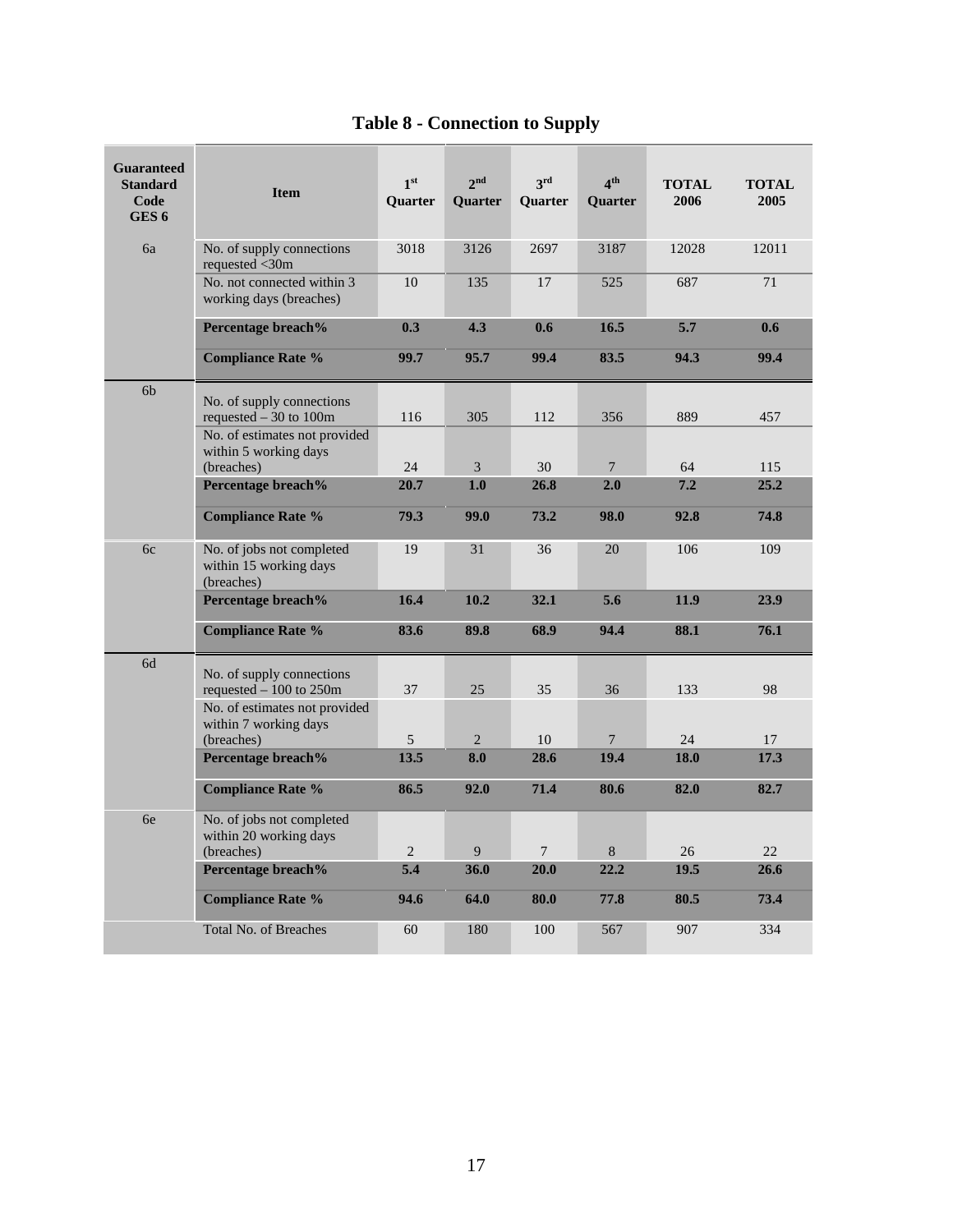## <span id="page-21-0"></span>**2.2 Overall Standards**

Overall standards are those which cover areas of service where it is not appropriate or feasible to give individual guarantees, but where the expectation is that the utility will provide predetermined minimum levels of service. These standards generally relate to the reliability of service affecting a group of customers. Nine (9) Overall Standards have been established for T&TEC.

### <span id="page-21-1"></span>**OES 1: Line Faults affecting Customers repaired within a Specified Period.**

This standard requires that 100% of transmission line faults that result in customers being affected, be repaired within 48 hours.

<span id="page-21-2"></span>

| <b>Area</b>  |          | 1 <sup>st</sup> Quarter |       |                | $\boldsymbol{\gamma}$ nd<br><b>Quarter</b> |                |      | 3 <sup>rd</sup> Quarter |       |                | 4 <sup>th</sup> Quarter |                | <b>FOTAL</b> |
|--------------|----------|-------------------------|-------|----------------|--------------------------------------------|----------------|------|-------------------------|-------|----------------|-------------------------|----------------|--------------|
|              | 33kV     | 66kV                    | 132kV | 33kV           | 66kV                                       | 132kV          | 33kV | 66kV                    | 132kV | 33kV           | 66kV                    | 132kV          | 2006         |
| North        |          |                         |       | ⇁              |                                            | 0              | 18   | $\Omega$                | 0     | 12             | $\theta$                | 0              | 49           |
| South        | 3        |                         | 3     | 11             | 8                                          | $\theta$       | 18   | 15                      | 0     | $\overline{4}$ | 9                       | $\theta$       | 78           |
| Tobago       | $\Omega$ | 3                       |       | $\theta$       | $\Omega$                                   | 0              | 0    | $\theta$                | 0     | $\theta$       | $\theta$                | 0              |              |
| East         |          | 14                      | 0     | 10             | 15                                         | $\theta$       | 13   | 10                      | 0     | 12             | 14                      | $\Omega$       | 93           |
| Central      | $\theta$ | $\theta$                | 3     | $\overline{0}$ |                                            | $\overline{0}$ | 0    |                         | 0     | $\theta$       | 2                       | $\overline{0}$ | 15           |
| <b>Total</b> | 13       | 25                      | 15    | 28             | 29                                         | $\bf{0}$       | 49   | 30                      | 0     | 28             | 25                      | $\bf{0}$       | 242          |

**Table 9 - Number of Transmission Line Faults in 2006**

There were no breaches in this standard for the period, since all faults were repaired within 48 hours. In total, the number of line faults for the year 2006 was 242 which is an improvement on the 268 faults reported in 2005. The most faults occurred in the East (**Table 9)**, followed by the South which is not unusual given that the majority of the overhead transmission line network is located in these two areas. The total numbers of faults on 33kV, 66kV and 132kV lines are shown in **Table 10**.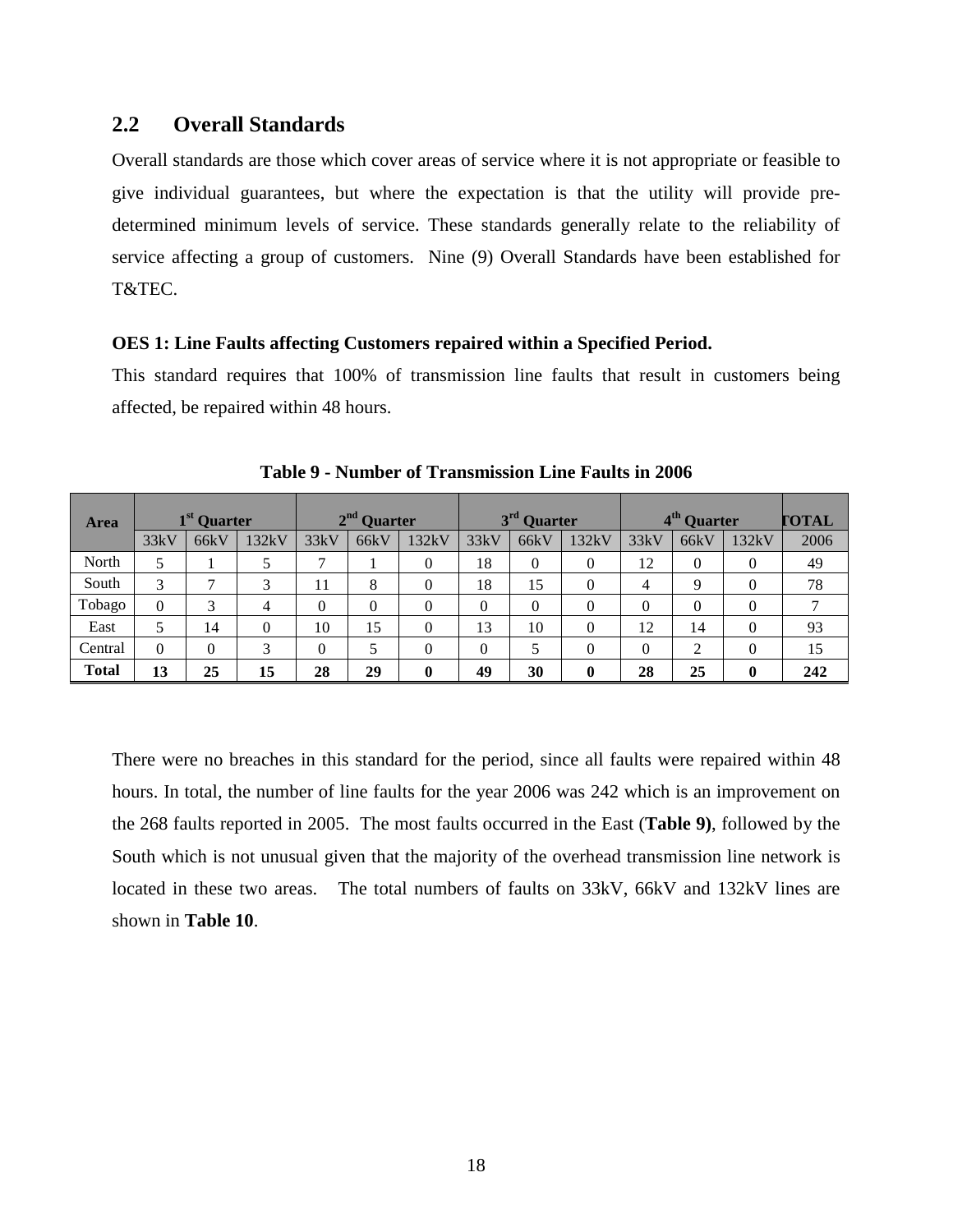<span id="page-22-1"></span>

| <b>Voltage</b> | <b>Number of Line Faults</b> | <b>Number of Line Faults</b> |
|----------------|------------------------------|------------------------------|
|                | 2006                         | 2005                         |
| 33kV           | 118                          | 156                          |
| 66kV           | 109                          | 100                          |
| 132kV          | 15                           | 12                           |
| <b>TOTAL</b>   | 242                          | 268                          |

**Table 10 – Number of Transmission Line Faults by Voltage in 2005/6**

### <span id="page-22-0"></span>**OES 2: Billing Punctuality.**

T&TEC's customers are billed by cycles in each of its five (5) Distribution Areas. Bills are mailed to the customers in the respective cycles after readings are estimated or the meters are read according to the meter-reading schedule. This standard seeks to ensure timely billing and requires that 98% of all bills be mailed to customers within ten working days after meter reading or estimation.

Table 11 shows T&TEC's performance with respect to billing punctuality. There was a progressive improvement in the performance under this standard since its implementation. (**Appendix II, Table A4)**. In 2006, full compliance was achieved in the second and fourth quarters. It may also be seen from **Table 11** below**,** that in the second and fourth quarters of 2006, there were more bills mailed than meters read and estimated. This was due to schedule readings from previous quarters being done late.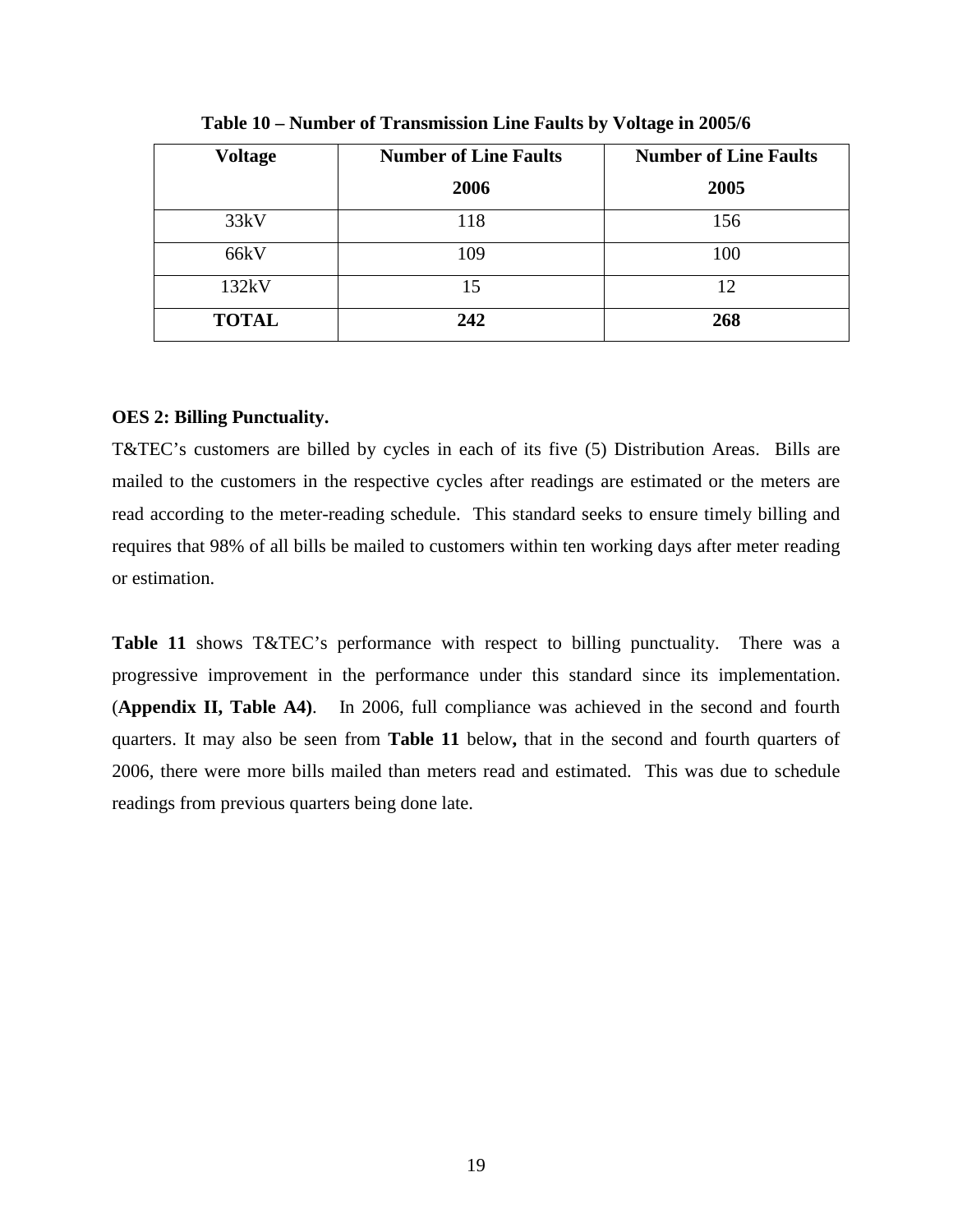<span id="page-23-1"></span>

| <b>Performance Data</b>                                      | 1 <sup>st</sup> | 2 <sub>nd</sub> | 3 <sup>rd</sup> | $4^{\rm th}$   | <b>TOTAL</b> | <b>TOTAL</b> |
|--------------------------------------------------------------|-----------------|-----------------|-----------------|----------------|--------------|--------------|
|                                                              | <b>Quarter</b>  | <b>Quarter</b>  | <b>Quarter</b>  | <b>Quarter</b> | 2006         | 2005         |
| Number of meters read<br>and estimated                       | 514,340         | 494,426         | 499,616         | 502,928        | 2,011,310    | 1,836,591    |
| Number of bills mailed<br>within 10 working days             | 422,676         | 499,020         | 358,385         | 509,387        | 1,789,468    | 1,896,548    |
| Percentage of bills mailed<br>within 10 working days<br>(% ) | 82.2            | 101.9           | 71.7            | 101.3          | 89.0         | 103.3        |
| Percentage breach (%)                                        | 16              | $\Omega$        | 27              | $\Omega$       | 9            | 0.0          |
| Compliance rate (%)                                          | 84              | 104             | 73              | 103            | 91           | 105          |

**Table 11 - Billing Punctuality, 2006**

### <span id="page-23-0"></span>**OES 3: Frequency of Meter Testing.**

Proper functioning meters are important for accurately registering a customer's consumption. This is even more critical for Industrial customers whose electricity consumption is much higher than the Residential and Commercial customers. As such, meters must be checked periodically to ensure continued accuracy. This standard requires that 10% of industrial customers' meters be tested for accuracy annually.

**Table 12** shows that, in 2006, there was full compliance with this standard, as 264 out of 2624 industrial meters were tested.

<span id="page-23-2"></span>

| <b>Item</b>                                       | <b>Performance Data</b> | <b>Performance Data</b> |
|---------------------------------------------------|-------------------------|-------------------------|
|                                                   | 2006                    | 2005                    |
| Number of industrial meters                       | 2,624                   | 2592                    |
| Number of industrial meters tested                | 264                     | 259                     |
| Percentage of industrial meters<br>tested $(\% )$ | 10.1                    | 10.0                    |
| Percentage breach (%)                             | 0.0                     | 0.0                     |
| Compliance rate $(\%)$                            | 100.0                   | 100.0                   |

**Table 12 – Frequency of Meter Testing, 2006**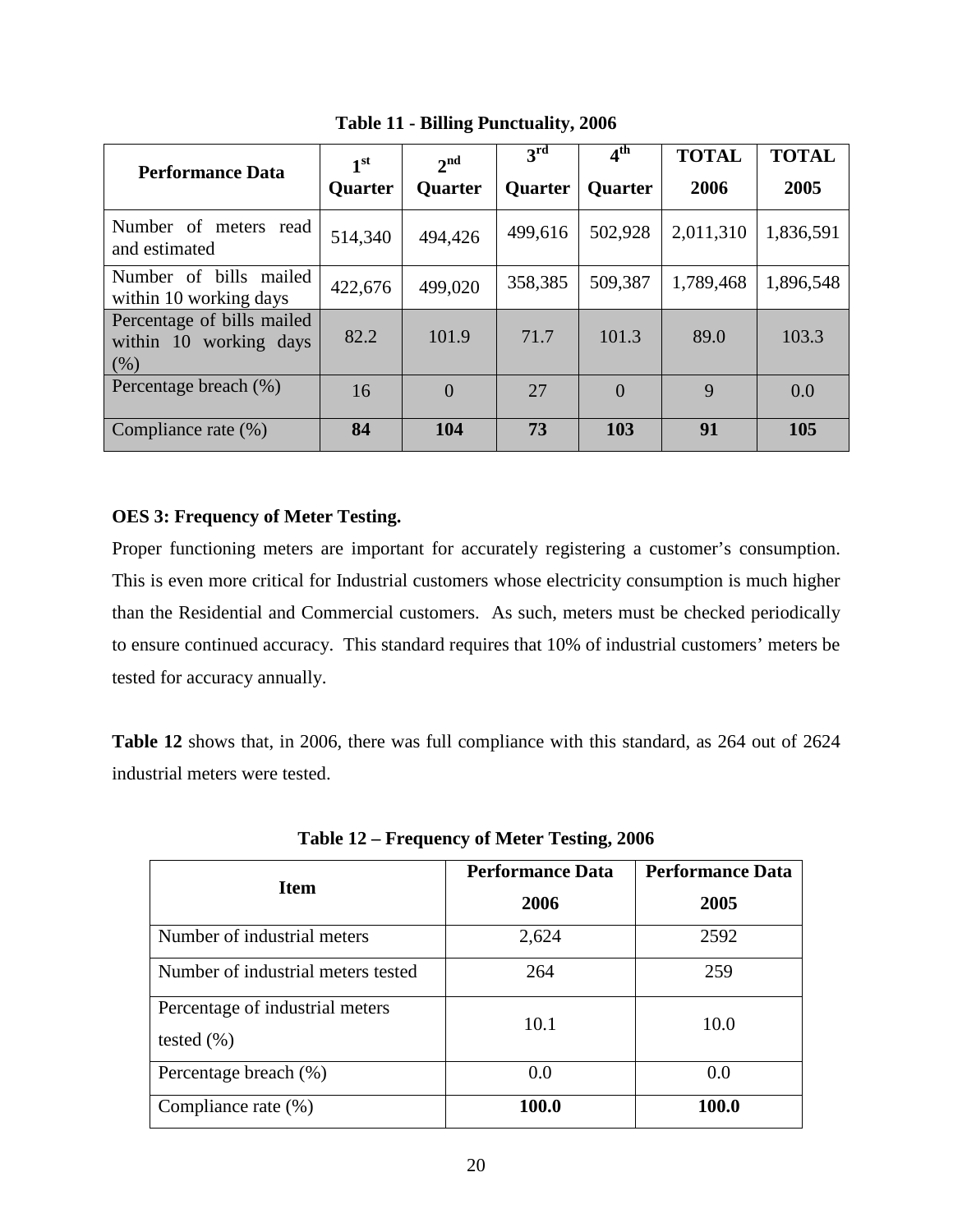### <span id="page-24-0"></span>**OES 4: Frequency of Meter Reading.**

The issue of estimated billing has been one of the recurring complaints received from customers, especially when customers receive an estimated bill when they were due to receive an actual billing. The goal is to eventually have all meters read `when scheduled. However, in the interim, this standard requires that:

- 90% of all residential and commercial meters be read when scheduled; and
- 90% of all industrial meters be read every month.

**Table 13** shows that the compliance rates for both industrial meter readings and residential and commercial meter readings were 100%.

<span id="page-24-1"></span>

| <b>Item</b>                                                                   | <b>Performance</b> | <b>Performance</b> |
|-------------------------------------------------------------------------------|--------------------|--------------------|
|                                                                               | <b>Data 2006</b>   | Data 2005          |
| Number of scheduled readings for residential and<br>commercial meters         | 1,234,893          | 2,592              |
| Number of residential and commercial meters read<br>according to schedule     | 1,143,033          | 28,740             |
| Percentage of residential and commercial meters read<br>according to schedule | 92.6%              | 2,395              |
| Percentage breach (%)                                                         | 0.0                | 90.0               |
| Compliance rate (%)                                                           | 100.0              | 92.4               |
| Numbers of industrial meters                                                  | 2,624              | 0.0                |
| Number of scheduled readings for industrial meters                            | 31,488             | 100.0              |
| Number of actual readings for industrial meters                               | 30,111             | 1,087,938          |
| Percentage of industrial meter readings                                       | 95.6%              | 1,008,624          |
| Percentage breach (%)                                                         | 0.0                | 90.0               |
| Compliance rate (%)                                                           | 100.0              | 92.7               |

**Table 13 - Frequency of Meter Reading, 2006**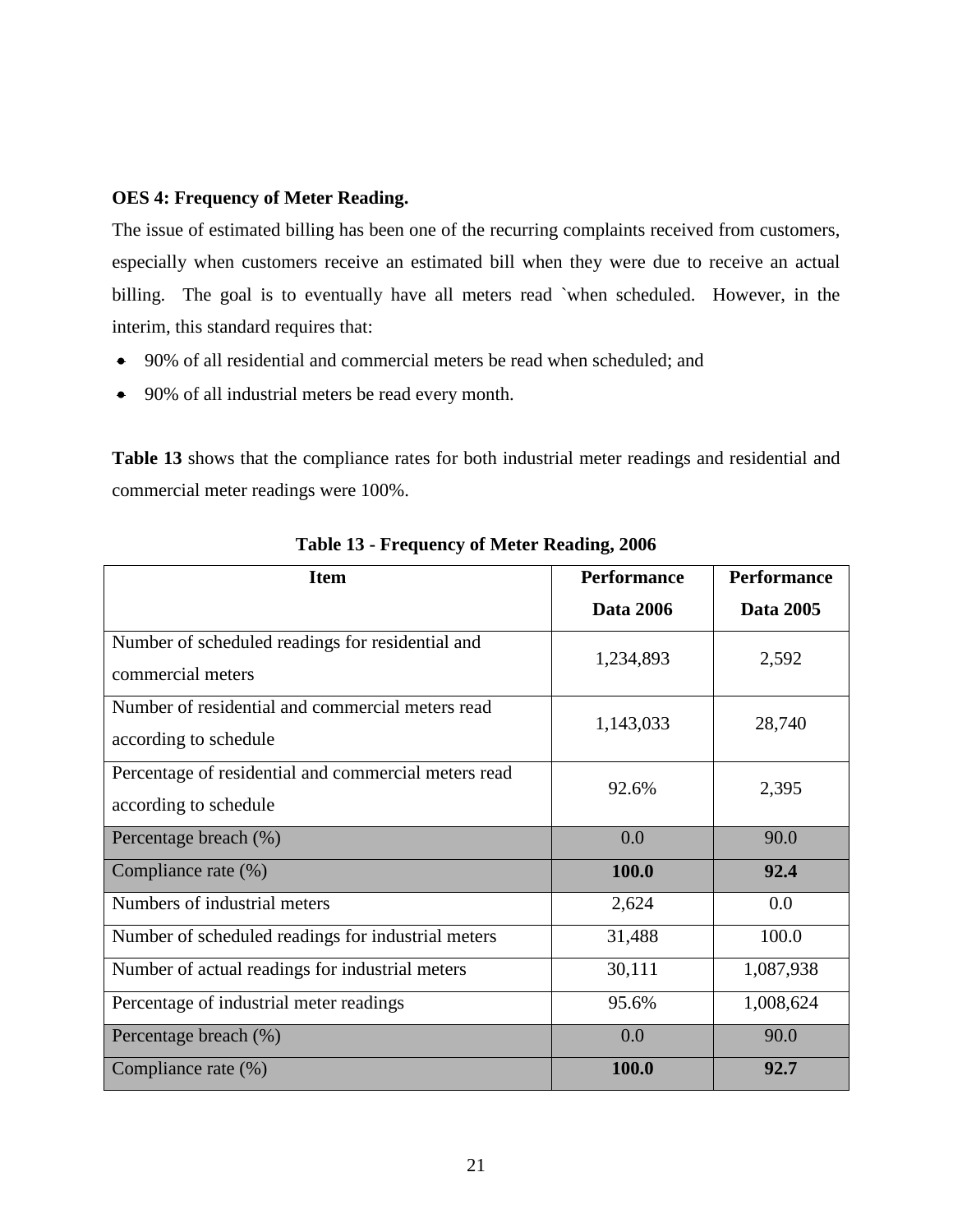### <span id="page-25-0"></span>**OES 5: System Losses.**

System losses arise because of a discrepancy between the amount of energy that is delivered into the system and the amount of energy from which revenue is derived. However, some losses occur because of technical factors, which relate to system design and operation. These can be minimized but not totally eliminated. Non-technical losses, on the other hand, arise from causes such as billing and metering, and from the illegal usage of electricity. This standard seeks to encourage T&TEC to eliminate sources of unmetered supply and to improve the efficiency of the electrical system. The requirement of the standard is that total system losses not exceed 7.5%.

The system losses for the first two quarters were well below the prescribed 7.5%. However, for the third and fourth quarters, systems losses rose slightly to 8.9% and 8.8% respectively. In **Table 14** it can be seen that the load increased considerably during the second half of the year as evidenced by the increase in energy purchased. Since technical losses increase proportionally to the square of the load, there is an increase in system losses. So far there has been no plausible explanation proffered by T&TEC for the unusually small increase in the energy sold to customers from the second quarter to the third.

<span id="page-25-1"></span>

| <b>Item</b>                                     | 1 <sup>st</sup> | 2 <sup>nd</sup> | 3 <sup>rd</sup> | 4 <sup>th</sup> | <b>TOTAL</b> | <b>TOTAL</b> |
|-------------------------------------------------|-----------------|-----------------|-----------------|-----------------|--------------|--------------|
|                                                 | <b>Quarter</b>  | <b>Quarter</b>  | Quarter         | <b>Quarter</b>  | 2006         | 2005         |
| from<br>purchased<br>Energy<br>generators (MWH) | 1,756,198       | 1,755,720       | 1,858,506       | 1,841,766       | 7,212,190    | 6,878,262    |
| sold to customers<br>Energy<br>(MWH)            | 1,601,963       | 1,635,172       | 1,637,425       | 1,650,944       | 6,691,533    | 6,525,504    |
| System Losses (MWH)                             | 99,154          | 94,459          | 164,615         | 162,428         | 520,657      | 352,757      |
| System Losses (%)                               | 5.6             | 5.4             | 8.9             | 8.8             | 7.2          | 5.4          |
| Percentage breach (%)                           | 0.0             | 0.0             | 100             | 100             | 0.0          | 0.0          |
| Compliance Rate (%)                             | 100             | 100             | 0.0             | 0.0             | 100.0        | 100.0        |

**Table 14 - System Losses for 2006**

At the time of implementation of the Quality of Service Standards (April 2004), the RIC defined system losses as the difference between energy received and energy delivered, and it was calculated as a simple difference. However in June 2006, the RIC proposed the under mentioned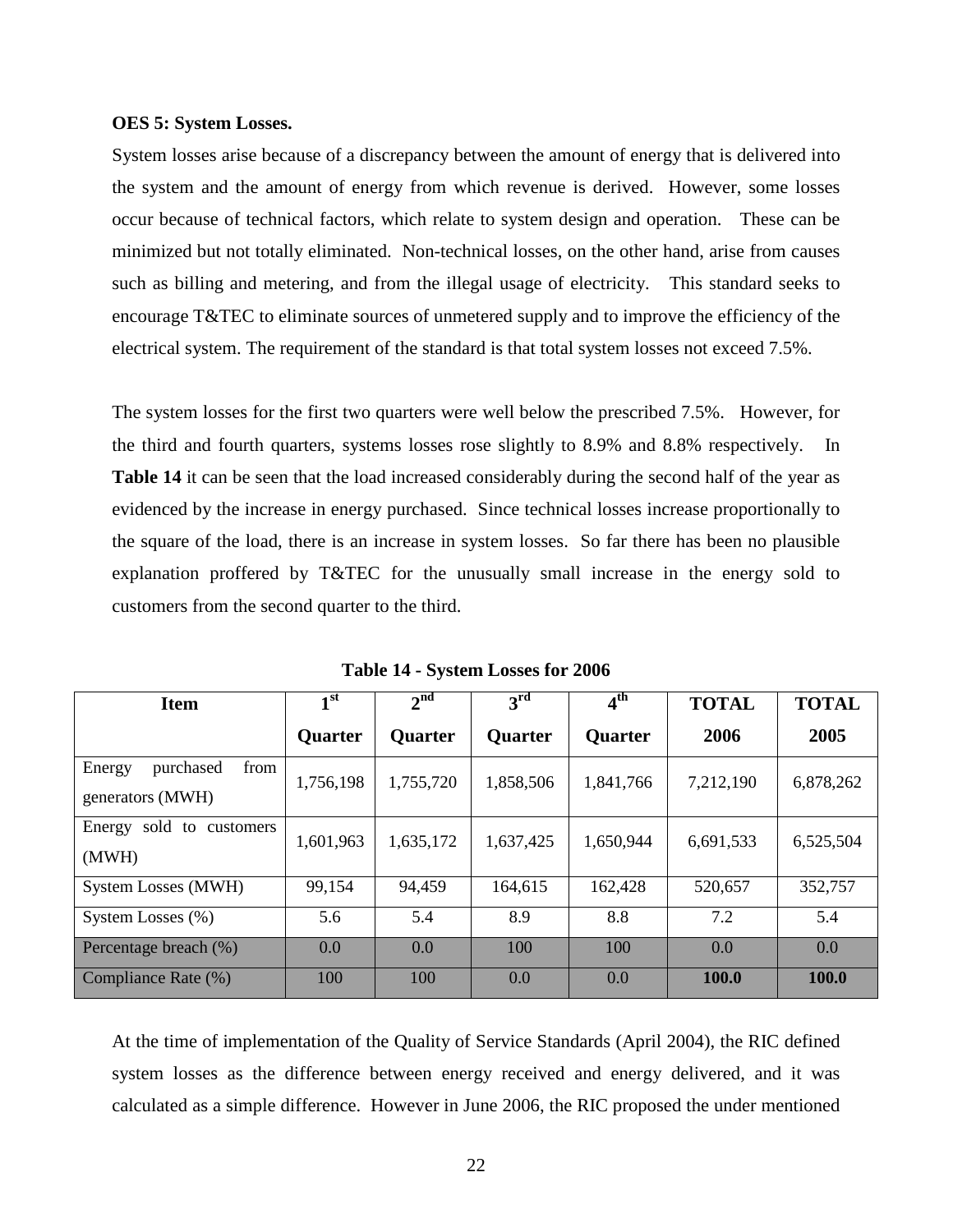method for calculating systems losses in its Final Determination and this new method will be adopted in 2007:

 **Energy Units Billed x Collection in \$ Energy Units Purchased Billing in \$ Total System Losses = 1 -** 

### <span id="page-26-0"></span>**OES 6: Response to Customer Queries/Requests (written).**

T&TEC receives queries and/or requests for services in both verbal and written form. This standard focuses on the written form with a view to improving the response to customer queries/requests. As such this standard requires the following performance with respect to written customer queries or requests:

- (a) The time to respond after receipt of queries be less than 5 working days;
- (b) The time to complete investigation and to communicate final position be less than 15 working days of inquiry; and
- (c) The time to complete the investigation and communicate final position if third party is involved be less than 30 working days after third party actions are completed.

For the year 2006, T&TEC's compliance rates for OES 6 have shown some improvement over its performance in 2005. However, this is not necessarily as a result of improved response to and handling of the queries or requests. There was a 33% decline in the number of written requests received from the first quarter to the second quarter. Additionally this decline continued through to the  $4<sup>th</sup>$  quarter. **(Table 15)**.

Similarly, the compliance rates for the time to complete investigation and communicate final position within 15 working days also showed an improvement. For the last three (3) quarters of 2005 the average compliance rate was 10%, while for 2006, the average compliance rate was 25%. Although this was an improvement, it gives a false sense of improved performance since, as previously stated, there were fewer written queries/requests received.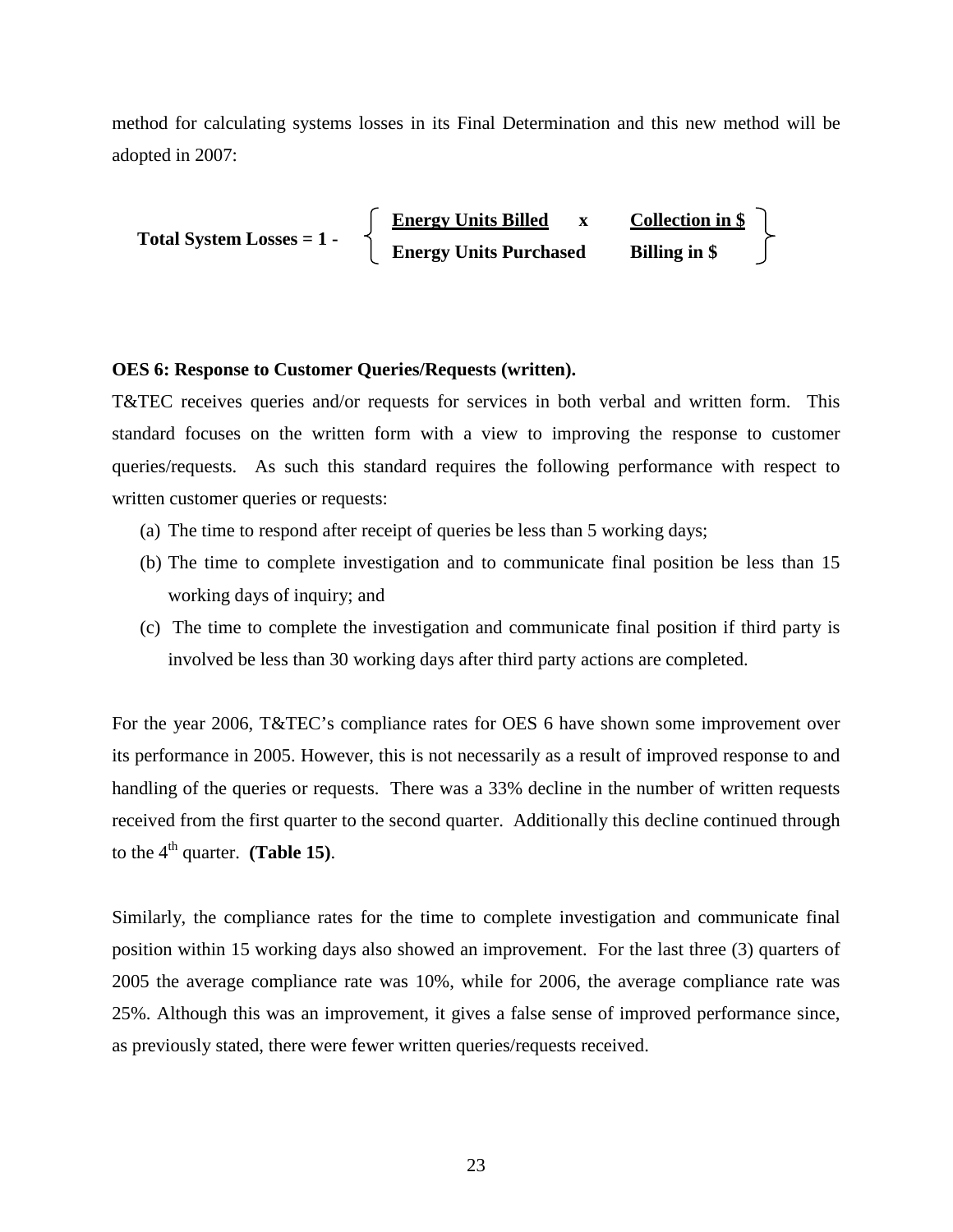| <b>Standard</b>                                                                 | <b>Item</b>                                                                                                                        | 1 <sup>st</sup> | 2 <sup>nd</sup> | $3^{\text{rd}}$ | 4 <sup>th</sup> | <b>TOTAL</b> | <b>TOTAL</b> |
|---------------------------------------------------------------------------------|------------------------------------------------------------------------------------------------------------------------------------|-----------------|-----------------|-----------------|-----------------|--------------|--------------|
|                                                                                 |                                                                                                                                    | Quarter         | Quarter         | Quarter         | Quarter         | 2006         | 2005         |
| Time<br>to<br>after<br>respond<br>of<br>receipt                                 | Number of written<br>queries/request<br>received                                                                                   | 140             | 94              | 82              | 79              | 395          | 375          |
| queries                                                                         | Number not responded<br>to within 5 working<br>days (breach)                                                                       | 74              | 10              | 11              | 13              | 108          | 219          |
|                                                                                 | Percentage Breach (%)                                                                                                              | 52.9            | 10.6            | 13.4            | 16.5            | 27.3         | 58.4         |
|                                                                                 | Compliance Rate (%)                                                                                                                | 47.1            | 89.4            | 86.6            | 83.5            | 72.7         | 41.6         |
| Time to<br>complete<br>investigation<br>and to<br>communicate<br>final position | Number of<br>investigations not<br>completed and<br>communicated within<br>15 working days<br>(breach)                             | 111             | 72              | 55              | 57              | 295          | 281          |
|                                                                                 | Percentage Breach (%)                                                                                                              | 79.3            | 76.6            | 67.1            | 72.2            | 74.7         | 74.9         |
|                                                                                 | Compliance Rate (%)                                                                                                                | 20.7            | 23.4            | 32.9            | 27.8            | 25.3         | 25.1         |
| Time to<br>complete<br>investigation<br>and                                     | Number of<br>investigations requiring<br>with third party<br>involvement.                                                          | 189             | 195             | 199             | 145             | 728          | $N/A^*$      |
| communicate<br>final position<br>if a third party<br>is involved                | Number of<br>investigations with<br>third party<br>involvement, neither<br>completed nor<br>communicated within<br>30 working days | 172             | 135             | 168             | 117             | 592          | $N/A^*$      |
|                                                                                 | Percentage Breach (%)                                                                                                              | 91.0            | 69.2            | 84.4            | 80.7            | 81.3         | $N/A^*$      |
|                                                                                 | Compliance Rate (%)                                                                                                                | 9.0             | 30.8            | 15.6            | 19.3            | 18.7         | $N/A^*$      |

<span id="page-27-0"></span>**Table 15 – Breaches under OES 6 – Response to Customers' Queries/Requests (written)**

*N/A\* - there was no comparable data available for 2005*.

A main source of complaints against T&TEC was in the area of settling matters requiring third party involvement. As can be observed in **Table 15**, the compliance rates for the time to complete investigation and communicate final position if a third party is involved, were low, with an average annual compliance of 19%. T&TEC has repeatedly argued that this part of the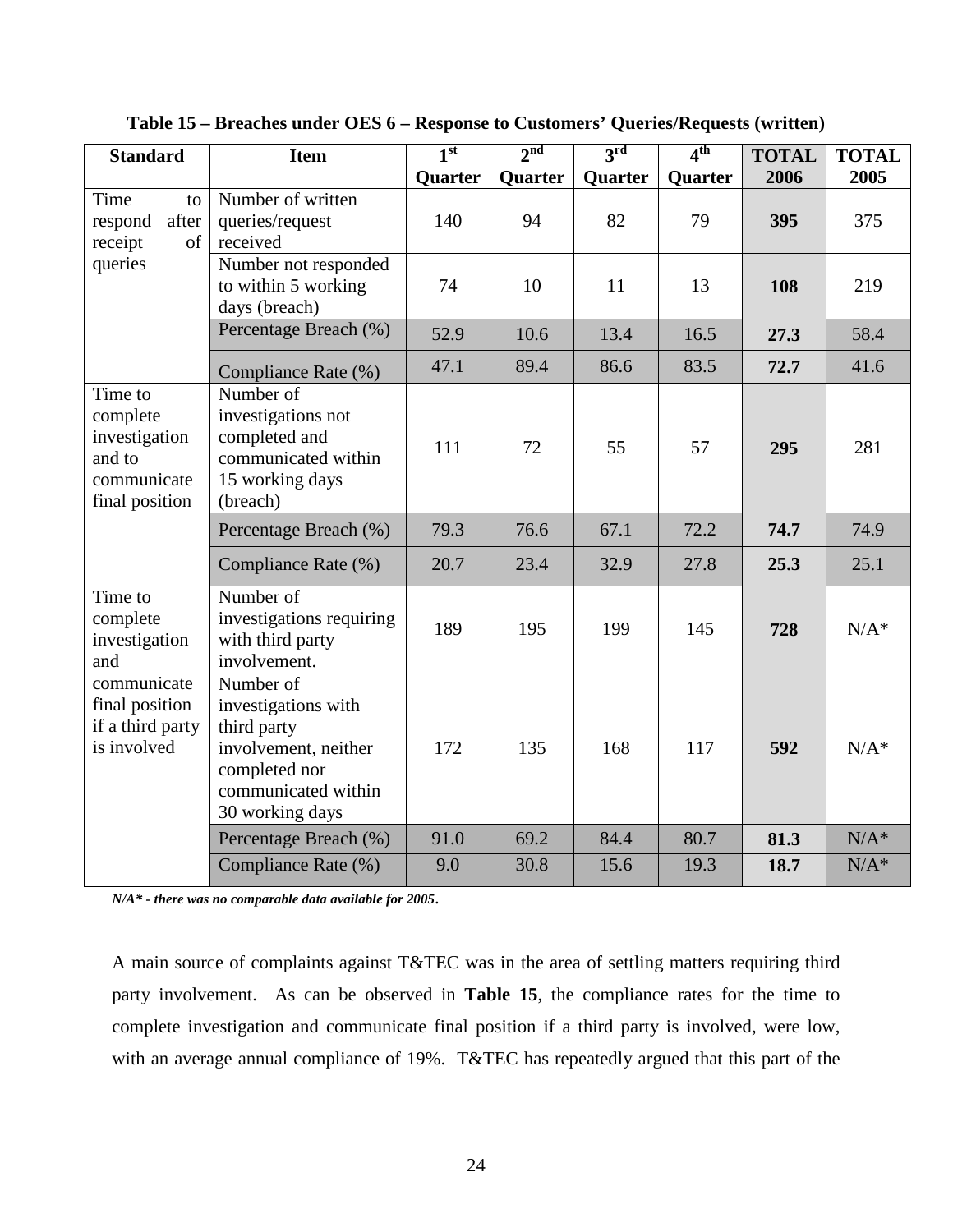standard is out of their control since they have no influence on the length of time taken by the third party to complete their part of the investigation.

## <span id="page-28-0"></span>**OES 7: Number of Complaints by Type.**

The number of complaints received by T&TEC is an indicator of the quality of service received by customers. A reduction in the number of complaints should therefore be a reflection of improved customer service. This standard categorizes the complaints into three (3) main groups and requires the following performance levels:

- (a) For billing queries, no more than 500 telephone and/or written complaints per 10,000 customers per annum should be received;
- (b) For Voltage fluctuations/Damaged Appliance queries, no more than 300 telephone and/or written complaints per 10,000 customers per annum should be received; and
- (c) For Street Lights/Poles/Disconnections/Other complaints, no more than 1000 telephone and/or written complaints per 10,000 customers per annum should be received.

From **Table 16,** it can be observed that, in each category, the standard has been achieved.

<span id="page-28-1"></span>

| <b>Item</b>                                                                            | <b>Performance</b><br>Data | <b>Required</b><br>performance<br>units | Compliance<br>rate $(\% )$ |
|----------------------------------------------------------------------------------------|----------------------------|-----------------------------------------|----------------------------|
| Number of customers                                                                    | 375,348                    |                                         |                            |
| Number of billing queries complaints                                                   | 9,456                      |                                         |                            |
| Number of billing queries complaints per<br>10,000 customers                           | 252                        | < 500                                   | 100.0                      |
| Number of voltage complaints                                                           | 5380                       |                                         |                            |
| Number of voltage complaints per 10,000<br>customers                                   | 143                        | $<$ 300                                 | 100.0                      |
| Number of street lights/poles/disconnections,<br>other complaints                      | 36,339                     |                                         |                            |
| Number of street lights/poles/disconnections,<br>other complaints per 10,000 customers | 968                        | < 1000                                  | 100.0                      |

**Table 16 - Number of Complaints by Type, 2006**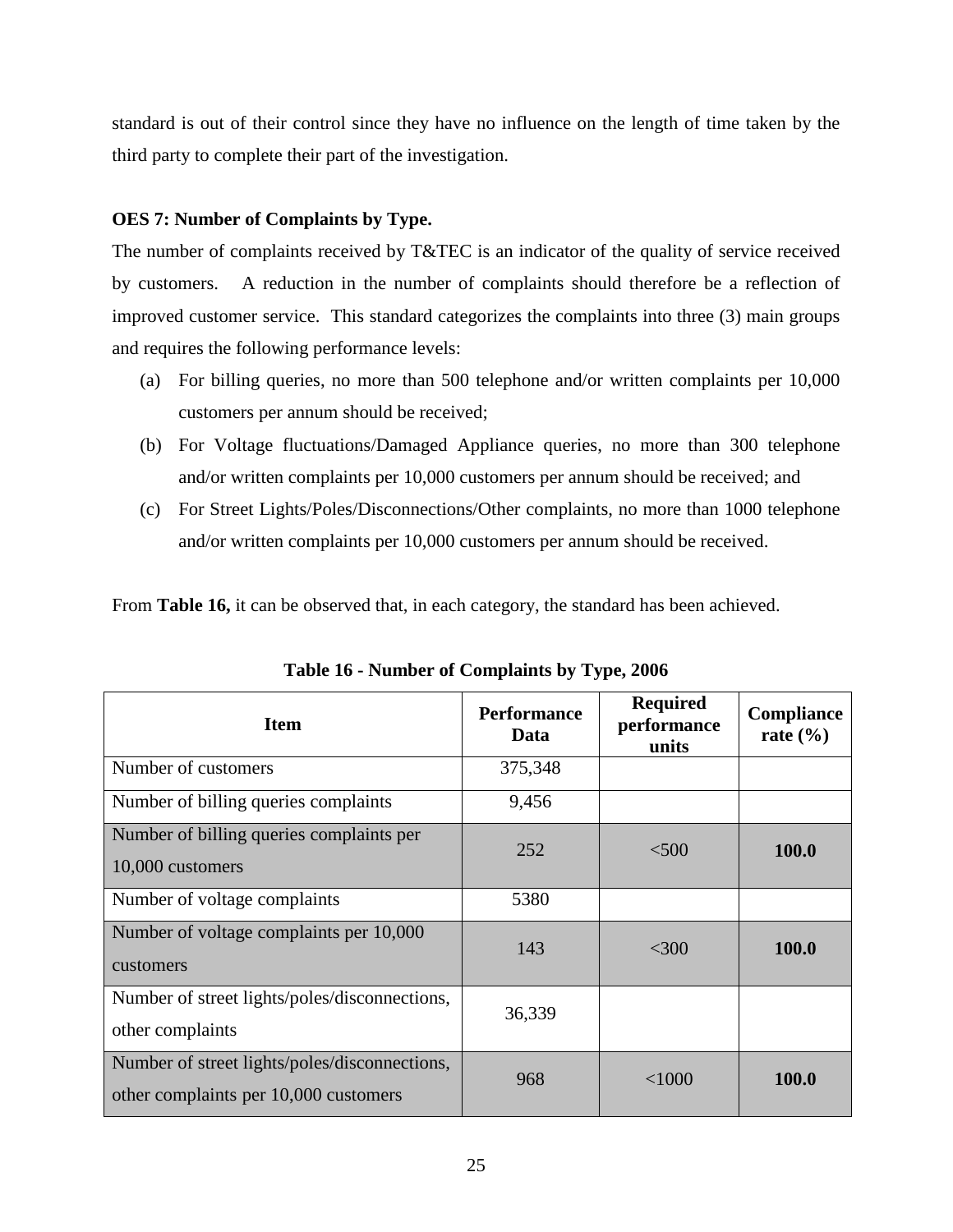T&TEC had also achieved full compliance with each category of this standard in previous years.

### <span id="page-29-0"></span>**OES 8: Prior Notice of Planned Outages.**

It is necessary for T&TEC to perform maintenance or repair work on the transmission and distribution system which may involve the interruption of supply. This standard requires that at least 72 hours advance notice of planned outages be given to customers as a courtesy to customers for the inconveniences that might arise. **Table 17** gives the number of breaches and the compliance rate for OES 8. There were 2564 planned outages for the year 2006, but 1008 planned outages for which 72 hours' notice was not given. This translated into a compliance rate of 61% which was also less than the 74% compliance achieved in 2005. There continues to be the need for considerable improvement by T&TEC in this area.

<span id="page-29-2"></span>

| <b>Item</b>                                                                        | 1st     | $2^{nd}$ | $3^{\rm rd}$ | 4 <sup>th</sup> | <b>TOTAL</b> | <b>TOTAL</b> |
|------------------------------------------------------------------------------------|---------|----------|--------------|-----------------|--------------|--------------|
|                                                                                    | Quarter | Quarter  | Quarter      | Quarter         | 2006         | 2005         |
| No. of planned outages                                                             | 697     | 545      | 605          | 717             | 2,564        | 1779         |
| No. of planned outages<br>which 72 hours<br>for<br>advance notice was not<br>given | 336     | 241      | 282          | 149             | 1,008        | 457          |
| Percentage Breach (%)                                                              | 48.2    | 44.2     | 46.6         | 20.8            | 39.3         | 25.7         |
| Compliance rate $(\%)$                                                             | 51.8    | 55.8     | 53.4         | 79.2            | 60.7         | 74.3         |

**Table 17 - Notice of Planned Outages**

### <span id="page-29-1"></span>**OES 9: Correction of Low/High Voltage.**

T&TEC is required by law to supply all its customers at specified voltage levels according to customer requirements, and with variations in voltage levels not exceeding six percent (6%) of the nominal voltage level. There are occasions when customers experience voltage level fluctuations to their premises, and this should be corrected by T&TEC in a timely manner. This standard seeks to encourage a prompt response by requiring that voltage complaints be responded to within 24 hours and rectified within 15 working days.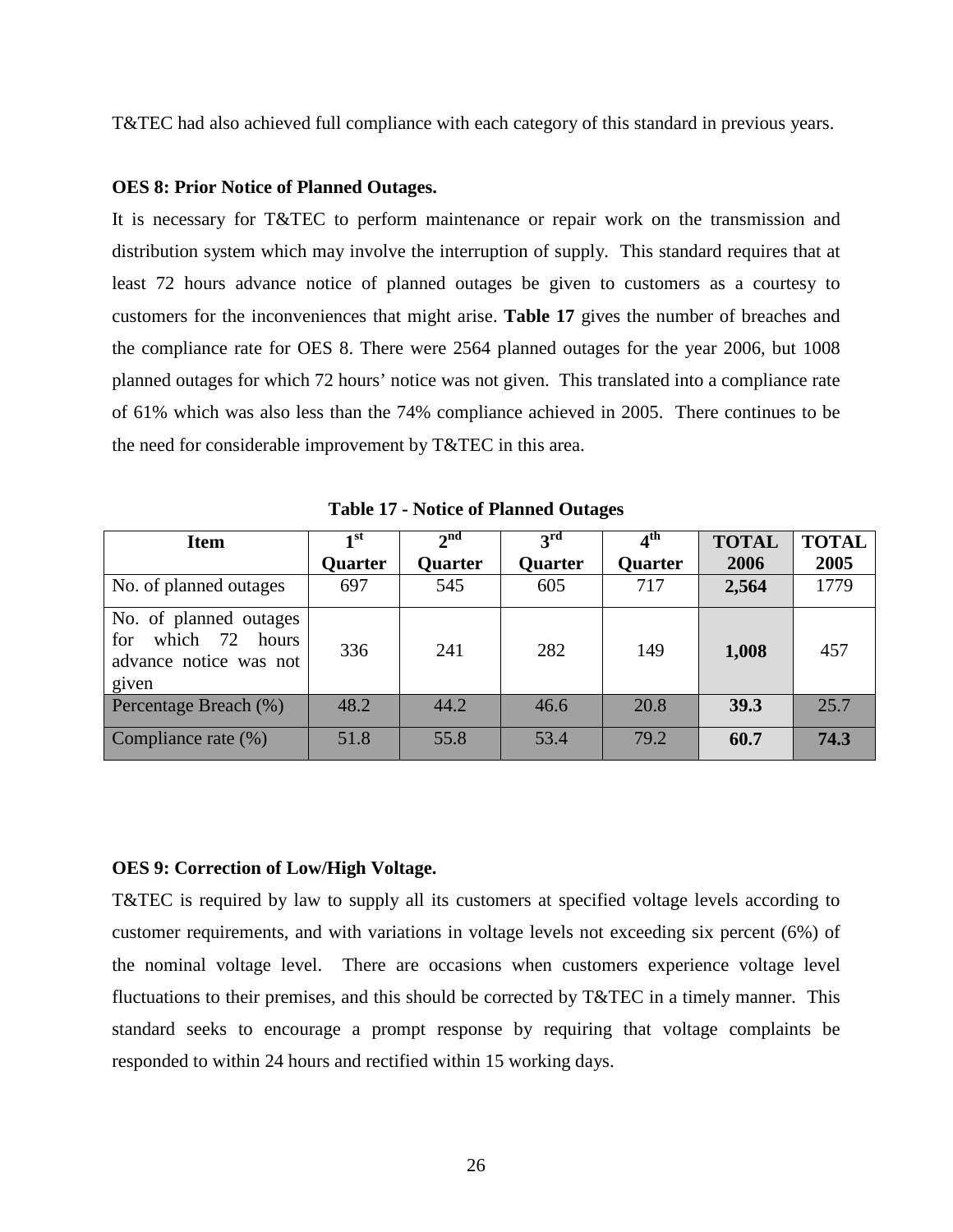T&TEC's compliance rate for this standard has been consistently high over the period. The total number of voltage complaints received for the year was 2755, while the total number of voltage complaints not responded to within 24 hours was 2, that is, a compliance rate of 99.9%. On the other hand, the number of complaints not rectified within 15 working days was 115 for the year, a compliance rate of 95.8%. **Table 18** shows the performance under this standard.

<span id="page-30-0"></span>

|                                                                          | 1 <sup>st</sup> | 2 <sup>nd</sup> | 3 <sup>rd</sup> | $4^{\rm th}$   | <b>TOTAL</b>   | <b>TOTAL</b> |
|--------------------------------------------------------------------------|-----------------|-----------------|-----------------|----------------|----------------|--------------|
| <b>Item</b>                                                              | Quarter         | <b>Quarter</b>  | Quarter         | <b>Quarter</b> | 2006           | 2005         |
| of<br>Number<br>voltage<br>complaints received                           | 634             | 673             | 741             | 707            | 2755           | 3129         |
| Number of complaints<br>not responded to within<br>24 hours (breach)     | 1               | $\mathbf{1}$    | $\theta$        | $\overline{0}$ | $\overline{2}$ | 16           |
| Percentage breach (%)                                                    | 0.2             | 0.1             | 0.0             | 0.0            | 0.1            | 0.5          |
| Compliance rate (%)                                                      | 99.8            | 99.9            | 100.0           | 100.0          | 99.9           | 99.5         |
| Number of complaints<br>not rectified within 15<br>working days (breach) | 35              | 23              | 27              | 30             | 115            | 169          |
| Percentage breach (%)                                                    | 5.5             | 3.4             | 3.6             | 4.2            | 4.2            | 5.4          |
| Compliance rate (%)                                                      | 94.5            | 96.6            | 96.4            | 96.8           | 95.8           | 94.6         |

**Table 18 - Correction of Low/High Voltage**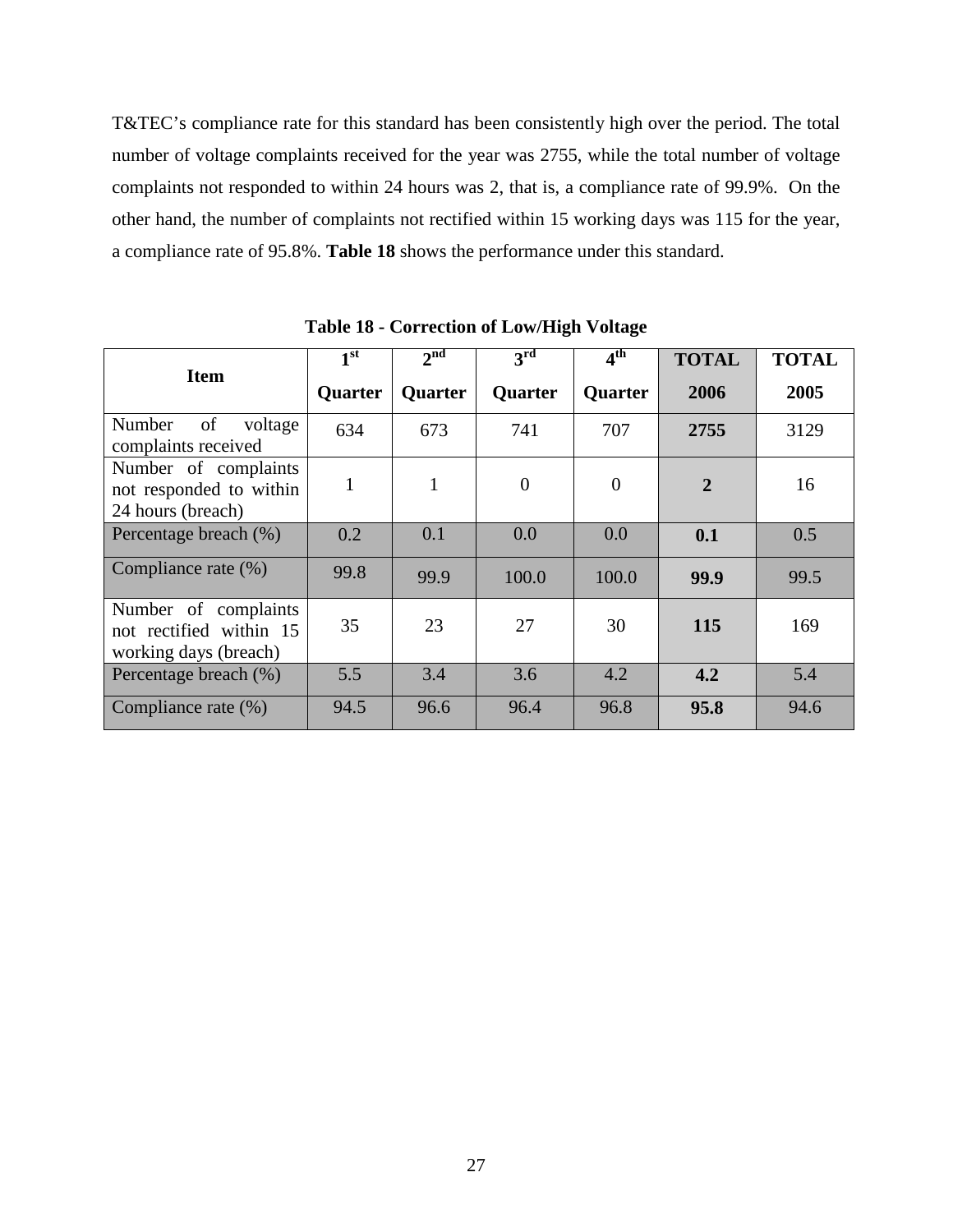# <span id="page-31-0"></span>**SECTION 3 SUMMARY AND CONCLUSIONS**

## <span id="page-31-1"></span>**3.1 Summary of Performance under Guaranteed Standards**

There are six Guaranteed Standards, and once again as in 2005, only two of the six standards have achieved full compliance, with no breaches for the period under review. They are GES 4 (Making and Keeping Appointments) and GES 5 (Time to Credit Compensatory Payments), the same standards that were fully compliant last year. GES1 and GES 3 also maintained a compliance rate of over 99%. **Table 19** below presents T&TEC's compliance rates for the Guaranteed Standards.

<span id="page-31-2"></span>

|                                                                                                           |                                                       | <b>Compliance Rates (%)</b> |                 |               |                 |        |  |  |  |
|-----------------------------------------------------------------------------------------------------------|-------------------------------------------------------|-----------------------------|-----------------|---------------|-----------------|--------|--|--|--|
| <b>Standard</b>                                                                                           |                                                       | 1 <sup>st</sup>             | 2 <sup>nd</sup> | $3^{\rm rd}$  | 4 <sup>th</sup> | TOTAL* |  |  |  |
|                                                                                                           |                                                       | Quarter                     | Quarter         | Quarter       | Quarter         | 2006   |  |  |  |
| GES 1 - Response and Restoration Times of<br>Supply after unplanned outages on the<br>distribution system | 99.9                                                  | 99.9                        | 99.9            | 99.9          | 99.9            |        |  |  |  |
| $GES 2 - Billing$<br>Punctuality                                                                          | Residential                                           | 50.5                        | 37.4            | 44.1          | 51.9            | 45.9   |  |  |  |
|                                                                                                           | Non Residential                                       | 53.8                        | 75.0            | 17.9          | 28.6            | 47.7   |  |  |  |
| GES 3 - Reconnection after Payment of<br>overdue amount/ agreement                                        |                                                       | 99.5                        | 99.8            | 100.0<br>99.8 |                 | 99.8   |  |  |  |
| GES 4 - Making and Keeping Appointments                                                                   |                                                       | 100.0                       | 100.0           | 100.0         | 100.0           | 100.0  |  |  |  |
| $GES 5 - Time to$<br>credit Compensatory<br>Payment                                                       | Credit                                                | 100.0                       | 100.0           | 100.0         | 100.0           | 100.0  |  |  |  |
|                                                                                                           | Complete<br>investigation                             | 100.0                       | 100.0           | 100.0         | 100.0           | 100.0  |  |  |  |
| $GES 6 - Connection$<br>to supply                                                                         | Service drop and<br>meter to be installed<br>$<$ 30m  | 99.7                        | 95.7            | 99.4          | 83.5            | 94.3   |  |  |  |
|                                                                                                           | Provision of<br>estimate (30 to<br>$100m$ )           | 79.3                        | 99.0            | 73.2          | 98.0            | 92.8   |  |  |  |
|                                                                                                           | Complete<br>construction (30 to<br>100m               | 83.6                        | 89.8            | 67.9          | 94.4            | 88.1   |  |  |  |
|                                                                                                           | Provision of<br>estimate (100 to<br>$250m$ )          | 86.5                        | 92.0            | 71.4          | 80.6            | 82.0   |  |  |  |
|                                                                                                           | Complete<br>construction (100 to<br>$250 \text{ m}$ ) | 94.6                        | 64.0            | 80.0          | 77.8            | 80.5   |  |  |  |

**Table 19 - Summary of Compliance – Guaranteed Standards**

*\*Computed using actual quarterly raw data and NOT based on the average of quarterly compliance rates*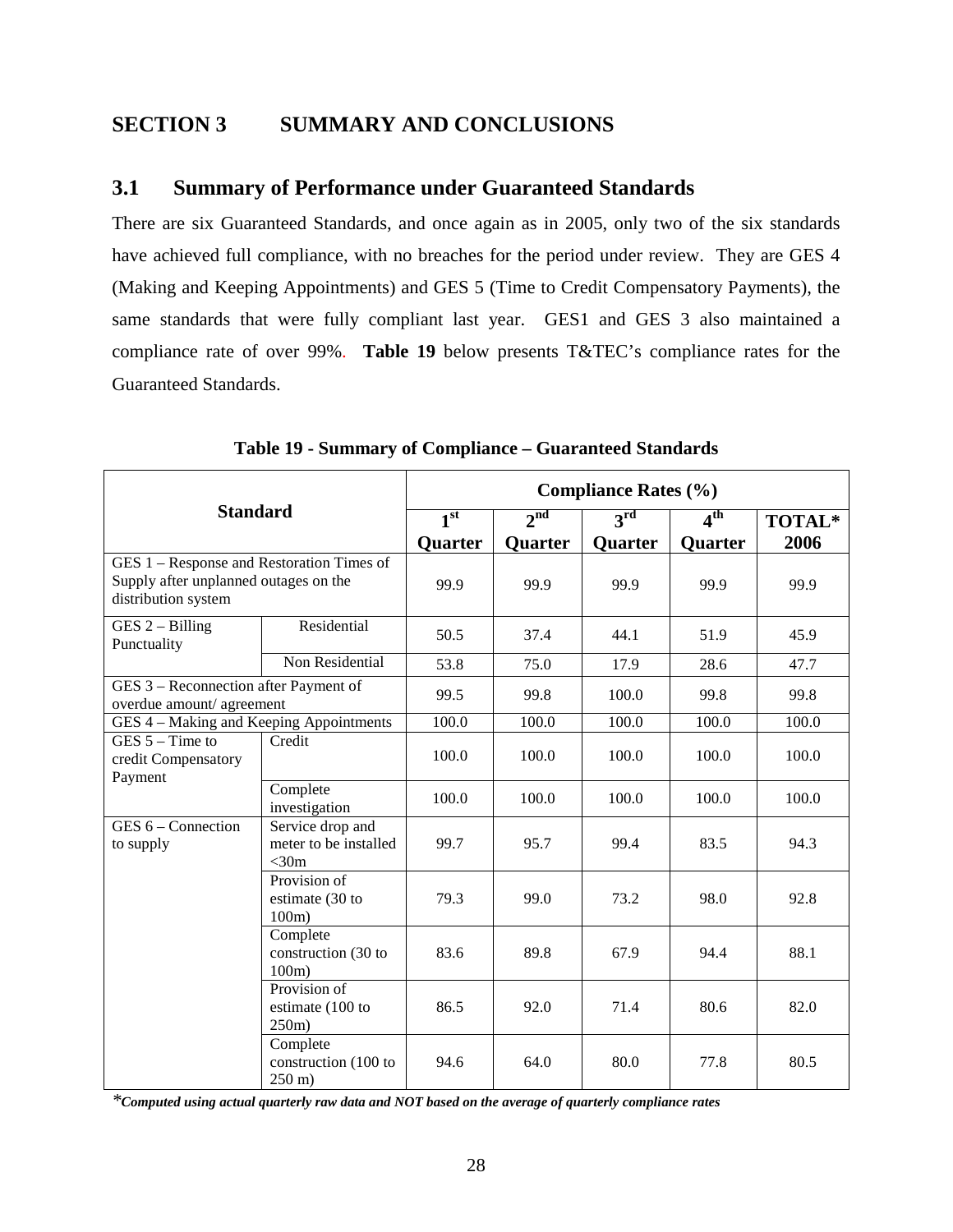The most breaches occurred in the Guaranteed Standard GES 2, that is, 72.4% of the total, unlike 2005 when the most breaches occurred in GES1. GES 1 was responsible for 21.4% of the total breaches, followed by GES 6 with 5.9% of the total (**Table 20**).

<span id="page-32-1"></span>

| <b>Standard</b>             |             | 1 <sup>st</sup> | 2 <sup>nd</sup> | 3 <sup>rd</sup> | 4 <sup>th</sup> | <b>TOTAL</b>     | $%$ age          |
|-----------------------------|-------------|-----------------|-----------------|-----------------|-----------------|------------------|------------------|
|                             |             | <b>Quarter</b>  | <b>Quarter</b>  | Quarter         | <b>Quarter</b>  | 2006             | 2006             |
| $GES 1 - Response$ and      |             |                 |                 |                 |                 |                  |                  |
| <b>Restoration Times of</b> |             |                 |                 |                 |                 |                  |                  |
| Supply after unplanned      |             | 357             | 673             | 919             | 1352            | 3301             | 21.4             |
| outages on the distribution |             |                 |                 |                 |                 |                  |                  |
| system                      |             |                 |                 |                 |                 |                  |                  |
| $GES 2 -$                   | Residential | 1979            | 3386            | 2816            | 2929            | 11,110           |                  |
| <b>Billing</b>              |             |                 |                 |                 |                 |                  | 72.4             |
| Punctuality                 | Non-        | 12              | 14              | 32              | 20              | 78               |                  |
|                             | residential |                 |                 |                 |                 |                  |                  |
| GES 3 – Reconnection after  |             |                 |                 |                 |                 |                  |                  |
| Payment of overdue          |             | 27              | 9               | $\overline{2}$  | 13              | 51               | 0.3              |
| amount/agreement            |             |                 |                 |                 |                 |                  |                  |
| $GES$ 4 – Making and        |             | $\theta$        | $\overline{0}$  | $\overline{0}$  | $\overline{0}$  | $\boldsymbol{0}$ | $\bf{0}$         |
| <b>Keeping Appointments</b> |             |                 |                 |                 |                 |                  |                  |
| $GES$ 5 – Time to credit    |             | $\overline{0}$  | $\mathbf{0}$    | $\overline{0}$  | $\overline{0}$  | $\bf{0}$         | $\boldsymbol{0}$ |
| <b>Compensatory Payment</b> |             |                 |                 |                 |                 |                  |                  |
| GES $6$ – Connection to     |             |                 |                 |                 |                 |                  |                  |
| supply                      |             | 60              | 180             | 100             | 567             | 907              | 5.9              |
| <b>TOTAL</b>                |             | 2435            | 4262            | 3869            | 4881            | 15,447           |                  |

**Table 20 - Number of Breaches under the Guaranteed Standards by Quarter (2006)**

Based on the number of breaches this year, T&TEC would have been required to compensate customers for 15,447 breaches, which were significantly lower than the 25,145 breaches that occurred in 2005. The RIC estimates that compensatory payments of over \$463,400 would have been due to customers, had claims been made, verified and approved for payment. However, only one claim was made in 2006 and a payment of only \$30 by T&TEC. It is hoped that the recommendations made by the RIC in its **Final Determination** on T&TEC's Rate Review Application will result in better customer awareness of the compensatory process.

## <span id="page-32-0"></span>**3.2 Summary of Performance under Overall Standards**

There are nine (9) Overall Standards and there was full compliance in four (4) of these, namely OES 1 (Line faults repaired within 48 hours), OES 3 (Frequency of meter testing), OES4 (Frequency of meter reading) and OES 7 (Number of complaints by type). For the other five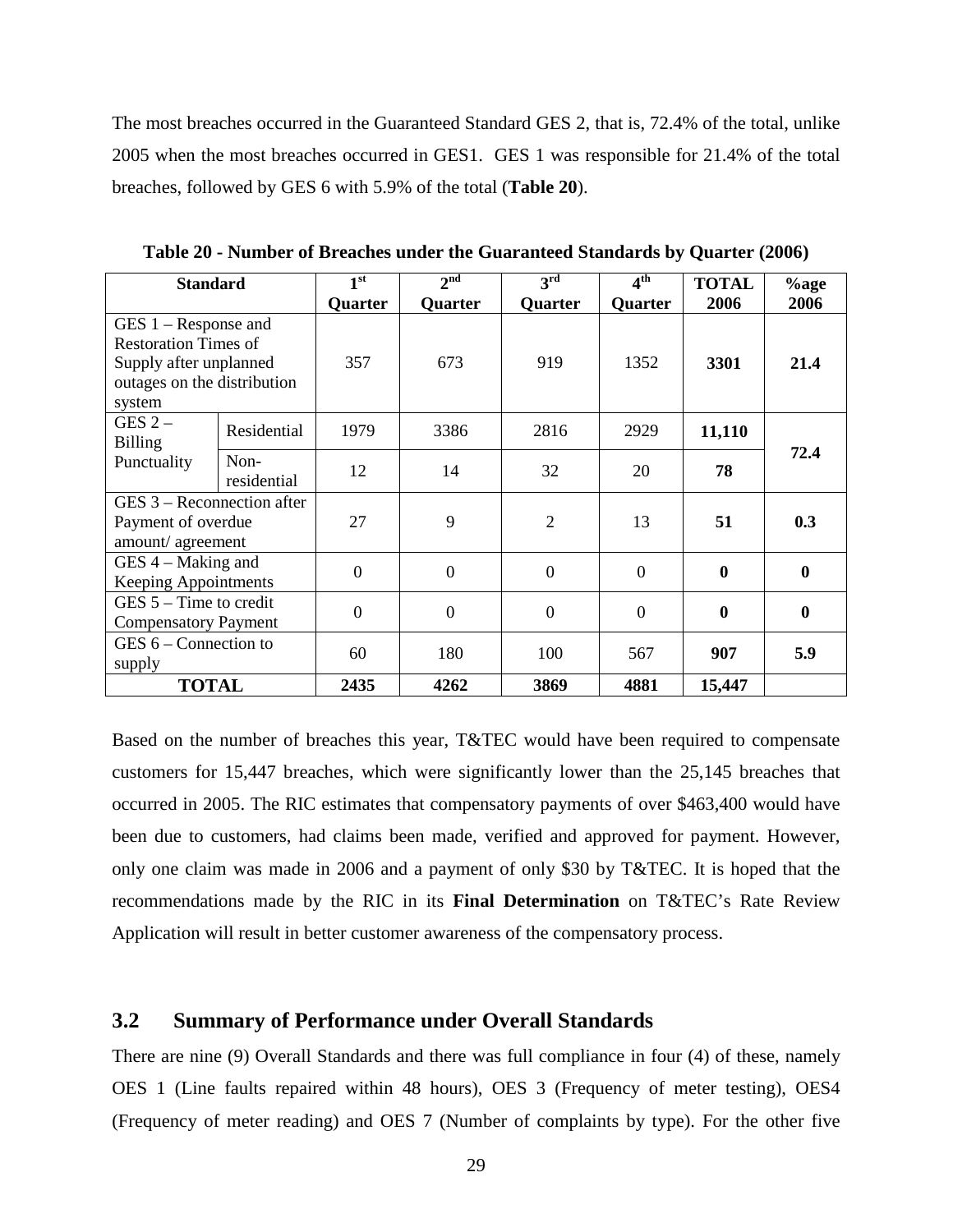Overall Standards, there were breaches over the period January to December 2006. The performance under OES 6 (Response to customer queries/requests) continued to be the worst under the overall standards. **Table 21** gives the summary of compliance rates of T&TEC under the Overall Standards for the year 2006.

| <b>Standard</b>                                                             |     | $\overline{1^{st}}$ Quarter<br>Compliance<br>Rate $(\% )$ | $2nd$ Quarter<br>Compliance<br>Rate $(\% )$ | $3rd$ Quarter<br>Compliance<br>Rate $(\% )$ | $4th$ Quarter<br><b>Compliance</b><br>Rate $(\% )$ | <b>Annual</b><br>Compliance*<br>(%) |
|-----------------------------------------------------------------------------|-----|-----------------------------------------------------------|---------------------------------------------|---------------------------------------------|----------------------------------------------------|-------------------------------------|
| OES $1$ – Line faults<br>affecting customers<br>repaired within 48<br>hours |     | 100.0                                                     | 100.0                                       | 100.0                                       | 100.0                                              | 100.0                               |
| $DES 2 - Billing$<br>Punctuality                                            |     | 83.9                                                      | 104.0<br>73.2<br>103.4                      |                                             |                                                    | 90.8                                |
| OES 3 – Frequency of<br>meter testing                                       |     |                                                           | 100.0                                       |                                             |                                                    | 100.0                               |
| OES 4 – Frequency of<br>meter reading                                       |     |                                                           | 100.0                                       |                                             |                                                    |                                     |
| OES 5 - System Losses                                                       |     | 100.0                                                     | 100.0                                       | 0.0                                         | 0.0                                                | 0.0                                 |
| OES $6-$<br>Response to                                                     | 6.1 | 47.1                                                      | 89.4                                        | 86.6                                        | 83.5                                               | 72.7                                |
| customer<br>queries/requests                                                | 6.2 | 20.7                                                      | 23.4                                        | 32.9                                        | 27.8                                               | 25.3                                |
| (written)                                                                   | 6.3 | 9.0                                                       | 30.8                                        | 15.9                                        | 19.3                                               | 18.7                                |
| $DES 7 - Number of$<br>complaints by type                                   |     |                                                           | 100.0                                       |                                             |                                                    |                                     |
| $DES 8 - Prior notice of$<br>planned outages                                |     | 51.8                                                      | 79.2<br>55.8<br>53.4                        |                                             |                                                    | 60.7                                |
| OES $9-$<br>Correction of<br>low/high voltage                               | 9.1 | 99.8                                                      | 99.9                                        | 100.0                                       | 100.0                                              | 99.9                                |
| complaints                                                                  | 9.2 | 94.5                                                      | 96.6                                        | 96.4                                        | 95.8                                               | 94.6                                |

**Table 21 - Summary of Compliance – Overall Standards**

*\*Computed using actual quarterly raw data and NOT based on the average of quarterly compliance rates*

## <span id="page-33-0"></span>**3.3 Conclusion**

Generally T&TEC's performance has improved during 2006. Full compliance was achieved for two (2) guaranteed standards, GES 4 and GES 5, and four (4) overall standards OES 1, OES 3,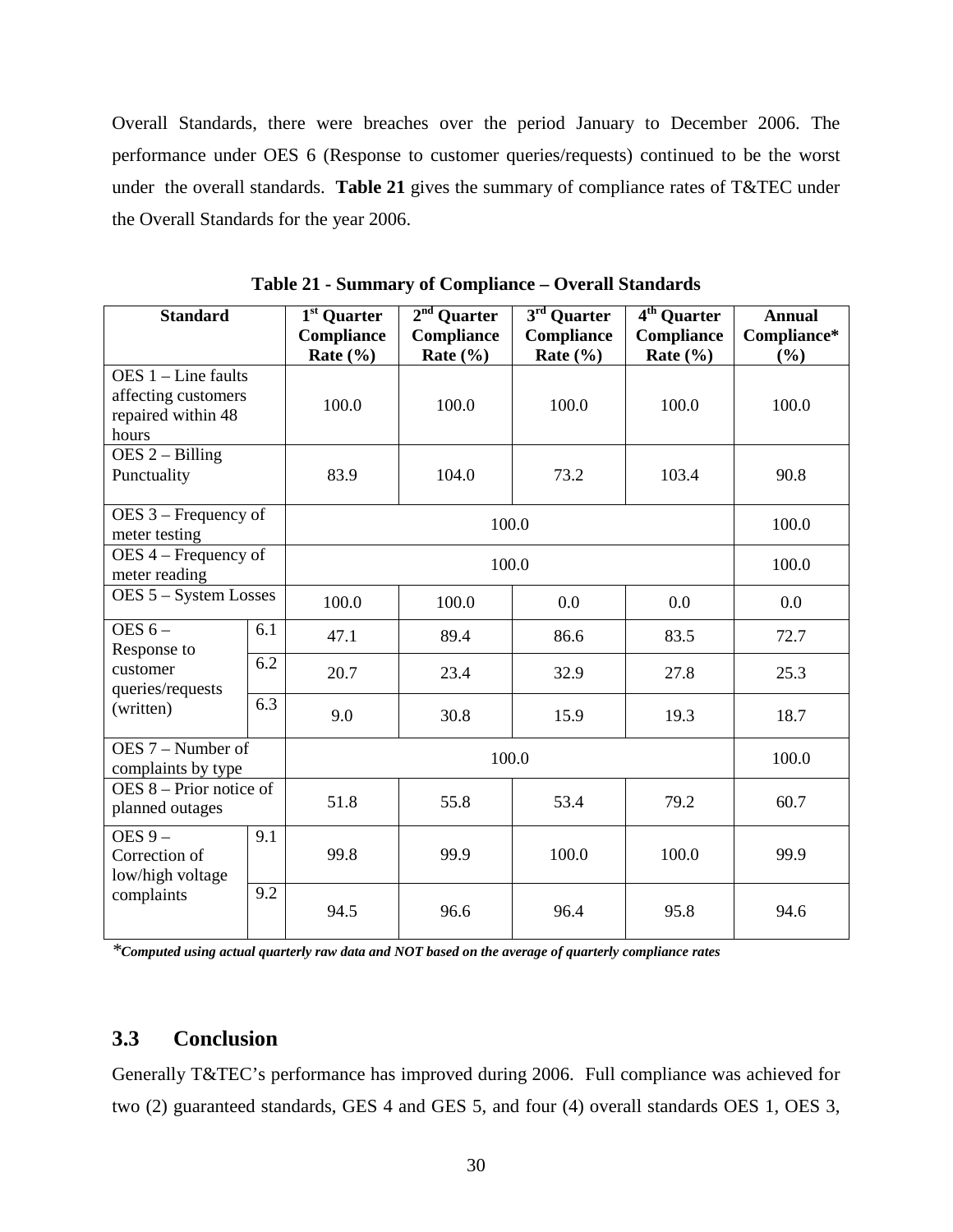OES 4 and OES7. Three (3) standards, GES 1, GES 3 and OES 9 maintained their level of performance at over 95%. GES 6 which is broken into five (5) categories maintained its previous levels of performance for the different categories.

There was improved performance in the two of the three categories of OES 6, though the improvement still did not raise the performance levels to what can be considered acceptable. In the following standards, GES 2, OES 2, OES 5 and OES 8 performance levels dropped. The declining performance in GES 2 was significant with a decrease from 99.3% to 45.9% for Residential customers, and from 90.7% to 47.7% for Non Residential customers. Similarly, OES 8 whose previous annual compliance 76.0% in 2005, dropped to an average of 60.7%.

The RIC must take action where T&TEC's performance falls below the 'acceptable' level, or where it has deteriorated in comparison with performance in the previous year(s). T&TEC must give the reasons for its poor performance and the actions it proposes to take to improve it. The RIC will insist that T&TEC establish targets for rapid improvement to meet the required standards.

.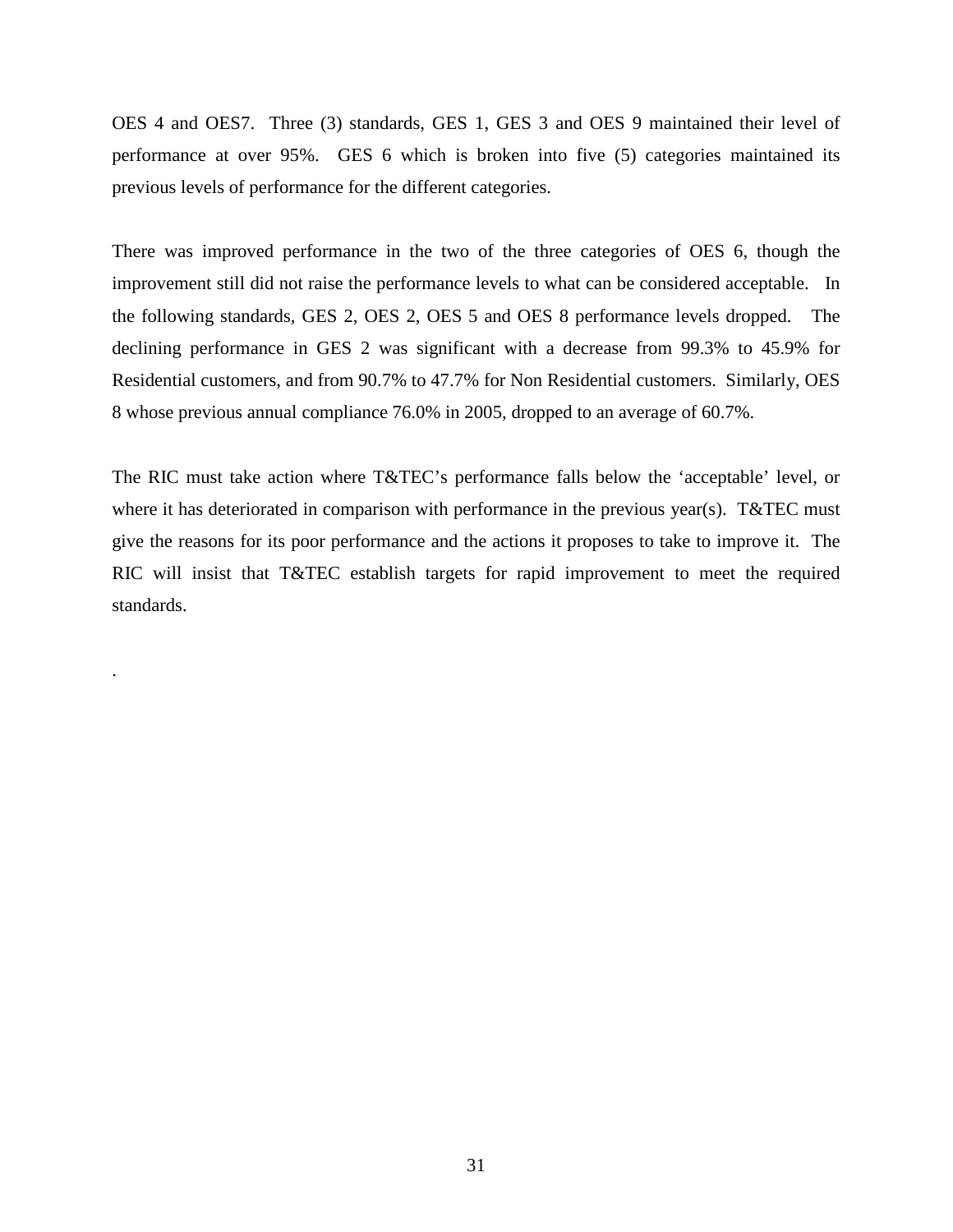# <span id="page-35-0"></span>**APPENDIX 1**

**Table A1** presents a description of the Guaranteed Standards, the required performance units, and the compensatory payment levels for each standard.

<span id="page-35-1"></span>

| <b>Code</b>      | <b>Service</b><br><b>Description</b>                                                                | <b>Performance</b><br><b>Measure</b>                                                                                                                                           | <b>Required</b><br><b>Performance</b><br><b>Units</b>                         | <b>Payments per</b><br><b>Customers</b> *         |
|------------------|-----------------------------------------------------------------------------------------------------|--------------------------------------------------------------------------------------------------------------------------------------------------------------------------------|-------------------------------------------------------------------------------|---------------------------------------------------|
| GES1             | Response and restoration<br>time after unplanned<br>(forced) outages on the<br>distribution system. | Time for restoration of supply to<br>affected customers                                                                                                                        | Within 12 hours                                                               | \$30 (residential)<br>\$200 (non-<br>residential) |
|                  |                                                                                                     |                                                                                                                                                                                | For each further 12<br>hr period                                              | \$20                                              |
| GES2             | <b>Billing Punctuality (new</b><br>customers)                                                       | Time for first bill to be mailed<br>after service connection:<br>(a) Residential                                                                                               | 65 days                                                                       | \$30 (residential)                                |
|                  |                                                                                                     | (b) Non-Residential                                                                                                                                                            | 35 days                                                                       | \$200 (non-<br>residential)                       |
| GES3             | Reconnection after<br>payment of overdue<br>amounts or agreement on<br>payment schedule             | Time to restore supply after<br>payment is made (All customers)                                                                                                                | Within 24 hours                                                               | \$30 (residential)<br>\$200 (non-<br>residential) |
| GES4             | Making and keeping<br>appointments                                                                  | Where required, appointments<br>will be made on a morning or<br>afternoon basis                                                                                                | Failure to give 24<br>hours notice of<br>inability to keep<br>the appointment | \$30 (residential)<br>\$200 (non-<br>residential) |
| GES5             | Compensatory payment                                                                                | (i) Time to credit compensatory<br>payment after non-compliance<br>(ii) Time to complete<br>investigation, determine liability<br>and make payment after receiving<br>a claim. | Within 35 working<br>days<br>Within 35 working<br>days                        | \$30 (residential)<br>\$200 (non-<br>residential) |
| GES <sub>6</sub> | Connection to supply:                                                                               |                                                                                                                                                                                |                                                                               |                                                   |
|                  | Under 30 metres<br>30 to 100 metres                                                                 | Service drop and meter to be<br>installed:<br>(a) Provision of estimate (subject<br>to all documents being provided)                                                           | Within 3 working<br>days.<br>Within 5 working<br>days.                        |                                                   |
|                  | 30 to 100 metres                                                                                    | (b) Complete construction (after<br>payment is made)                                                                                                                           | Within 15 working<br>days.                                                    | \$30 (residential)<br>\$200 (non-                 |
|                  | 100 to 250 metres                                                                                   | (a) Provision of estimate (subject<br>to all documents being provided)                                                                                                         | Within 7 working<br>days.                                                     | residential)                                      |
|                  | 100 to 250 metres                                                                                   | (b) Complete construction (after<br>payment is made)                                                                                                                           | Within 20 working<br>days.                                                    |                                                   |

# **Table A1 - Guaranteed Standards**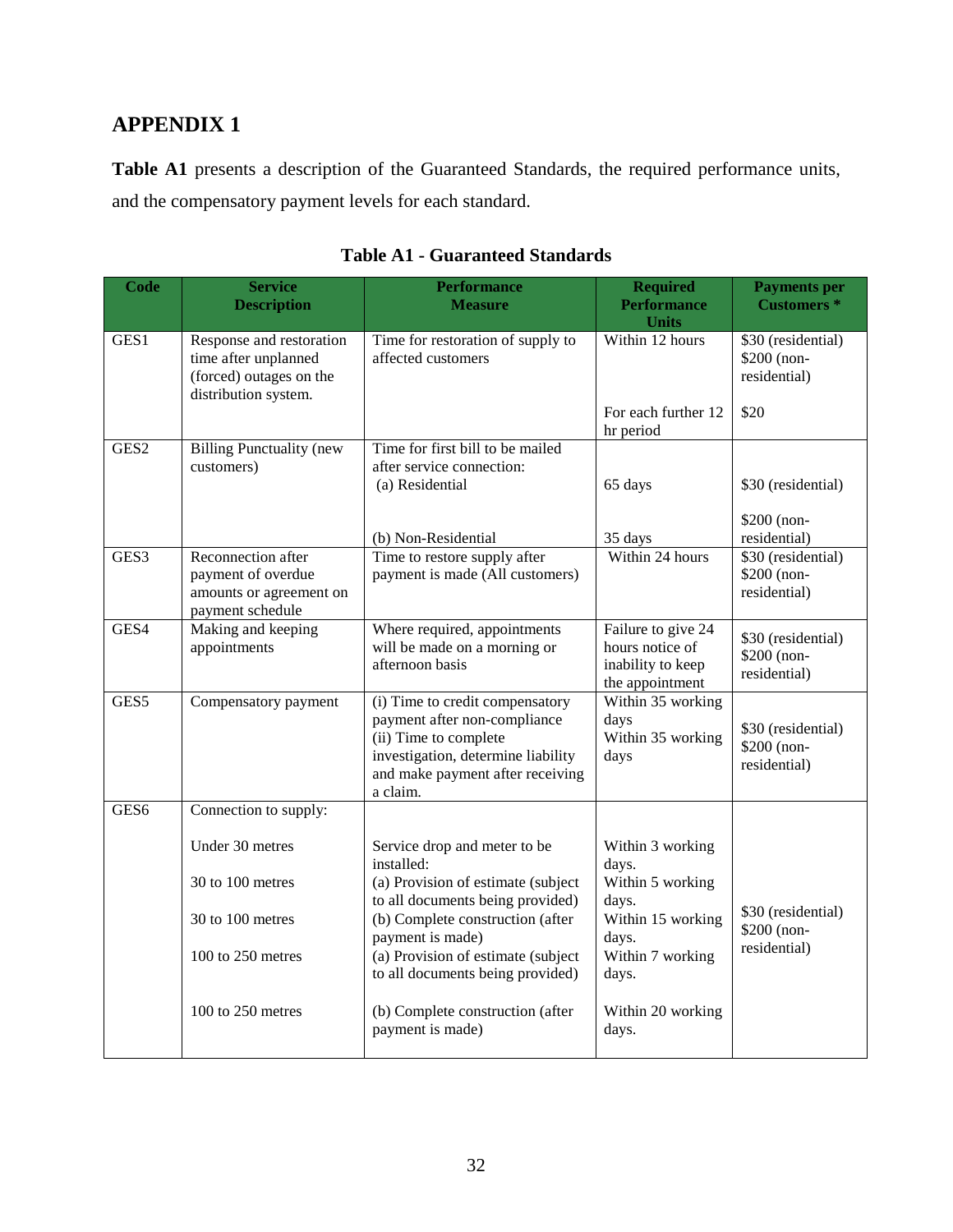**Table A2** presents a description of the Overall Standards and the required performance units for each standard.

<span id="page-36-0"></span>

| <b>Code</b>      | <b>Description</b>                                                                                                                 | <b>Required Performance Units</b>                                                                                                              |
|------------------|------------------------------------------------------------------------------------------------------------------------------------|------------------------------------------------------------------------------------------------------------------------------------------------|
| OES1             | Line faults repaired within a specified period (for line<br>faults that result in customers being affected)                        | 100% within 48 hours                                                                                                                           |
| OES <sub>2</sub> | <b>Billing punctuality</b>                                                                                                         | 98% of all bills to be mailed within ten (10)<br>working days after meter reading or estimation                                                |
| OES3             | Frequency of meter testing                                                                                                         | 10% of industrial customers' meters tested for<br>accuracy annually.                                                                           |
| OES4             | Frequency of meter reading                                                                                                         | 90% of industrial meters should be<br>(i)<br>read every month<br>90% of residential and commercial<br>(i)<br>meters read according to schedule |
| OES5             | System revenue losses (difference between energy<br>received and energy for which revenue is derived)                              | 7.5 % of total energy delivered to customers                                                                                                   |
| OES6             | Response to customer queries/requests (written)                                                                                    |                                                                                                                                                |
|                  | (a) Time to respond after receipt of queries.                                                                                      | Within 5 working days                                                                                                                          |
|                  | (b) Time to complete investigation and to<br>communicate final position                                                            | Within 15 working days of inquiry                                                                                                              |
|                  | $(c)$ Time to<br>complete investigation<br>and<br>communicate final position if third party is<br>involved (e.g. insurance claim.) | Within 30 working days after third party action<br>s completed                                                                                 |
| OES7             | Number of complaints to TTEC by type:<br><b>Billing</b> queries<br>(c)                                                             | 500<br>telephone<br>and/or<br>written<br>(a)<br>complaints per 10,000 customers per annum                                                      |
|                  | <b>Voltage Fluctuations/Damage</b><br>(d)                                                                                          | (b)<br>300<br>telephone<br>and/or<br>written<br>complaints per 10,000 customers per annum                                                      |
|                  | Street Lights/ Poles/Disconnections/Other<br>(e)                                                                                   | 1000 telephone and/or written<br>(c)<br>complaints per 10,000 customers per annum                                                              |
| OES8             | Prior Notice of planned outages                                                                                                    | At least 72 hours (3 days) advance notice of<br>planned outages 100% of the time                                                               |
| OES9             | Correction of Low/High Voltage complaints                                                                                          | All voltage complaints to be responded to<br>within 24 hours and rectified within 15 working<br>days                                           |

**Table A2 - Overall Standards**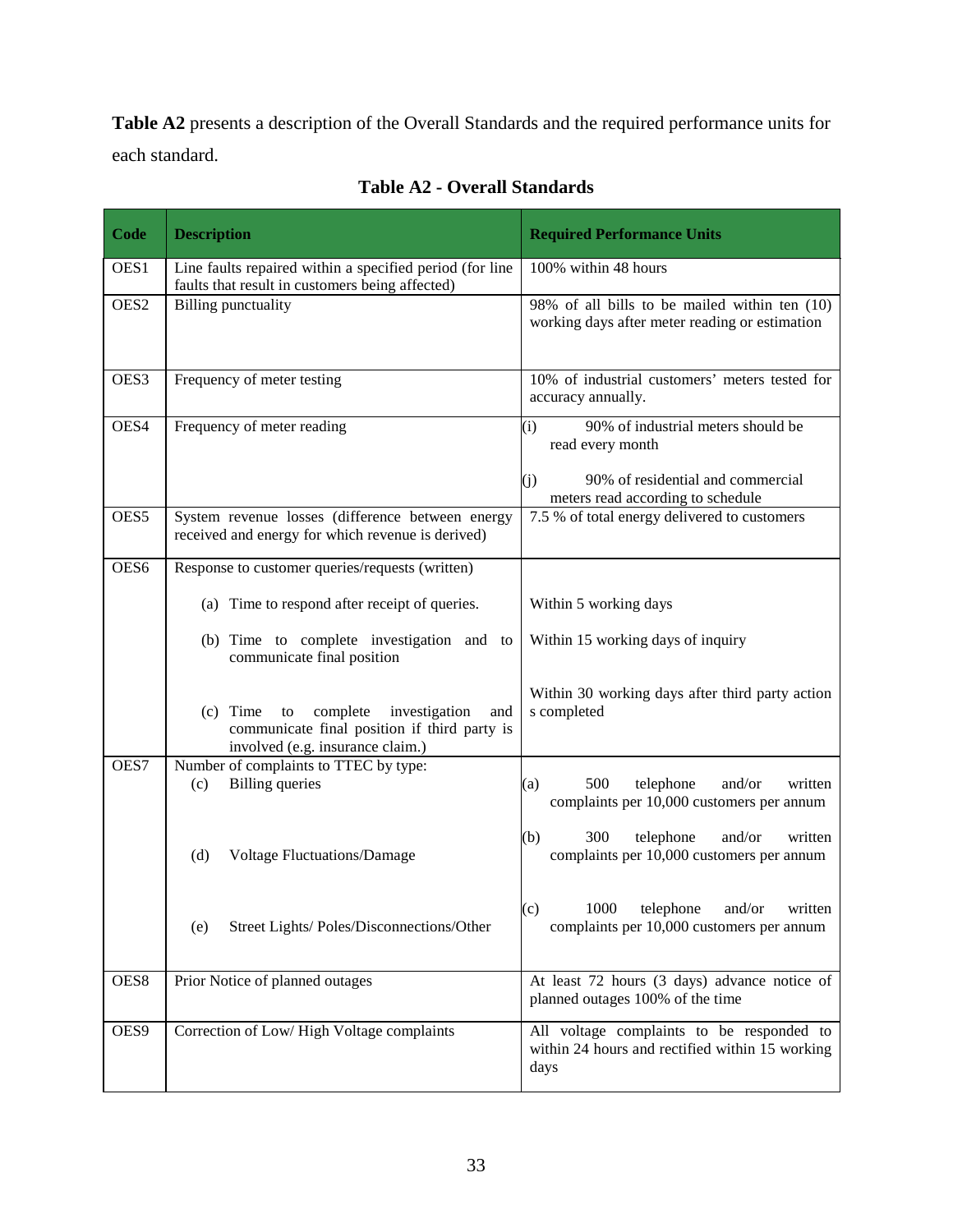# **APPENDIX 2**

**Table A3** shows the compliance rates of the Trinidad and Tobago Electricity Commission with respect to the Guaranteed Standards for Electricity Transmission and Distribution for the period April 2004 to December 2006.

<span id="page-37-0"></span>

|                   |       | 2004  |       | 2005  |       |       |       | 2006  |       |       |       |  |
|-------------------|-------|-------|-------|-------|-------|-------|-------|-------|-------|-------|-------|--|
| Standard          | April | July  | Oct   | Jan   | April | July  | Oct   | Jan   | April | July  | Oct   |  |
| Code              | to    | to    | to    | to    | to    | to    | to    | tTo   | to    | to    | to    |  |
|                   | June  | Sept  | Dec   | March | June  | Sept  | Dec   | March | June  | Sept  | Dec   |  |
| GES <sub>1</sub>  | 99.0  | 99.2  | 98.7  | 99.7  | 98.1  | 99.8  | 99.6  | 99.9  | 99.9  | 99.9  | 99.9  |  |
| GES 2 a           | 99.2  | 100.0 | 100.0 | 96.9  | 100.0 | 100.0 | 100.0 | 50.5  | 37.4  | 44.1  | 51.9  |  |
| GES 2 b           | 75.0  | 100.0 | 93.7  | 75.0  | 100.0 | 90.6  | 100.0 | 53.8  | 75.0  | 17.9  | 28.6  |  |
| GES <sub>3</sub>  | 100.0 | 99.3  | 98.5  | 98.5  | 99.4  | 99.3  | 100.0 | 99.5  | 99.8  | 100.0 | 99.8  |  |
| GES <sub>4</sub>  | 100.0 | 100.0 | 100.0 | 100.0 | 100.0 | 100.0 | 100.0 | 100.0 | 100.0 | 100.0 | 100.0 |  |
| GES 5 a           | 100.0 | 100.0 | 100.0 | 100.0 | 100.0 | 100.0 | 100.0 | 100.0 | 100.0 | 100.0 | 100.0 |  |
| GES <sub>5b</sub> | 100.0 | 100.0 | 100.0 | 100.0 | 100.0 | 100.0 | 100.0 | 100.0 | 100.0 | 100.0 | 100.0 |  |
| GES 6 a           | 98.9  | 98.6  | 98.2  | 99.0  | 99.7  | 99.4  | 99.4  | 99.7  | 95.7  | 99.4  | 83.5  |  |
| GES 6 b           | 56.0  | 58.2  | 66.9  | 66.0  | 70.9  | 73.2  | 88.6  | 79.3  | 99.0  | 73.2  | 98.0  |  |
| GES 6c            | 93.4  | 77.1  | 65.3  | 84.5  | 70.9  | 67.9  | 83.3  | 83.6  | 89.8  | 67.9  | 94.4  |  |
| GES <sub>6d</sub> | 52.9  | 58.8  | 63.5  | 100.0 | 76.0  | 71.4  | 95.0  | 86.5  | 92.0  | 71.4  | 80.6  |  |
| GES 6e            | 85.3  | 58.8  | 82.4  | 83.3  | 64.0  | 80.0  | 85.0  | 94.6  | 64.0  | 80.0  | 77.8  |  |

**Table A3 – Compliance Rates (%) for Guaranteed Standards from April 2004 to December 2006**

<span id="page-37-1"></span>*Note: A dash indicates that the data was not provided.*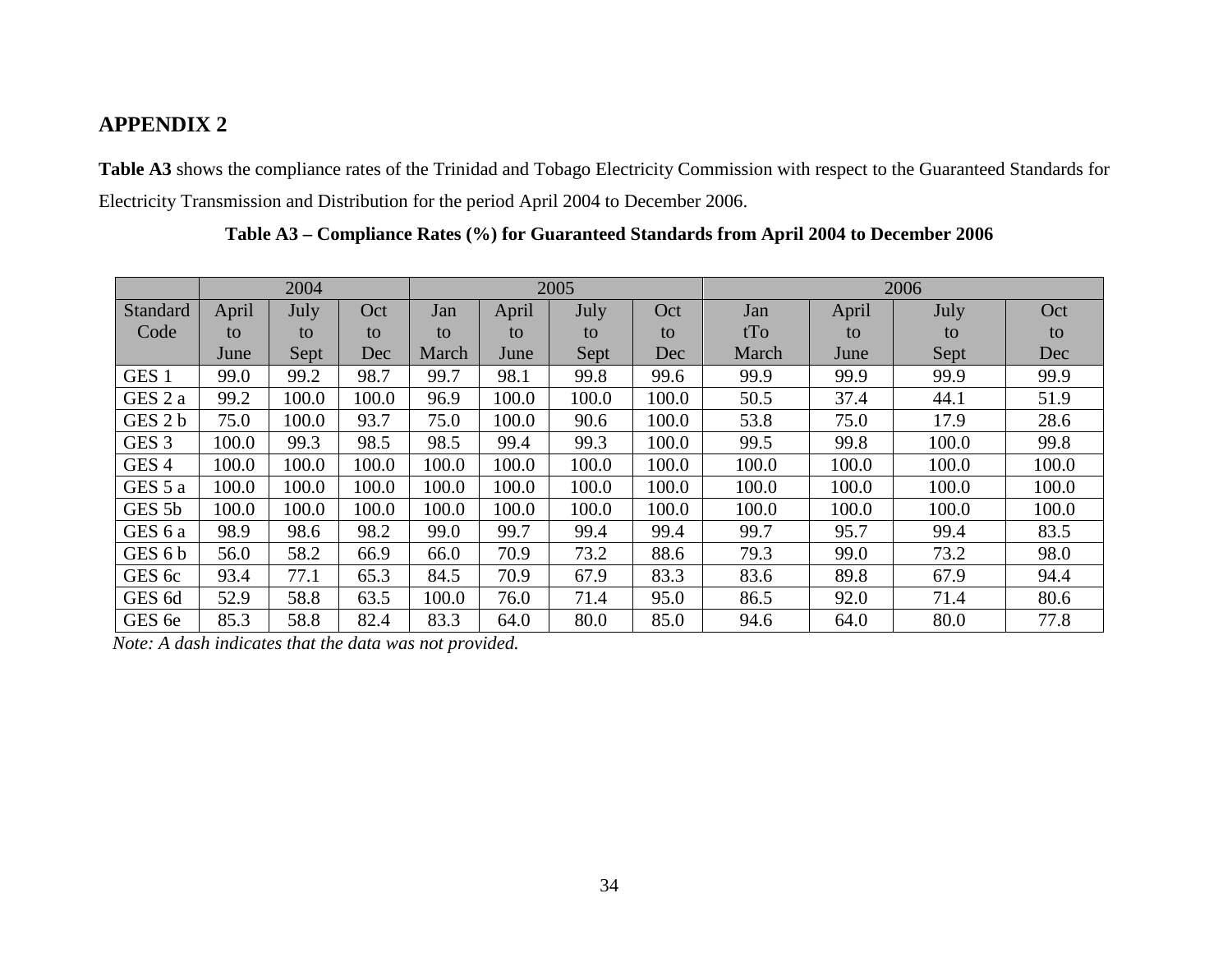**Table A4** shows the compliance rates of the Trinidad and Tobago Electricity Commission with respect to the Overall Standards for Electricity Transmission and Distribution for the period April 2004 to December 2006.

|                   |                          | 2004  |       | 2005                     |       |       |                          | 2006  |       |          |                  |
|-------------------|--------------------------|-------|-------|--------------------------|-------|-------|--------------------------|-------|-------|----------|------------------|
| Standard          | April                    | July  | Oct   | Jan                      | April | July  | Oct                      | Jan   | April | July     | Oct              |
| Code              | to                       | to    | to    | to                       | to    | to    | to                       | to    | to    | to       | to               |
|                   | June                     | Sept  | Dec   | March                    | June  | Sept  | Dec                      | March | June  | Sept     | Dec              |
| OES <sub>1</sub>  | 100.0                    | 100.0 | 100.0 | 100.0                    | 100.0 | 100.0 | 100.0                    | 100.0 | 100.0 | 100.0    | 100.0            |
| OES <sub>2</sub>  | 35.0                     | 51.0  | 90.0  | 97.0                     | 100.0 | 100.0 | 100.0                    | 83.9  | 104.0 | 73.2     | 103.4            |
| OES <sub>3</sub>  |                          | 14.0  |       |                          |       | 100.0 |                          |       |       | 100.0    |                  |
| OES <sub>4a</sub> |                          | 96.0  |       | 100.0                    |       |       | 100.0                    |       |       |          |                  |
| OES <sub>4b</sub> |                          | 92.0  |       | 100.0                    |       |       |                          | 100.0 |       |          |                  |
| OES <sub>5</sub>  | 100.0                    |       |       | 100.0                    | 100.0 | 100.0 | 100.0                    | 100.0 | 100.0 | $\theta$ | $\boldsymbol{0}$ |
| OES <sub>6a</sub> | 23.0                     | 48.0  | 64.0  | 61.7                     | 46.9  | 32.5  | 32.9                     | 47    | 89    | 87       | 84               |
| OES 6b            | 74.0                     | 54.0  | 17.0  | 96.0                     | 13.5  | 7.1   | 8.2                      | 21    | 23    | 33       | 28               |
| OES 6c            | $\overline{\phantom{a}}$ |       | -     | $\overline{\phantom{a}}$ |       |       | $\overline{\phantom{a}}$ | 9     | 31    | 16       | 19               |
| OES 7 a           |                          | 100.0 |       | 100.0                    |       |       | 100.0                    |       |       |          |                  |
| OES <sub>7b</sub> |                          | 100.0 |       | 100.0                    |       |       | 100.0                    |       |       |          |                  |
| OES 7 c           |                          | 100.0 |       | 100.0                    |       |       | 100.0                    |       |       |          |                  |
| OES <sub>8</sub>  | 88.0                     | 55.0  | 86.0  | 76.3                     | 76.2  | 78.5  | 67.3                     | 52.0  | 56.0  | 53.0     | 79.0             |
| OES 9 a           | 95.0                     | 98.0  | 99.0  | 99.1                     | 99.8  | 99.1  | 99.8                     | 100.0 | 100.0 | 100.0    | 100.0            |
| OES 9 b           | 87.0                     | 87.0  | 91.0  | 93.4                     | 98.5  | 92.6  | 93.7                     | 94    | 97    | 96       | 96               |

**Table A4 - Compliance Rates for Overall Standards from April 2004 to December 2006**

<span id="page-38-0"></span>*Note: A dash indicates that the data was not provided.*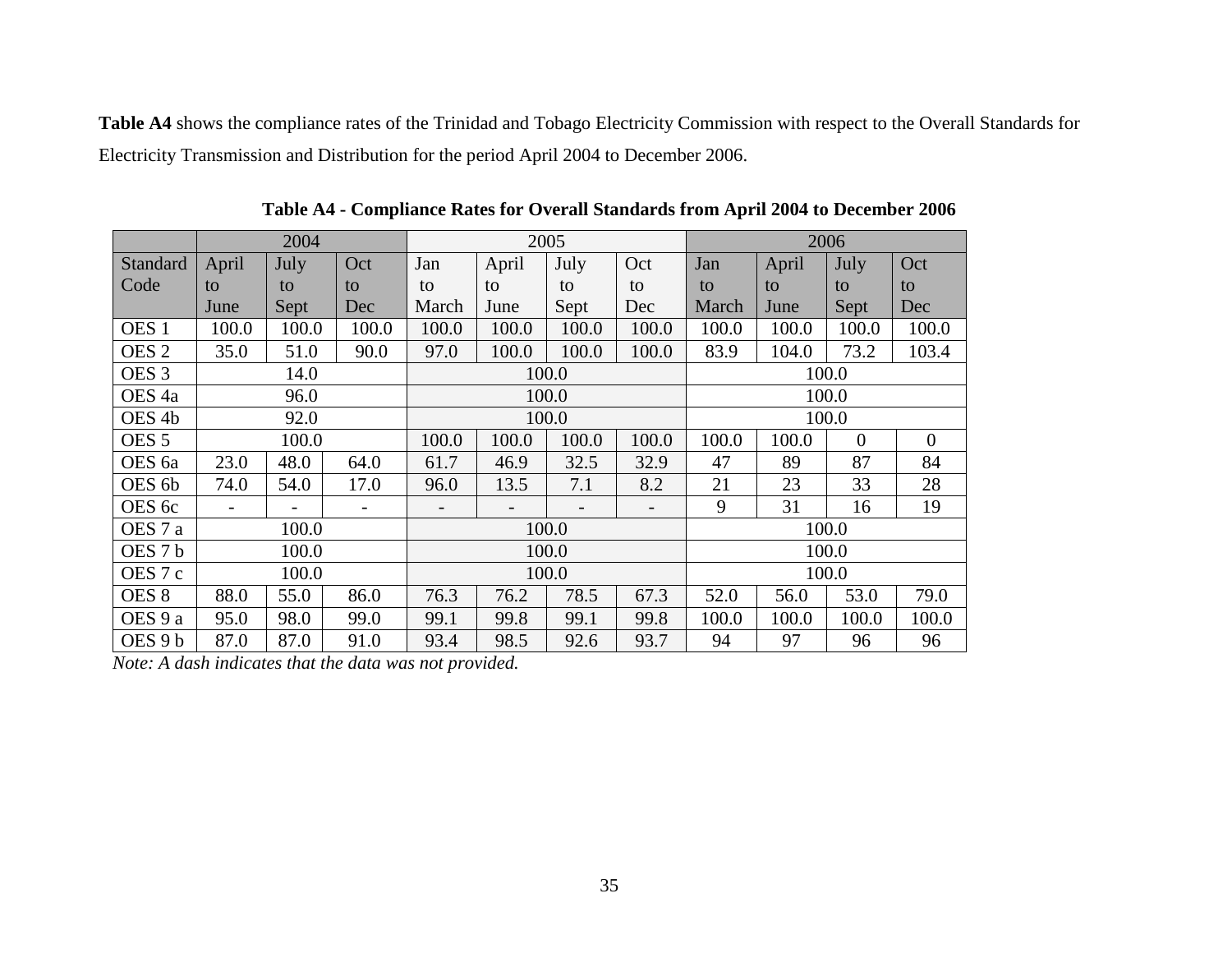These charts give a visual representation of the performance of T&TEC by indicating the compliance rates for selected standards for the period April 2004 to December 2006.

<span id="page-39-0"></span>

**Figure A1- Compliance Rate for GES 1**



<span id="page-39-1"></span>